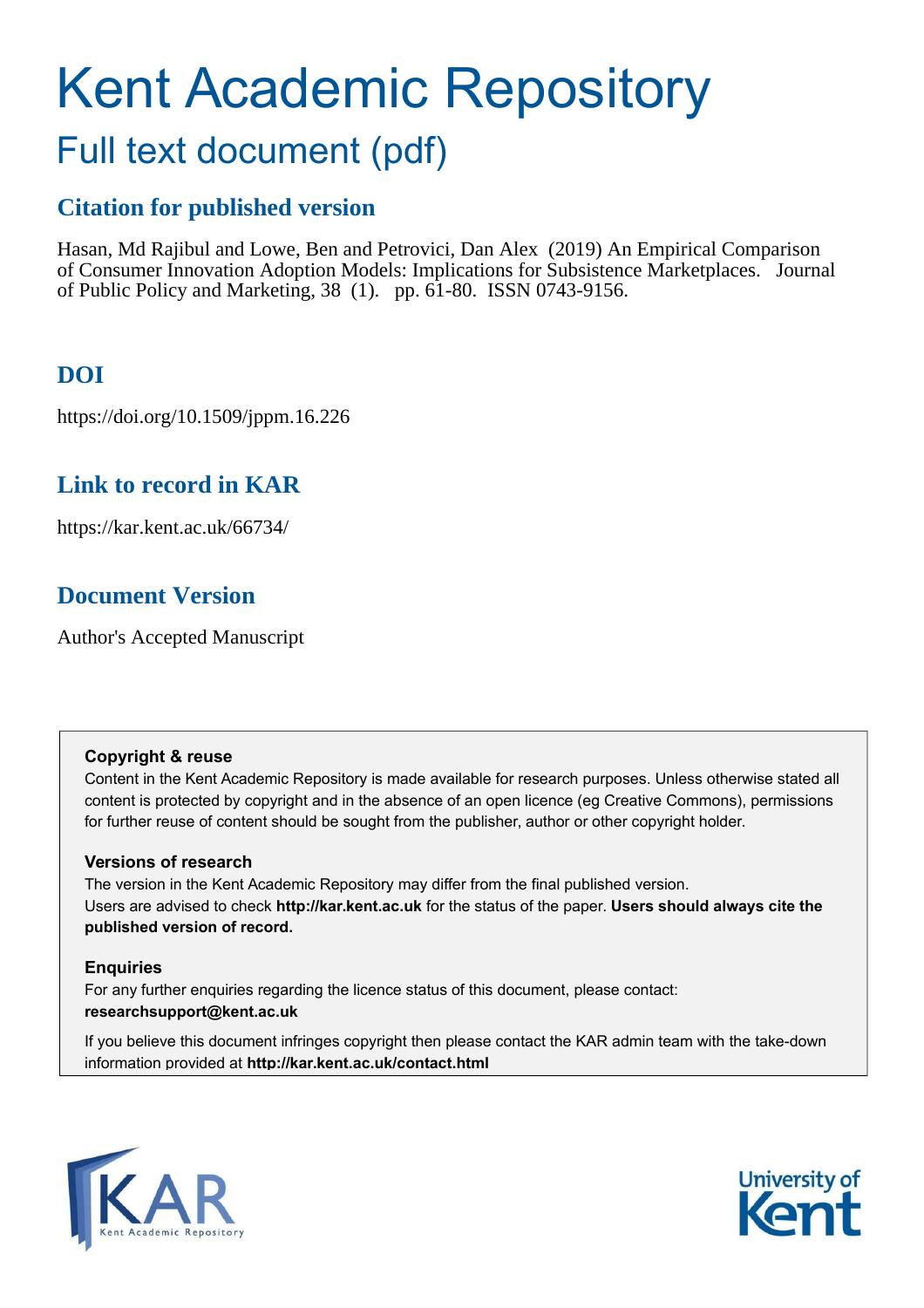## **An Empirical Comparison of Consumer Innovation Adoption Models: Implications for Subsistence Marketplaces**

*Dr Rajibul Hasan Assistant Professor in Marketing Rennes School of Business,*  2 rue Robert d'Arbrissel CS 76522 35065 Rennes, France rajibul.hasan@esc-rennes.com

> *Professor Ben Lowe Professor of Marketing*  Kent Business School University of Kent Parkwood Rd CT2 7FS, Kent United Kingdom b.lowe@kent.ac.uk

> *Dr Dan Petrovici*  Kent Business School University of Kent Parkwood Rd CT2 7FS, Kent United Kingdom d.petrovici@kent.ac.uk

This is an Accepted Manuscript (accepted 5th March 2018) to be published in the *Journal of Public Policy and Marketing* (special issue on Subsistence Marketplaces). The article can be accessed at: http://journals.ama.org/doi/pdf/10.1509/jppm.16.226

Please cite: Hasan, Md Rajibul, Ben Lowe and Dan Petrovici, "Visual Cues and Innovation Adoption among Bottom of the Pyramid Consumers", *Journal of Public Policy and Marketing,* Forthcoming. DOI: 10.1509/jppm.16.226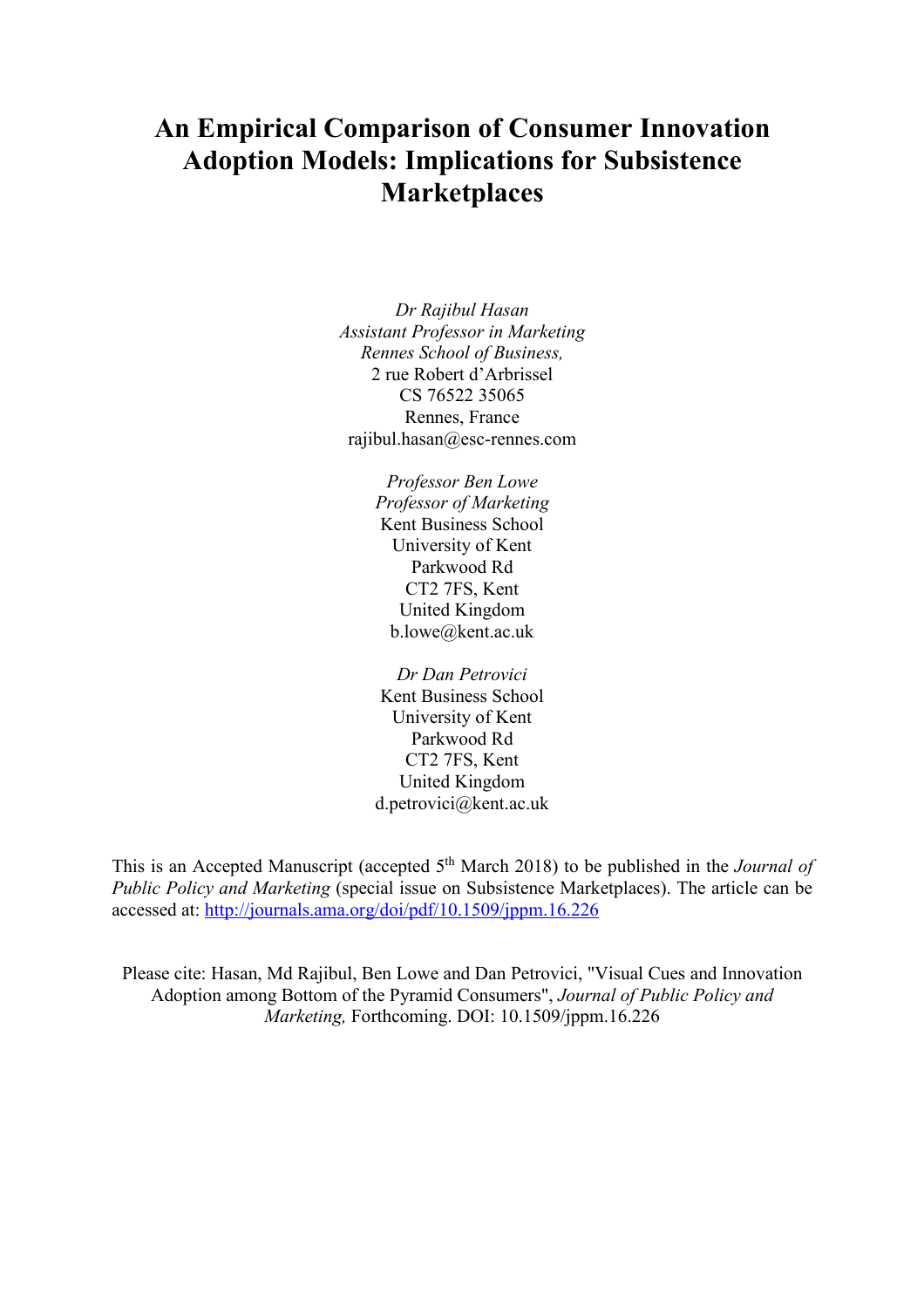# **An Empirical Comparison of Consumer Innovation Adoption Models: Implications for Subsistence Marketplaces**

#### **Abstract**

So called "pro-poor" innovations may improve consumer wellbeing in subsistence marketplaces. However, there is little research that integrates the area with the vast literature on innovation adoption. Using a questionnaire where respondents were asked to provide their evaluations about a mobile banking innovation, this research fills this gap by providing empirical evidence of the applicability of existing innovation adoption models in subsistence marketplaces. The study was conducted in Bangladesh among a geographically dispersed sample. The data collected allowed an empirical comparison of models in a subsistence context. The research reveals the most useful models in this context to be the Value Based Adoption Model and the Consumer Acceptance of Technology model. In light of these findings and further examination of the model comparison results the research also shows that consumers in subsistence marketplaces are not just motivated by functionality and economic needs. If organizations cannot enhance the hedonic attributes of a pro-poor innovation, and reduce the internal/external constraints related to adoption of that pro-poor innovation, then adoption intention by consumers will be lower.

**Keywords:** *Subsistence consumers, consumer innovation adoption, pro-poor innovation, bottom-of-the-pyramid*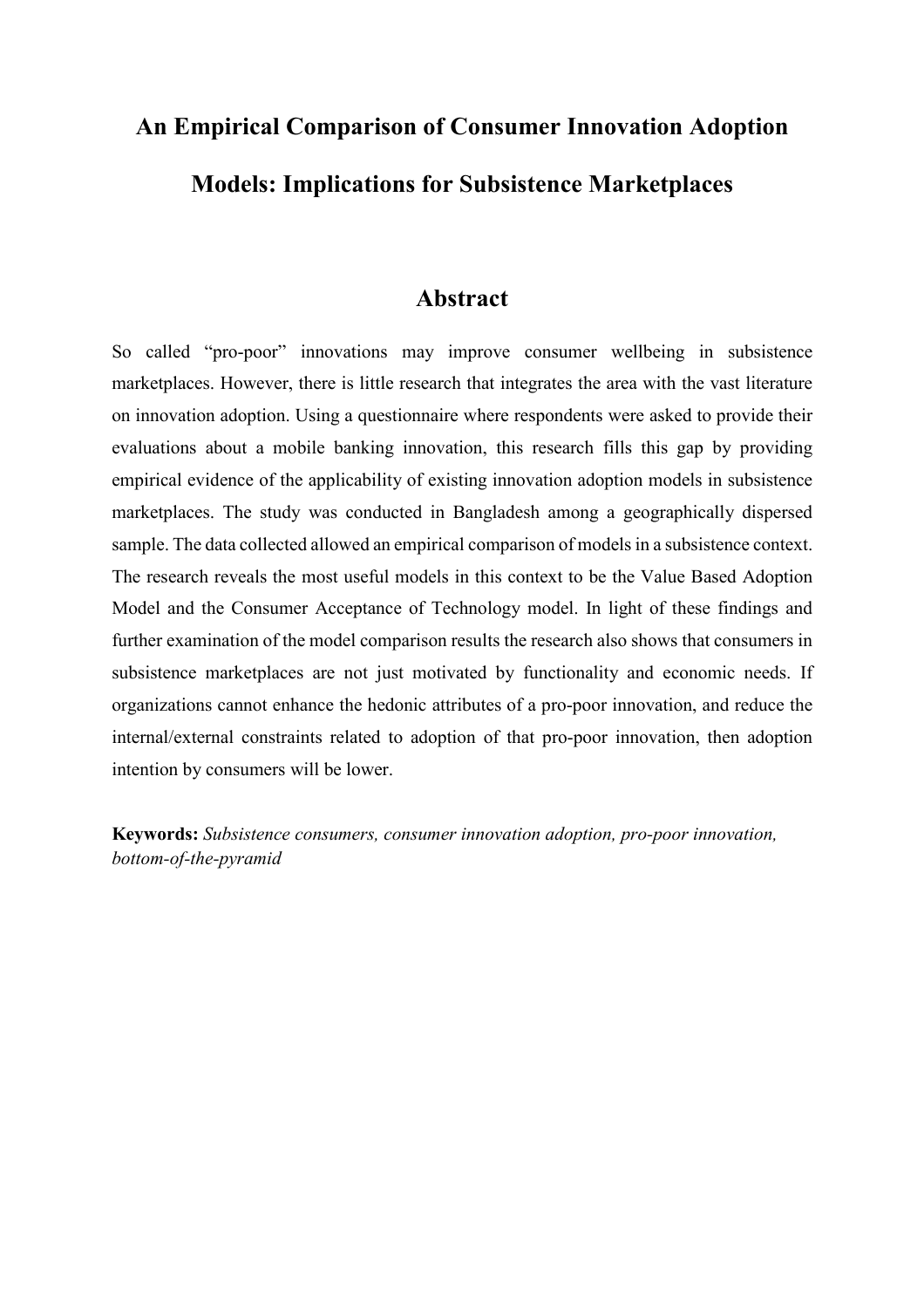Over the last two decades management and marketing scholars have taken an increased interest in the world's poorest consumers. These consumers, often termed the "Bottom-of-the-Pyramid" (BOP – e.g., Cañeque and Hart 2015; Prahalad 2005; Prahalad and Hammond 2002; Simanis, Hart, and Duke 2008), reside within subsistence marketplaces with unique characteristics (Viswanathan and Rosa 2007; Viswanathan and Sridharan 2009). Interest in the area has led to a better understanding of consumers within these subsistence marketplaces, as illustrated by a number of recent special issues (Nakata and Viswanathan 2012; Viswanathan and Rosa 2010; Viswanathan, Shultz and Sridharan 2014). Yet, despite these advances, important questions still remain.

Increasingly, innovation in products and services has been called for to help provide solutions to challenges that consumers face within these markets (Hart 2005; Kaplinsky et al. 2009; Morales-Gomez and Melesse 1998; Prasad and Ganvir 2005). Numerous examples have been discussed within the literature, including sanitary latrines (Ramani, Sadre Ghazi, and Duysters 2012), solar powered LED lighting (Altman, Rego and Ross 2009), mobile banking (Berger and Nakata 2013; Maurer 2012) and fuel efficient stoves (Khandelwal et al. 2016; Miller and Mobarak 2014). Such innovations have come to be known as "pro-poor" innovations (e.g., Ramani, Sadre Ghazi, and Duysters 2012) because they have developmental impact and may help improve the livelihoods of the poor (Cecchini and Scott 2003; Kaushik and Singh 2004). As such, questions have arisen as to what factors affect the speed of consumer adoption (Khandelwal et al. 2017; Lowe, Dwivedi, and D'Alessandro 2018; Prahalad 2005; Zainudeen and Ratnadiwakara 2011). On the one hand innovations in mobile banking (e.g., services such as Bangladesh's bKash and Kenya's M-Pesa) have been adopted rapidly by consumers. However, other innovations which offer the promise of time saving, greater efficiency and better economy have experienced resistance in their take up (e.g., fuel efficient stoves). Though some comprehensive and context specific explanations exist (e.g., Khandelwal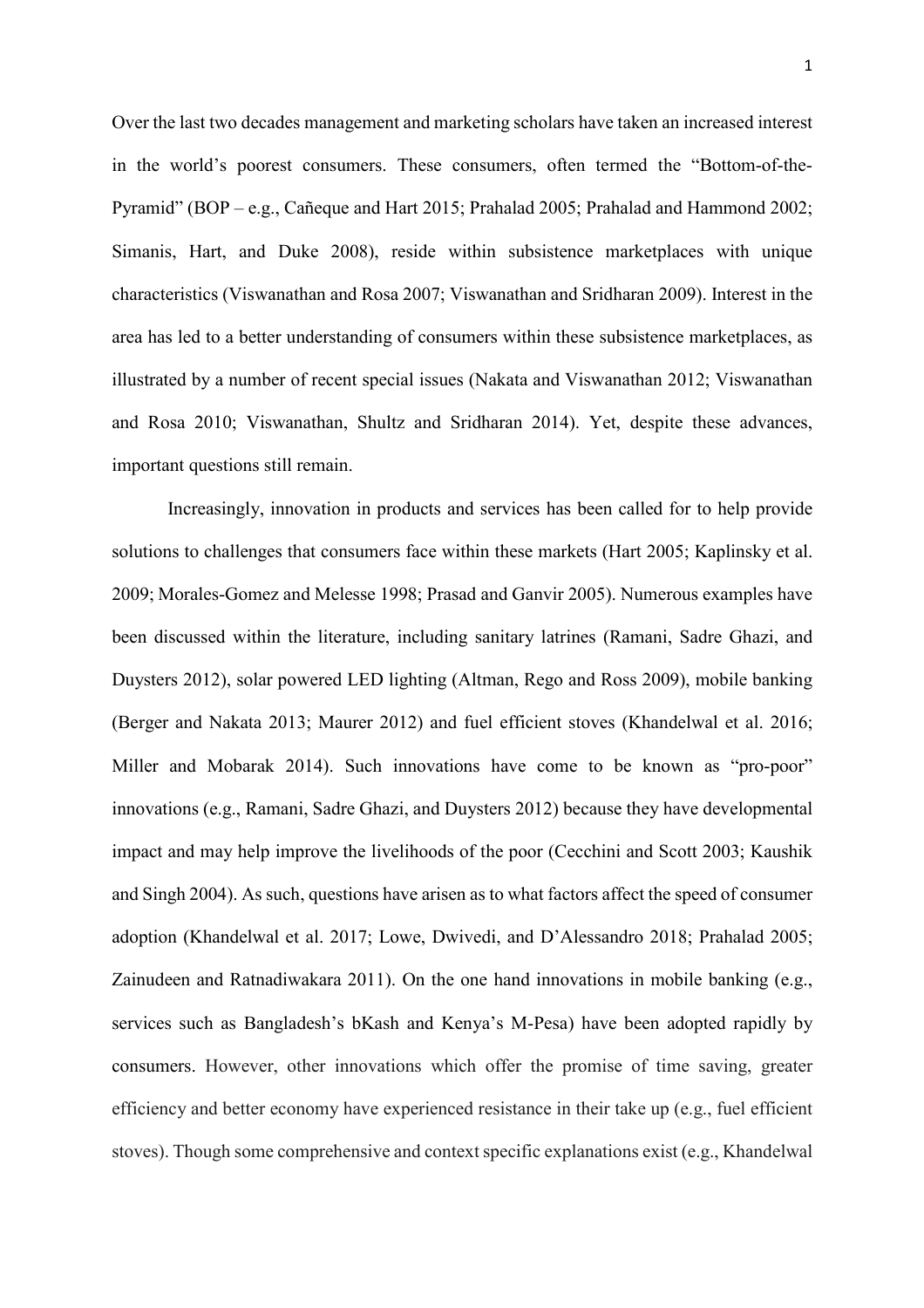et als. 2017 study on the low take up of fuel efficient stoves), what explains these contrasting examples and what do we know about innovation adoption in the BOP and subsistence marketplaces?

 To begin to address this question more explicitly this article aims to provide an understanding of the key determinants of pro-poor innovation adoption. The literature offers insight about innovation adoption in economically developed economies (e.g., Arts, Frambach, and Bijmolt 2011; Plouffe, Vandenbosch, and Hulland 2001) and can contribute to this question. However, research on innovation adoption within subsistence marketplaces and the developing context is sparse (notable exceptions include Khandelwal et al. 2017; Miller and Mobarak 2014; Nakata and Weidner 2012). Yet, context is important (Sridharan and Viswanathan 2008; Sheth 2011; Viswanathan and Rosa 2007) and the degree to which existing theories are applicable is likely to be affected by this market's unique characteristics (Prahalad 2005; Sheth 2011; Viswanathan and Rosa 2007). Following a highly cited model comparison approach from the information systems literature (Venkatesh et al. 2003) this research uses survey based methods to generate empirical data about consumer innovation adoption models for a mobile banking product (bKash) in Bangladesh. This allows an assessment of the applicability of these models and their antecedents in a BOP and subsistence context. In doing so, it provides guidance on which levers managers and policy makers can use to enhance adoption of pro-poor innovations in the spirit of the "bottom-up" approach espoused by subsistence marketplace scholars (Sridharan and Viswanathan 2008; Viswanathan and Venugopal 2015). In this article we take Rogers' (1983, p.11) perspective that an innovation is new if *perceived* to be new by consumers in subsistence marketplaces (Lowe and Alpert 2015; Ramani, Sadre Ghazi, and Duysters 2012).

First the subsistence marketplaces and BOP literature is reviewed to assess the factors that are likely to be salient for consumers within this context. We then briefly review and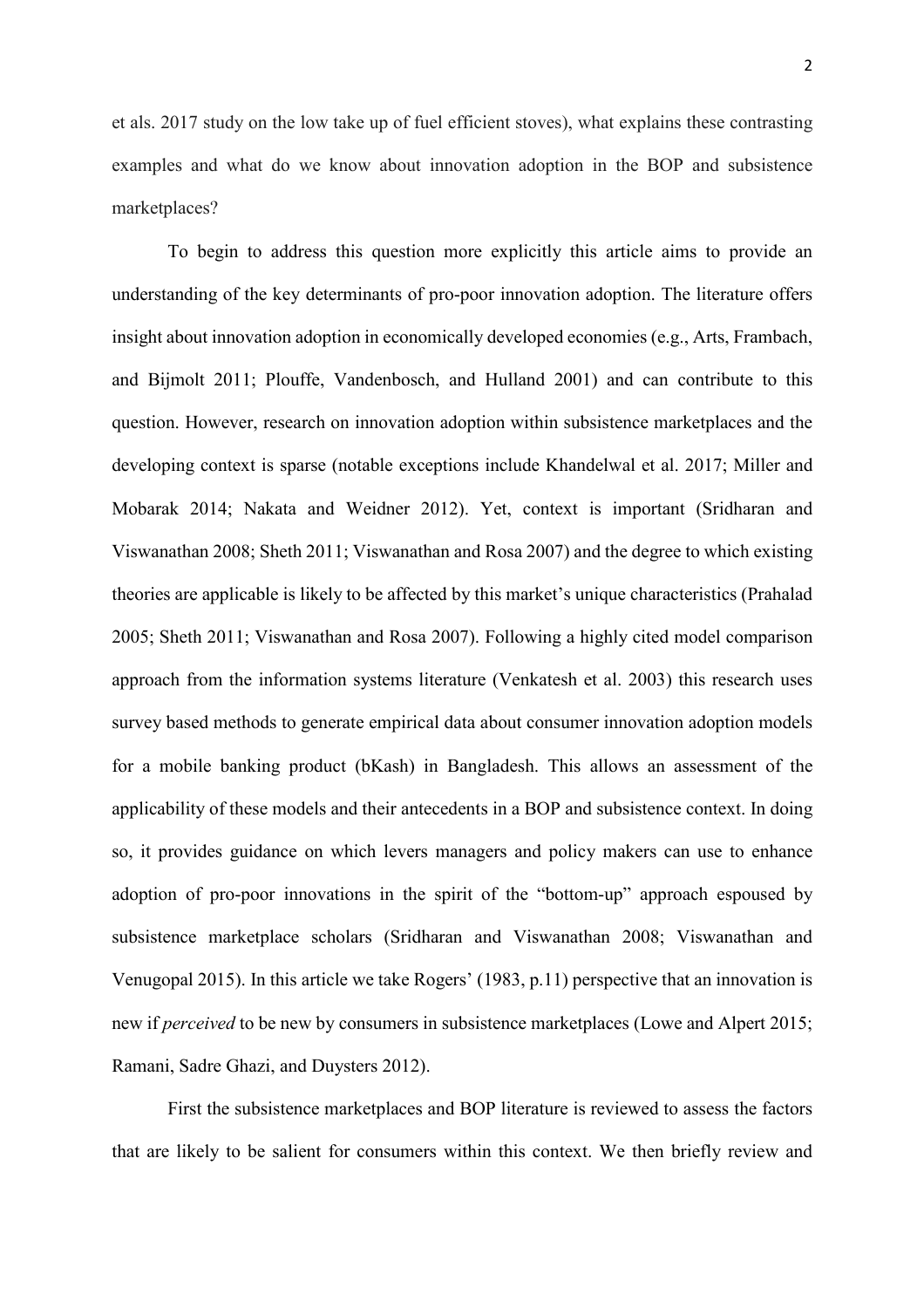critique extant literature in the area of consumer innovation adoption, which is typically conducted in economically wealthy countries. This helps to assess the state of knowledge in the area and how applicable this knowledge is to the subsistence context (e.g., the Diffusion of Innovations model, the Technology Acceptance Model, the Consumer Acceptance of Technology model, and others). The model comparison approach in this research is then justified and the models to be tested are selected using a systematic process, extending the methodology provided by Venkatesh et al. (2003). The implementation of the method is then explained followed by data analysis using Partial Least Squares (PLS). The paper concludes with findings emphasizing implications for theory and practice within subsistence marketplaces and the BOP.

#### **Consumer Buying Behavior in Subsistence Marketplaces**

It has been widely acknowledged that the BOP and subsistence marketplaces require further study because the market environment is characteristically different from existing and more typical research contexts. For example, Prahalad (2004) notes characteristics such as infrastructural challenges (e.g., poor road networks, unreliable electricity, lack of connectivity), economic constraints (e.g., low income, high inflation), a low literacy rate and more rigid social structures. Similarly, Sheth (2011) points to characteristics such as market heterogeneity, influential socio-political institutions, unbranded competition, resource shortages and inadequate infrastructure. While acknowledging that these consumers are economically resource poor and face unpredictable environments and literacy constraints, other research in the subsistence context takes a "bottom-up" view and points to the strong social capital and face-to-face interactions exhibited by these markets. Viswanathan et al. (2012) develop a model based around the unique 1-1 interactional nature of such marketplaces so as to better understand consumption within this unique context. Some parallels are drawn to low literate consumers in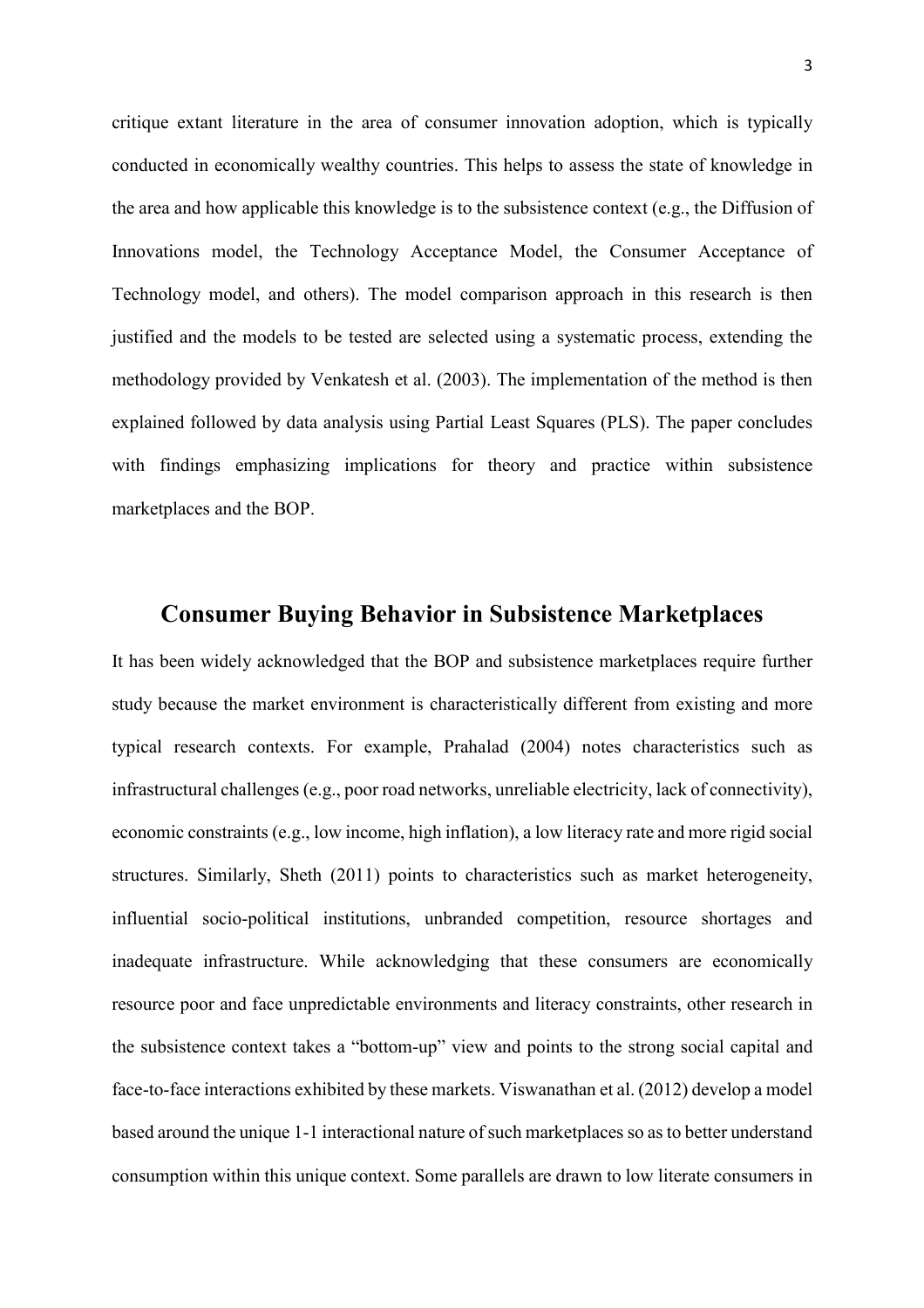other contexts where coping occurs through social interactions and delegating shopping responsibilities (e.g., Viswanathan, Rosa and Harris, 2005). The important roles of social networks and opinion leadership are reiterated in recent research (Miller and Mobarak 2014; Murendo et al. 2017). These characteristics are likely to have a strong influence upon consumer motivation towards consumption, information processing strategies, learning and subsequent behaviors.

 For example, research on low income women in India with low to moderate literacy has looked at cognitive processing styles in subsistence contexts and finds evidence to suggest women with a lower literacy level are more likely to believe in the notion of negotiable fate; a concept which acknowledges that one does not control their fate but can negotiate control over their fate for better personal outcomes (Chaturvedi, Chiu, and Viswanathan 2009). This might imply that those with lower levels of literacy have a greater belief in personal agency, which may affect product choices.

 The subsistence marketplace literature also points to various socio-cognitive characteristics of low-literate consumers such as concrete thinking. Concrete thinking means consumers are more likely to process single pieces of information (e.g., price) when evaluating products, rather than higher level abstractions across multiple product attributes. Likewise this literature highlights the distinct characteristic of pictographic thinking where consumers interpret information pictographically rather than textually, often due to low literacy (Viswanathan et al., 2005; 2009). There is evidence to show that product and service comprehensibility can be enhanced through the use of pictures and other visual stimuli within these markets and that pictographic product and communication elements are an important element of product learning (Hasan, Lowe, and Rahman 2017).

 Other factors seen to be important influencers on the purchase process include psychological needs (e.g., hunger, hygiene, acceptable performance), uncertainty of product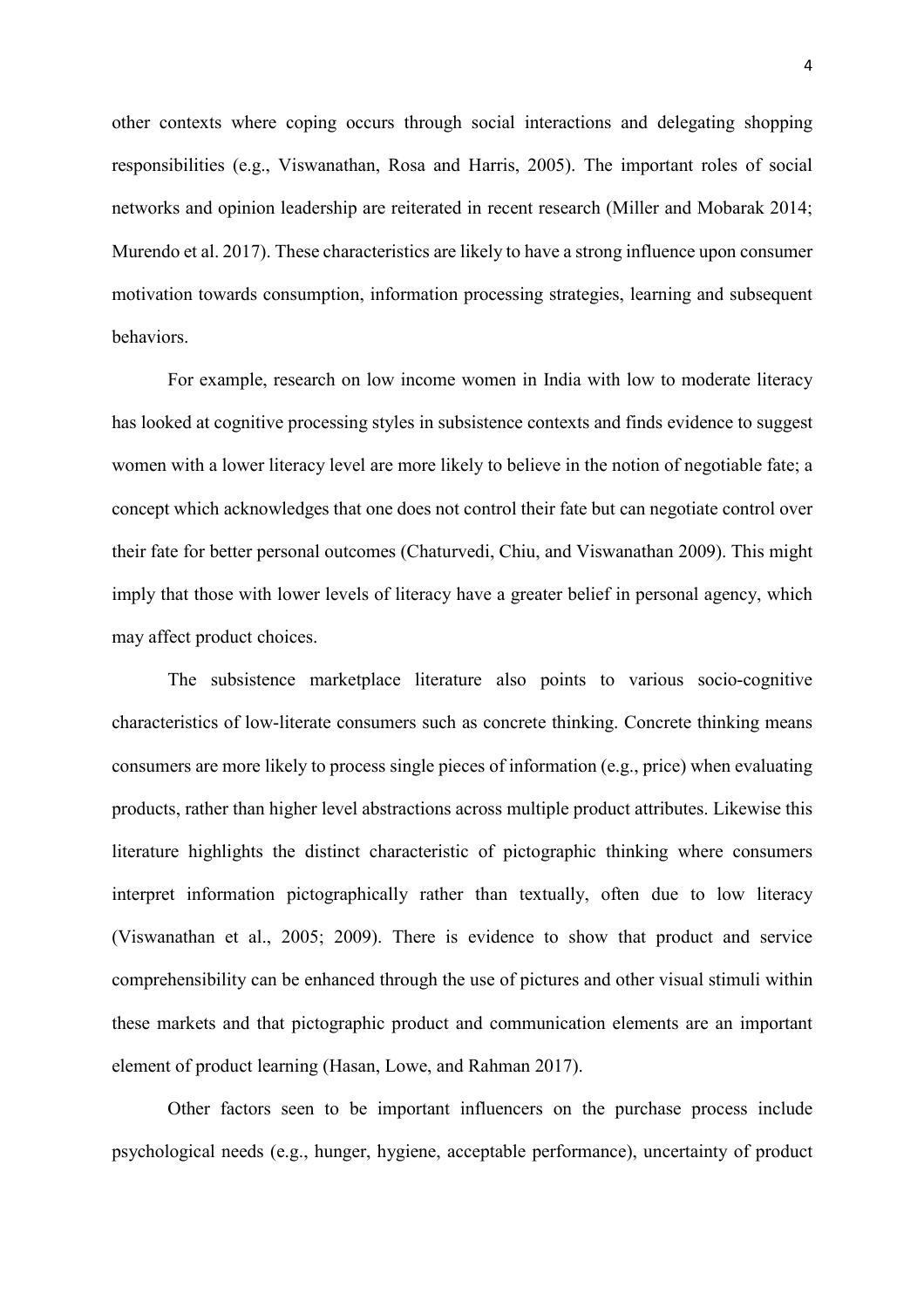availability, environmental hazards and convenience (Chikweche and Fletcher, 2010). These factors arise because of the unique conditions faced by consumers in these marketplaces. The authors also discuss how consumers interact with r innovations such as fridge free margarine, multi-purpose soap and flavored soya food products. One key finding was that such consumers were receptive to these new products because of deteriorating economic conditions and declining incomes. Thus, necessity seems to force consumers to search for more useful and better value alternatives in the marketplace.

 Research in the subsistence and BOP context that focuses on consumer innovation adoption decisions is sparse despite strong calls in the literature about the importance of innovation in this context. Typically, researchers might study innovation adoption by picking an existing model from the literature and applying it within this context. For example, Pick, Gollakota, and Singh (2014) use frameworks by Rogers (2003) and Davis (1989) to understand the influences upon telecenter adoption within India. However, though appealing because of the widespread use of such models, there is limited conceptualization to take account of these consumers' unique situations. It is thus assumed that these models are relatively comprehensive in explaining product/service adoption and that may not be the case.

As work in the subsistence marketplaces domain suggests, factors such as self-control, personal agency, social capital/influence and visual comprehensibility become highly salient in consumer purchase decisions and ought to be explored further within consumer innovation adoption models in this context. Nakata and Weidner (2012) offer one of the only holistic consumer innovation adoption models conceptualized around the BOP and subsistence marketplaces. This has been termed the Contextualized Bottom-of-the-Pyramid model. However, though taking account of some of these factors, this model has not been empirically tested. The next section covers how the relevant innovation adoption literature has evolved and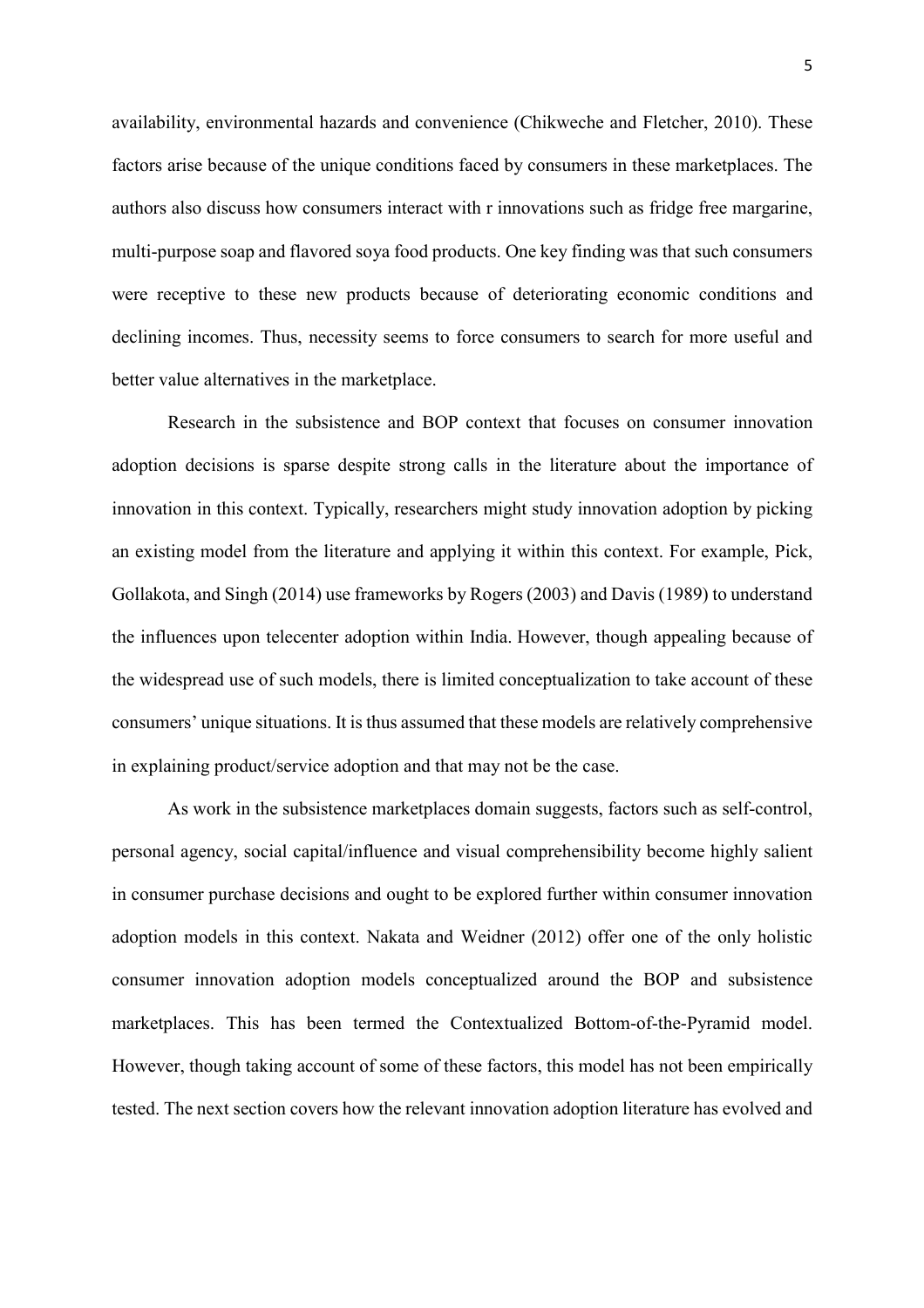its applicability to the BOP and subsistence marketplaces context. Key models which explain consumer innovation adoption are now reviewed.

#### **Consumer Innovation Adoption**

Innovation adoption research has considered how and why consumers adopt an innovation. Within this broad area of research, one stream of research has concentrated on *consumers'* adoption of product innovations (e.g., Arts, Frambach, and Bijmolt 2011; Rogers 2003). Research that focuses on consumers rather than organizations tends to have had less attention in the literature. However, widespread accessibility of ICTs has led to an increase in interest about consumer innovation adoption of these technologies (e.g., Berger and Nakata 2013; Brown, Venkatesh and Bala 2006; Mendoza and Thelen 2008). Models in the area tend to be based around sociological theories of diffusion, such as Rogers' (2003) Diffusion of Innovations, and social psychology theories about consumer choice behavior, such as the Technology Acceptance Model (Davis 1989) or the Theory of Planned Behavior (Ajzen 1991). While insightful and intuitive, research evidence about the applicability of these theories within different contexts is mixed and key drivers of adoption tend to be context specific. There is sparse literature on applying these models to the adoption of pro-poor innovations within subsistence marketplaces.

Rogers' (2003) seminal work on the Diffusion of Innovations is arguably the most widely recognized academic work on innovation adoption and it has been implemented across consumer and organizational domains. Rogers (2003) acknowledged the key characteristics of innovations that affect innovation adoption decisions of consumers. The Diffusion of Innovations proposes that innovation adoption is a function of key *perceived* product innovation characteristics, including a product's perceived relative advantage, complexity, compatibility, trialability, and observability. Constructs within the Diffusion of Innovations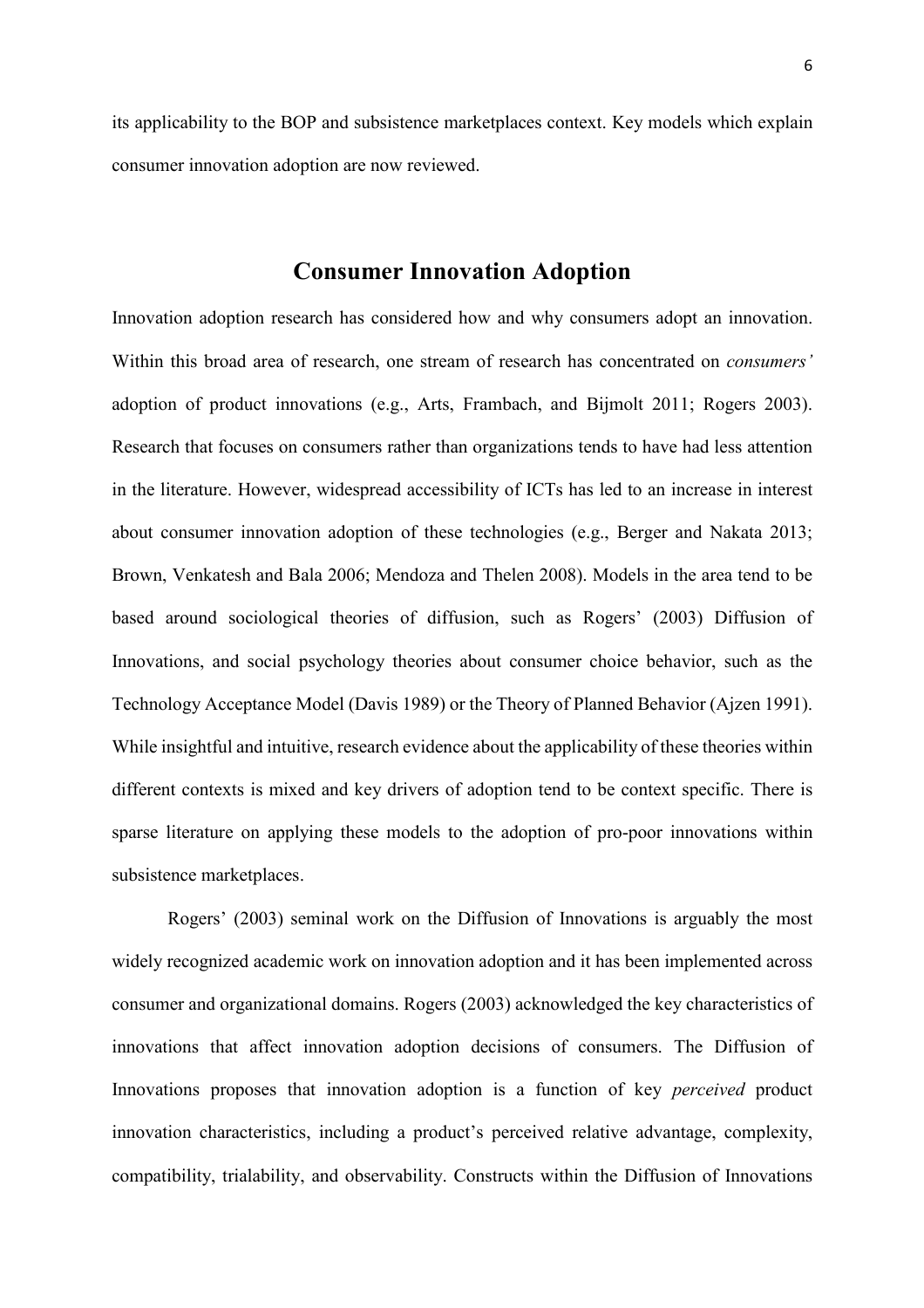framework have widespread appeal across a range of different contexts. Yet, despite widespread use of the framework, results among studies have been inconsistent. A metaanalytic review by Arts, Frambach, and Bijmolt (2011) suggests that relative advantage, compatibility and observability have a stronger effect on intention than complexity and trialability.

 Research has also utilized social psychology theories such as such as the Theory of Reasoned Action and the Theory of Planned Behavior, which explain volitional choice more generally, to understand innovation adoption. The Theory of Reasoned Action suggests that consumers' behaviors are determined by their intentions, which are in turn determined by their attitudes towards the action and subjective norms. Extending the Theory of Reasoned Action, the Theory of Planned Behavior was developed to acknowledge the importance of an individual's self-efficacy over a behavior through the inclusion of perceived behavioral control (Ajzen 1991). A number of Theory of Reasoned Action and Theory of Planned Behavior related studies have been conducted to explain innovation adoption behavior but results have been somewhat inconsistent (e.g., Armitage and Conner 2001).

 The Technology Acceptance Model, is another well-cited model used in different contexts (e.g., see the meta-analysis by King and He 2006) and uses the Theory of Reasoned Action as a guiding framework. One main contribution of the Technology Acceptance Model is that it parsimoniously recognizes the key antecedents to attitudes and intentions towards using technology. Specifically, the Technology Acceptance Model predicts that an individual's adoption of an innovation is a function of perceived ease of use and perceived usefulness. These constructs are similar to but distinct from Rogers' relative advantage and complexity. In King and He's (2006) meta-analysis, the relationship between perceived usefulness and behavioral intention was found to be reliable but the relationship between perceived ease of use and behavioral intention was found to be more variable with less consistent results. However, as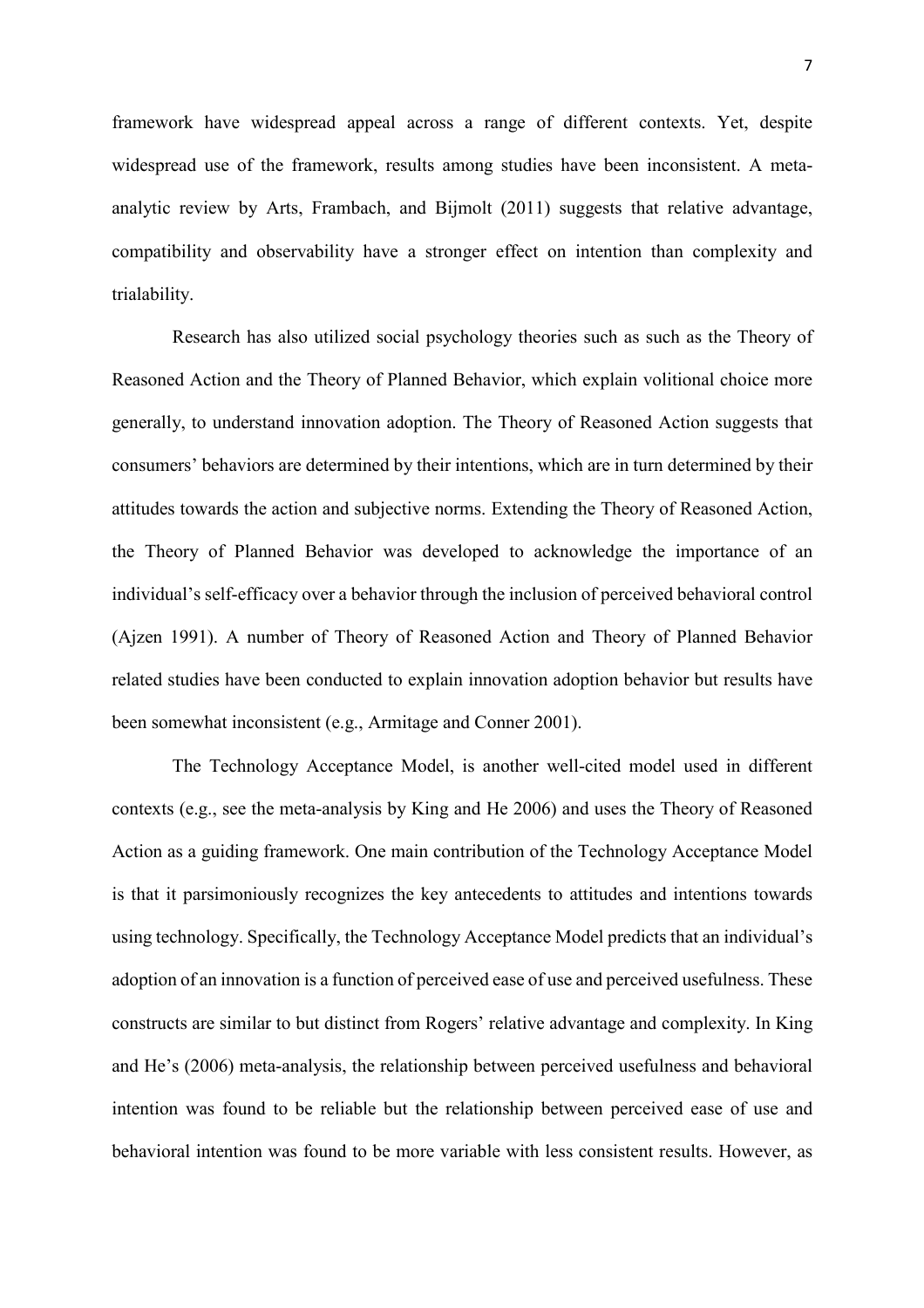with the Diffusion of Innovations, the Theory of Reasoned Action and the Theory of Planned Behavior, there is little consistency on the influence of the predictors on intention and behavior.

Though models such as the Technology Acceptance Model have been shown to be useful in explaining adoption, a growing body of researchers have begun to extend the model with several new dimensions to take account of its limitations. For instance, Lin, Shih, and Sher (2007) proposed the Technology Readiness Model, where technology readiness is integrated into the Technology Acceptance Model. Technology readiness refers to a consumer's tendency to accept and use new technologies for achieving goals at home or in work life (Parasuraman 2000), given consumers are typically freer to choose among many available alternatives. The Technology Readiness Model has been largely supported in the literature (e.g., Lin and Hiseh 2006; Walczuch, Lemmink, and Streukens 2007).

Other competing models such as the Consumer Acceptance of Technology model (Kulviwat et al. 2007) have also been developed to take account of consumers' affective reactions to new products. One might expect these affective reactions to be less important in the BOP context which typically emphasizes the importance of affordability, social capital and other marketplace centric constructs. However, some research has suggested that affective reactions such as excitement may play a role in explaining reactions to microfinance services (Jebarajakirthy and Lobo 2015). The Consumer Acceptance of Technology model integrates constructs such as Pleasure, Arousal and Dominance with the Technology Acceptance Model in light of the Technology Acceptance Model's focus on utilitarian and rational evaluation of innovations. Using the Consumer Acceptance of Technology model, Kulviwat et al. (2007) find that relative advantage, perceived usefulness, pleasure, and arousal are significantly related to adoption behavior and addition of the new constructs significantly enhances the explanatory power of the model. Although Kulviwat et al. did not find that dominance is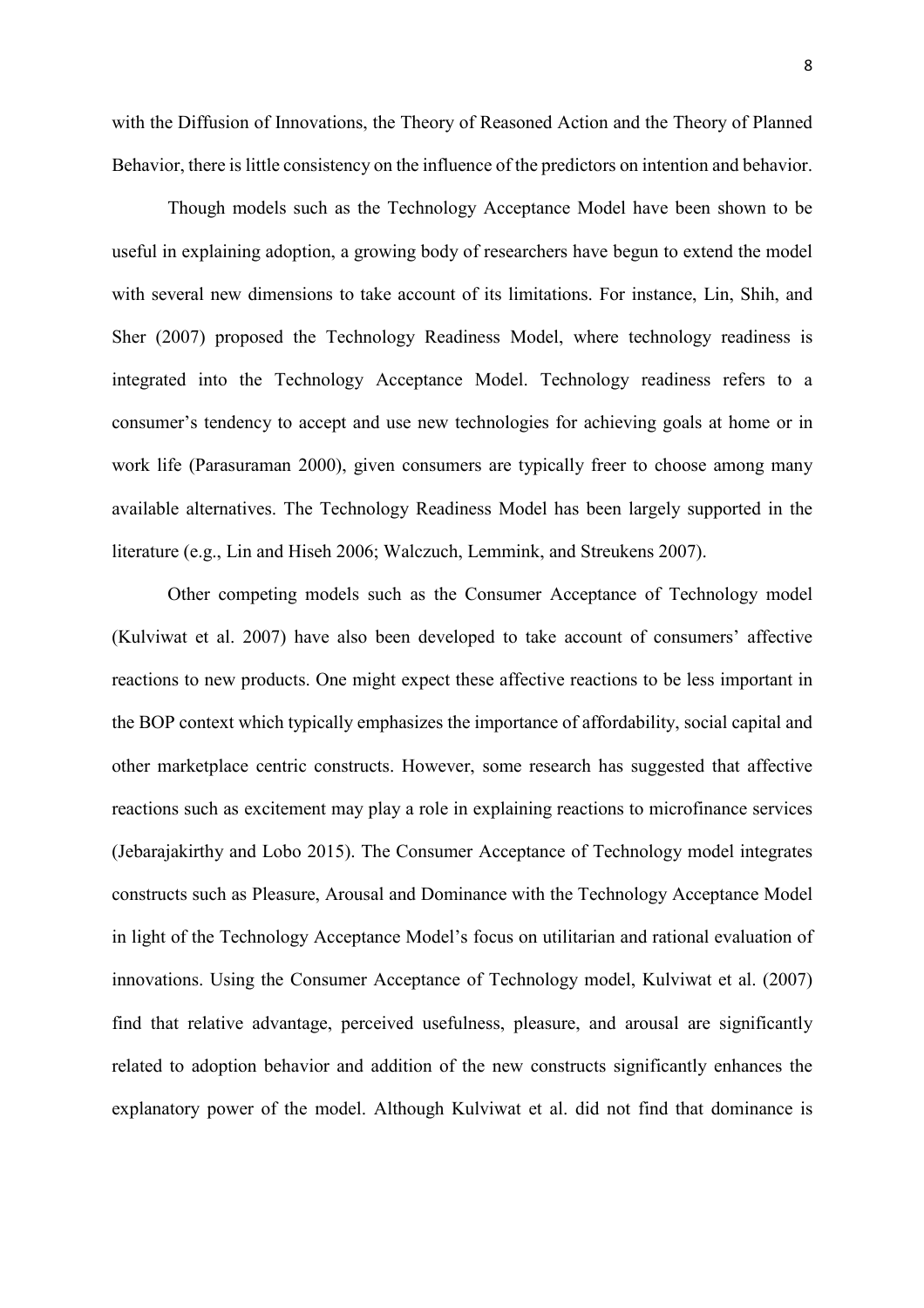significantly associated to adoption behavior, other researchers have found that it is (Nasco, Kulviwat, and Kumar 2008).

Another recent consumer based innovation adoption model is the Value Based Adoption Model, proposed by Kim, Chan, and Gupta (2007). The Value Based Adoption Model explains consumer adoption from the value maximization perspective, showing that all belief antecedents (e.g., usefulness, enjoyment, technicality, perceived fee) are mediated through perceived value. Setterstrom, Pearson, and Orwig (2013) studied the adoption of mobile enabled wireless technology, using the Value Based Adoption Model and found that usefulness, enjoyment, and perceived fee significantly influence perceived value and that perceived value significantly influences adoption behavior. Although Kim, Chan and Gupta (2007) found that technicality has a significant impact on perceived value, Setterstrom, Pearson and Orwig (2013) and Wang, Yeh, and Liao (2013) found that technicality has no significant impact on perceived value. As with other commonly used innovation adoption models, previous studies have led to inconsistent conclusions about the antecedents of the Value Based Adoption Model.

The only dedicated model of consumer innovation adoption within the BOP and subsistence marketplaces is the Contextualized BOP model developed by Nakata and Weidner (2012). The Contextualized BOP model is derived from Rogers' Diffusion of Innovations and theories about poverty adapted from the work of Amartya Sen (1999). In their model, Nakata and Weidner (2012) propose a range of contextual factors which influence a BOP consumer's intention to adopt an innovation, including poverty, affordability, adaptability, visual comprehensibility, relative advantage, compatibility, collective need, social capital, assimilationist culture, interpersonal promotions, atomized distribution, and flexible payment forms. However, though insightful and highly relevant to the BOP and subsistence context, this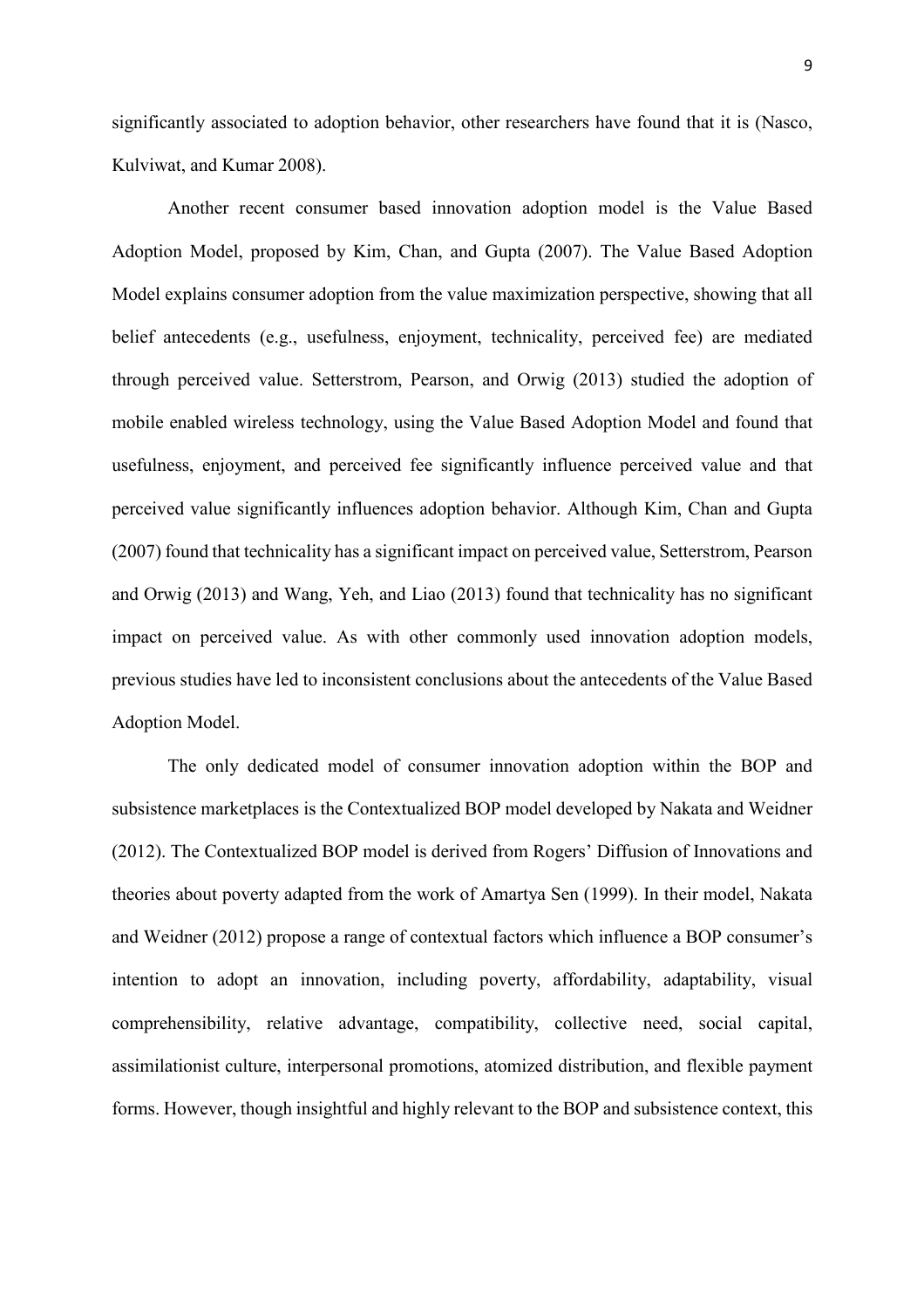model has not been empirically tested. Therefore, it is unclear whether it will improve upon existing models that have been extensively developed and tested in other contexts.

The literature review indicates that a range of consumer innovation adoption models have been used to understand how consumers evaluate innovations. However, though useful in providing insight about the *range* of factors that are likely to affect innovation adoption more generally, the majority of these models (i.e., Diffusion of Innovations, Technology Acceptance Model, Theory of Planned Behavior, Consumer Acceptance of Technology model, and Value Based Adoption Model) have provided largely inconsistent results across different contexts and have not been extensively tested on consumers in the BOP context. The model developed for the BOP context (i.e., the Contextualized BOP model) has not been empirically tested. This raises the fundamental question of how well these models will work in the subsistence context and which antecedents will be the most useful predictors of pro-poor innovation adoption. Furthermore, though there is some degree of overlap between models and their predictors, the numerous models that have been proposed include a number of unique constructs, which may be relevant in the subsistence context. The literature on consumer buying behavior within subsistence marketplaces and the BOP reveals a heightened sense of importance for factors such as collective needs, comprehensibility (affected through a range of senses and enhanced through concrete, localized, and pictographic information), social or relational elements and cultural compatibility. Likewise, more typical constructs such as perceived utility, affordability and perceived ease of use are likely to be important as well. When studying consumer innovation adoption in this context picking one favored model can mean paying little attention to the contribution of other models. One approach to deal with this issue is to leverage the collective wisdom of all relevant models by empirically comparing them in the BOP context.

#### **Prior Empirical Model Comparison Studies**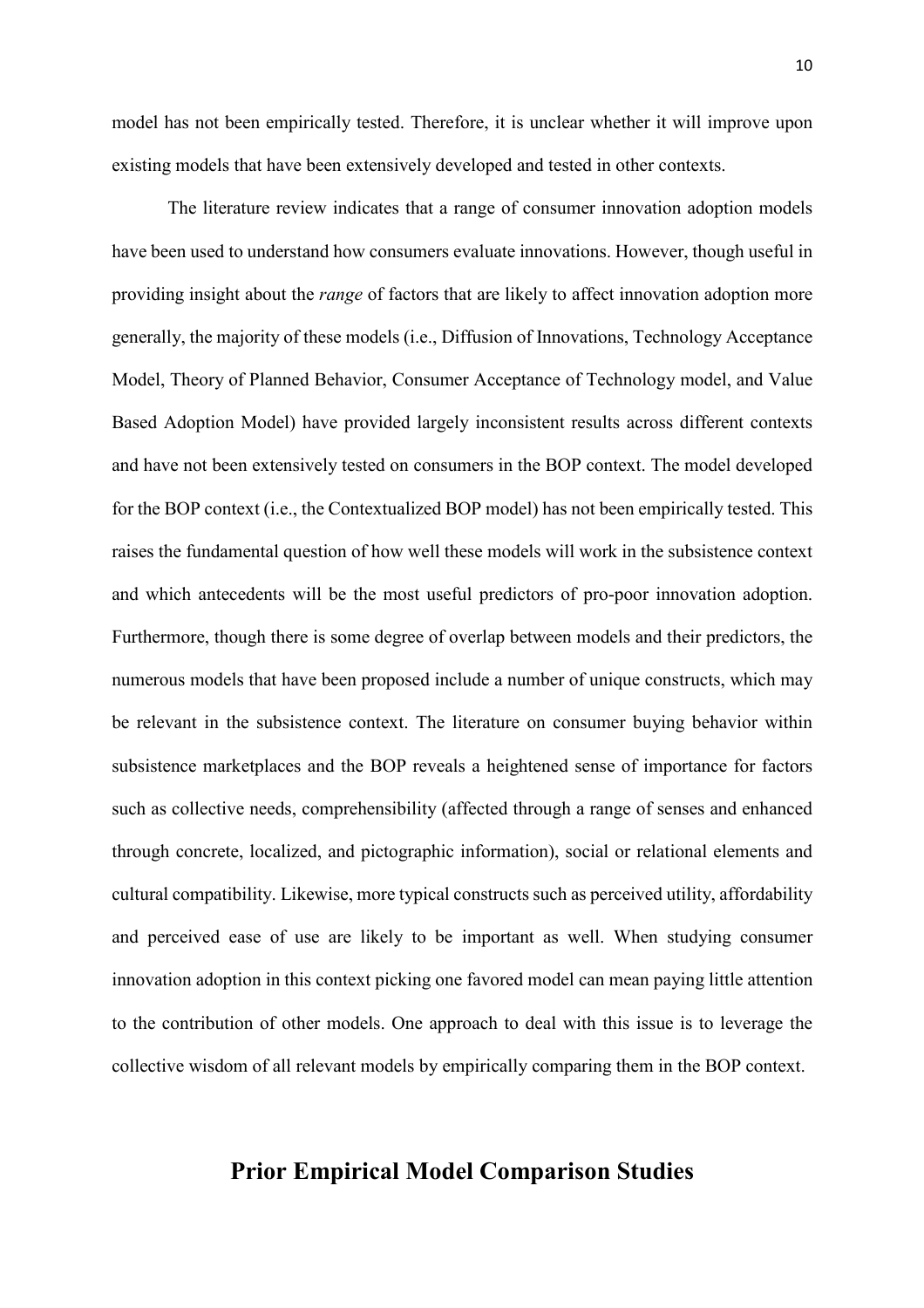Model comparison studies are a common way for researchers to tackle research problems in mature research streams where a range of relatively well established and plausible models exist. For example, Venkatesh et al. (2003) empirically compare eight innovation adoption models in an organizational context. Taylor and Todd (1995) also utilize a model comparison approach to empirically compare the Technology Acceptance Model and two variations of the Theory of Planned Behavior for predicting usage of information technology. Mathieson (1991) empirically compares two models (Technology Acceptance Model and Theory of Planned Behavior) to predict an individual's intention to use a spreadsheet package in a western university setting. Chau and Hu (2001) also empirically compare the Technology Acceptance Model, and the Theory of Planned Behavior in a healthcare professional setting. Similarly, Davis, Bagozzi, and Warshaw (1989) empirically compare the ability of the Theory of Reasoned Action and Technology Acceptance Model to predict and explain user acceptance and rejection of computer-based technology. Such model comparison approaches are useful to assess the state of the art of the literature on innovation adoption and for assessing antecedents of innovation adoption in new contexts. We next outline the method used within the study and explain the systematic approach for selecting models for analysis and testing.

#### **Method**

This study followed the procedure used by Venkatesh et al. (2003) to compare innovation models in the subsistence marketplace. As this study sought to use existing models of innovation adoption, one issue was identifying the models for comparison. For practical purposes (e.g., questionnaire length, respondent fatigue etc.), only key models could be included and these needed to be relevant to the context under investigation. There are several articles in the literature which use a "horserace" approach to compare alternative models. Within these articles the authors tend to choose models to compare based on judgment. Given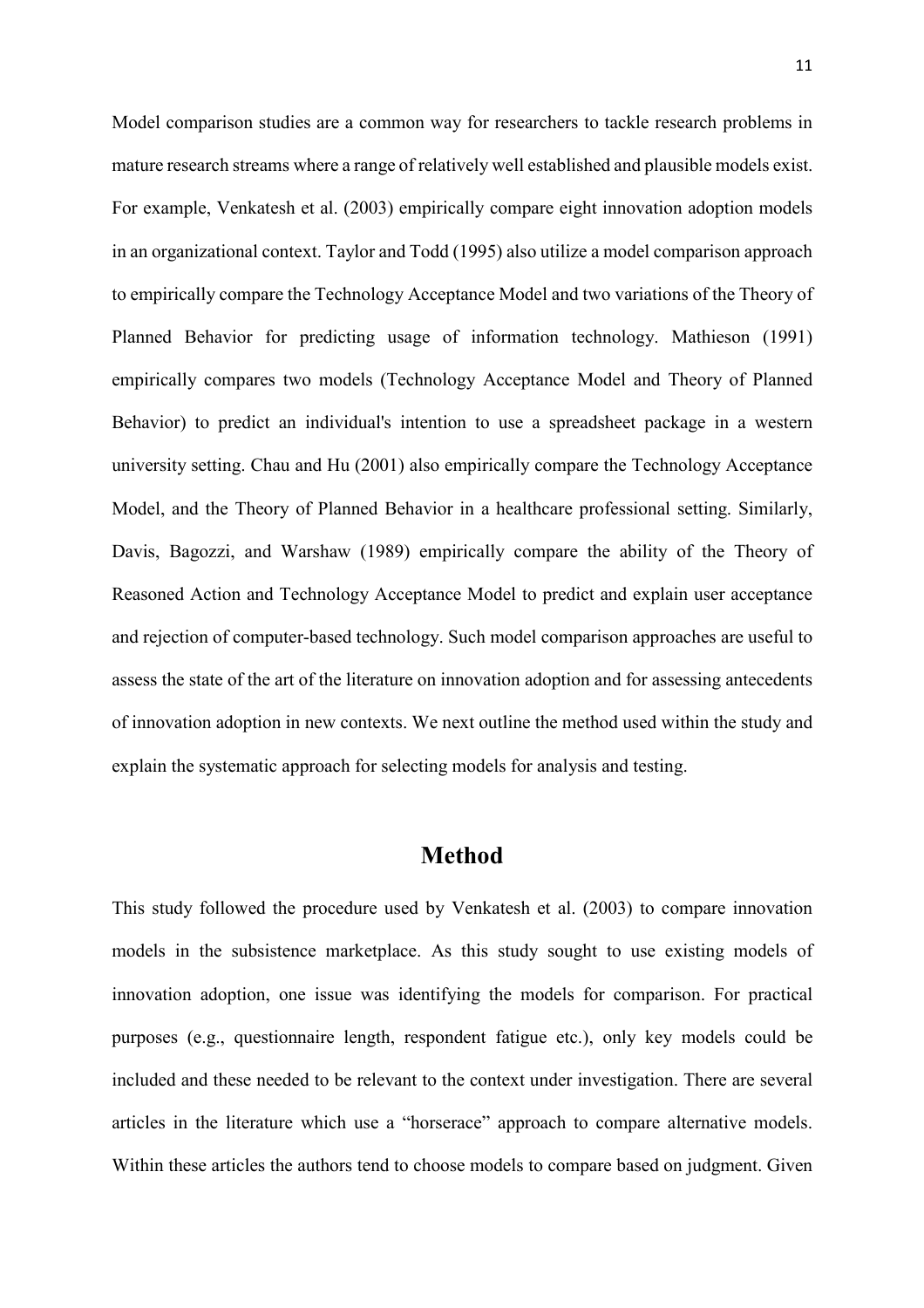the plethora of innovation adoption models that exist in the literature, it was important to systematically whittle down the list of possible models to test, rather than rely on judgment and personal preference. To do this, four criteria aided in model selection, including i) relevance to the consumer context, ii) number of citations, iii) relevance to subsistence marketplaces and the BOP, and iv) minimal similarity among constructs. These criteria are explained below:

- *Relevance to the consumer context*. The majority of research into innovation adoption is based in an organizational context. Therefore, models which had previously been used to predict *consumer* innovation adoption were given a higher priority than models that had been used to predict organizational innovation adoption. This also assisted given the availability of previously used and validated measures.
- *Number of citations.* Models with higher total citation counts were given higher priority than those with lower citation counts, reflecting impact and importance in the scientific community. However, this meant that newer models were penalized, therefore, we also took account of number of citations within the first three years of publication.
- *Relevance to subsistence marketplaces and the BOP.* The majority of research into innovation adoption has been undertaken within economically developed economies. Therefore, models which have previously been used in developing contexts were given a higher priority and models specifically developed for the BOP and subsistence marketplaces were selected.
- *Minimal similarity among constructs.* Given many innovation adoption models are variants and extensions of existing models it was important to choose models characteristically different from each other. Therefore, models with a low level of similarity to other models were given a higher priority.

Not all four criteria needed to be satisfied for a model to be selected, but these criteria were used as a guide to identify potential models. The fit of each model with the criteria is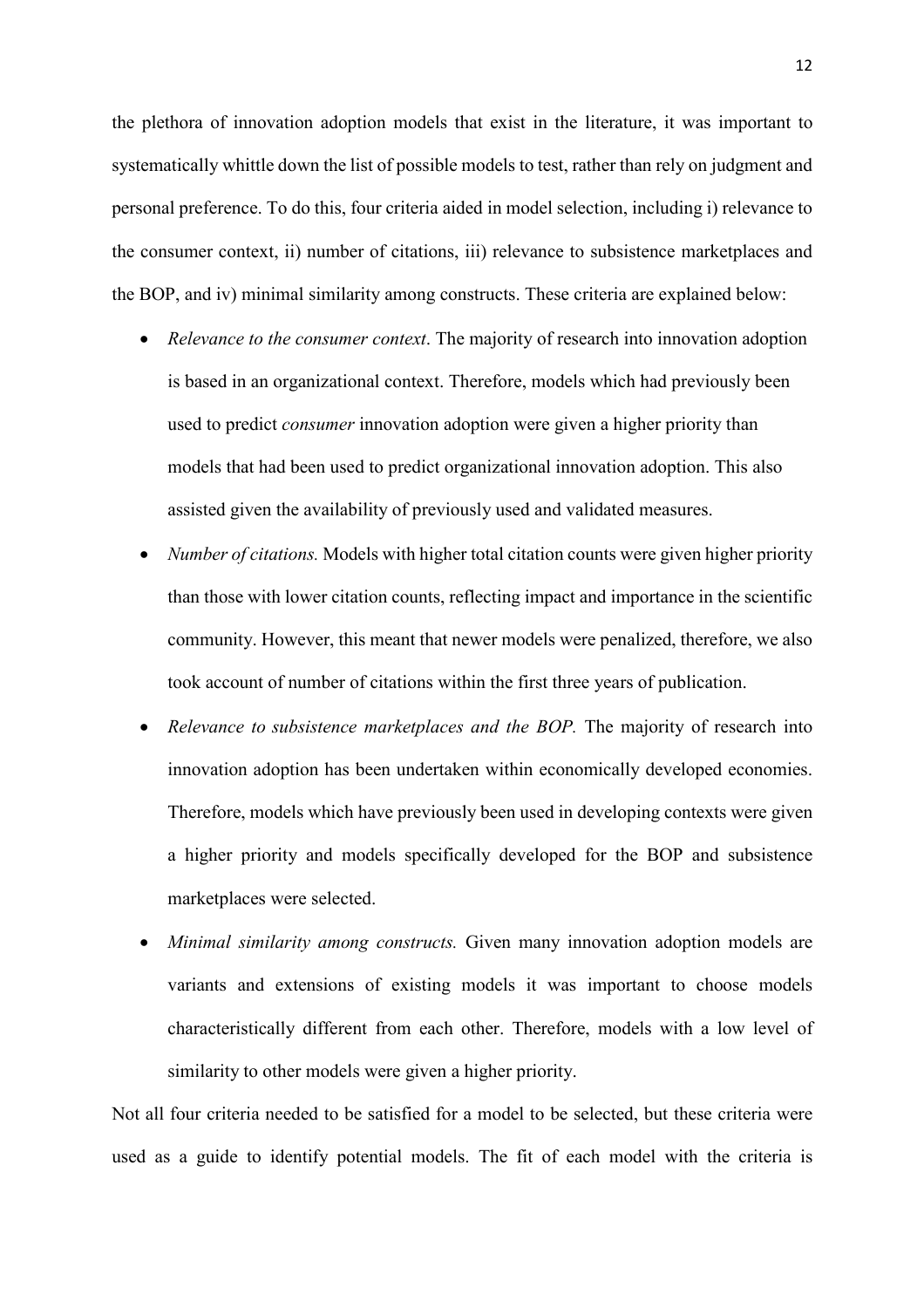summarized in Table 1. For example, the Contextualized BOP model (Nakata and Weidner 2012) does not have a high total citation count (perhaps because it was published more recently), and has never been empirically tested, but it is highly relevant to the subsistence/BOP context. Using the criteria seven models were selected, including the Theory of Reasoned Action, (Fishbein and Ajzen 1975), the Theory of Planned Behavior, (Ajzen 1991), the Technology Acceptance Model, (Davis 1989), the Diffusion of Innovations (Rogers 1983, 2003), the Consumer Acceptance of Technology model (Kulviwat et al. 2007), the Value Based Adoption Model (Kim, Chan, and Gupta 2007), and the Contextualized BOP model (Nakata and Weidner 2012).

"Insert Table 1 about here"

#### **Research Context**

Bangladesh was chosen as the research context for this study because it has large segments of subsistence consumers. For instance, 31.5% of the population of Bangladesh was under the national poverty line in 2010 (World Bank 2013). Another reason for choosing Bangladesh was that it has primarily concentrated on infrastructure innovations and innovations useful for social development. Therefore, innovations such as sanitary latrines, mobile banking, and community information centers are beginning to diffuse in this largely subsistence market. Bangladesh has also been considered as a research context in other BOP or subsistence market related studies (e.g., Kolk, Rivera-Santos, and Rufín 2014; Rahman, Hasan, and Floyd 2013). Also, one of the authors is familiar with Bangladesh as well as fluent in Bangla, which is the national language of Bangladesh and this facilitated the research process.

#### **Selected Product**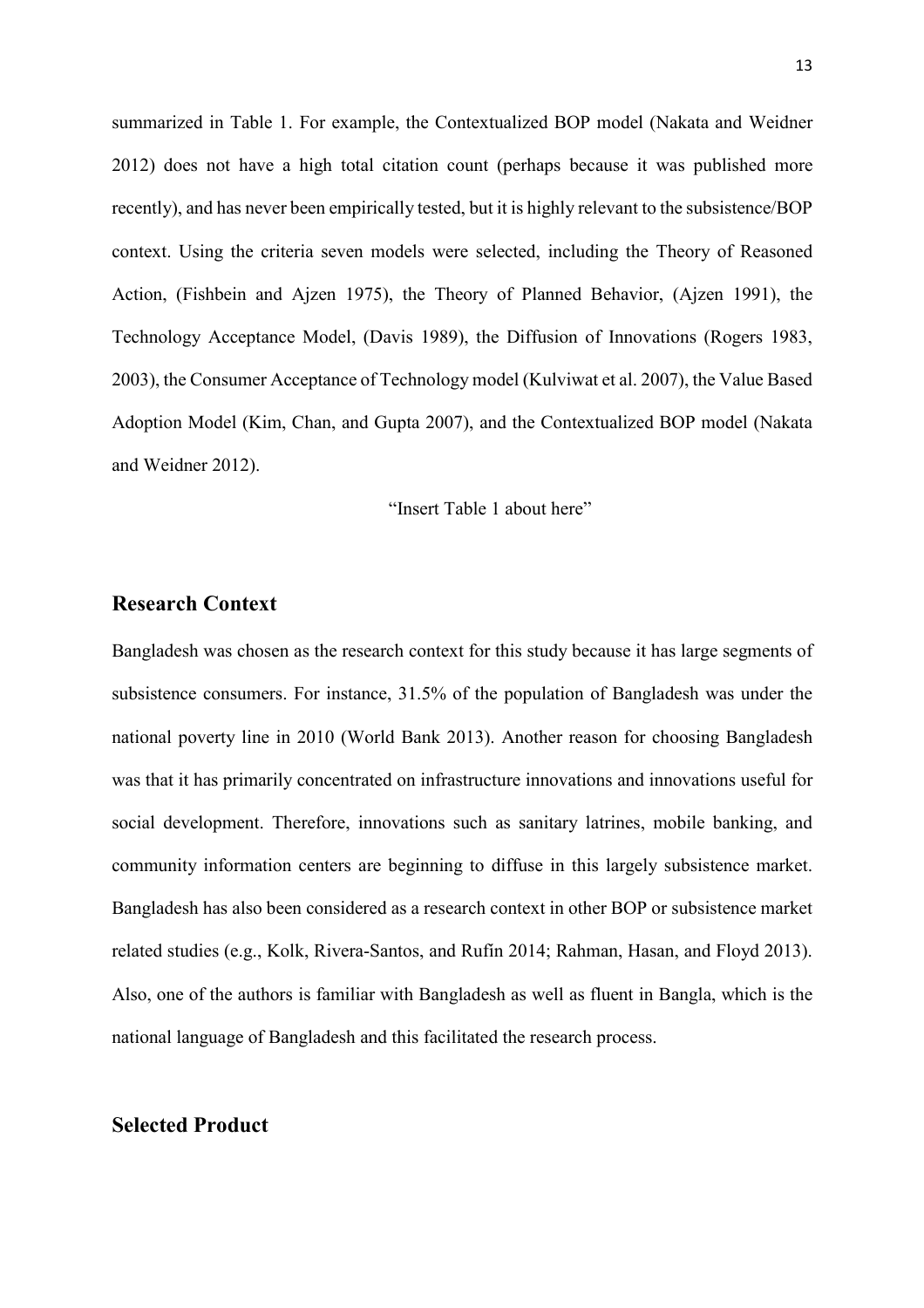In this research, pro-poor innovations were considered as the product category. A range of propoor innovations within Bangladesh were considered and evaluated for inclusion in this research. Potential new products for inclusion in the research had to satisfy the criteria outlined by Ramani, Sadre Ghazi, and Duysters (2012). At the time of the research, they needed to be relatively new to consumers, but which consumers had also heard about and potentially used. Thus, product selection was a delicate balancing act. The products and services considered included portable clinics, mobile phones, mobile banking, and community internet service centers, among others. Of these pro-poor innovations, bKash mobile banking was selected. bKash provides 24 hour mobile banking services to consumers within Bangladesh and is often used by subsistence consumers as a way to transfer money easily and quickly on conventional mobile phones. Specifically, it was an example of a successful innovation that was growing quickly at the time data collection took place and reached a large segment of the population. It was relatively widespread because a large proportion of subsistence consumers live in rural areas and mobile phone penetration is high (due to poor fixed line telecommunications infrastructure and several alternative low costs mobile providers). This allowed a wide geographic segment to be targeted and represented within the research (e.g., rural and urban consumers). Subsistence consumers in Bangladesh and other countries have had difficulty accessing conventional banking services efficiently  $-$  e.g., less than 15% of Bangladeshi consumers are connected to the formal banking system (bKash, 2017) – because of costs, transport constraints, social mores and a range of other factors. Such services have diffused rapidly and are now more pervasive in the marketplace among subsistence consumers. They have also been shown to have a number of development impacts within such marketplaces (Govindarajan 2012; The Economist 2009; Maurer 2012). Therefore, the newness of bKash at the time, its high level of awareness in the marketplace, and potential for impact within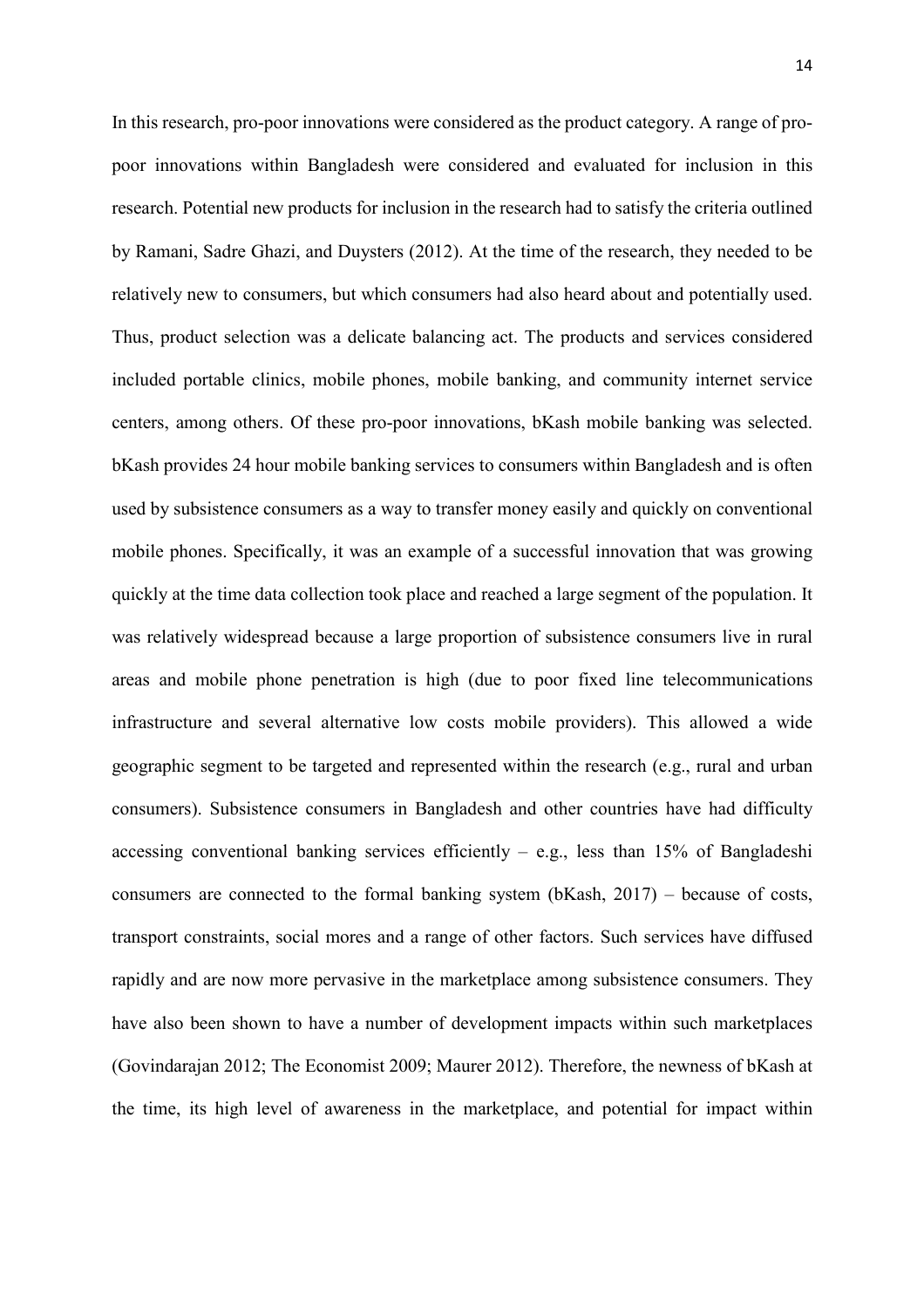subsistence marketplaces justify the choice of mobile banking as an appropriate product category to investigate determinants of pro-poor innovation adoption intention in Bangladesh.

#### **Questionnaire Design and Measurement**

A questionnaire was developed to measure the constructs from each of the seven models. Because of a lower literacy rate among subsistence consumers, several issues like difficulty of reading and writing emerged during the administration of this questionnaire, as might be expected (Viswanathan, Gau and Chaturvedi 2008; Viswanathan, Hastak, and Gau 2009). Therefore, face-to -face questionnaires administered verbally were used to assist respondents in answering the questions, given their reading and writing constraints. Some screening questions were asked to ensure the respondents met our criteria. For example, respondents were asked whether they had heard about bKash mobile banking before. Then respondents were asked about their responses to the measured constructs from the models. Again, given their literacy constraints, visual stimuli for the Likert scales were used in this study (i.e., pictographic symbols demonstrating level of agreement or various type rectangle boxes) following Martini and Page (1996). These were pictographic symbols demonstrating level of agreement using a range of different visual stimuli depending on the nature of the question. Respondents were asked to rate their responses to Likert scale items along a continuum from strongly disagree to strongly agree. Finally, respondents were asked about their demographic characteristics.

Since this study empirically compares models of innovation adoption, previous literature was first reviewed to identify suitable measurement items. For all models (except the Contextualized BOP model), prior measures were available for adaptation in the literature. Therefore, items validated in previous research were adapted for use here and in the case of the Contextualized BOP model, new measures were developed. The list of these measures, their sources and descriptive statistics are provided in Table 2.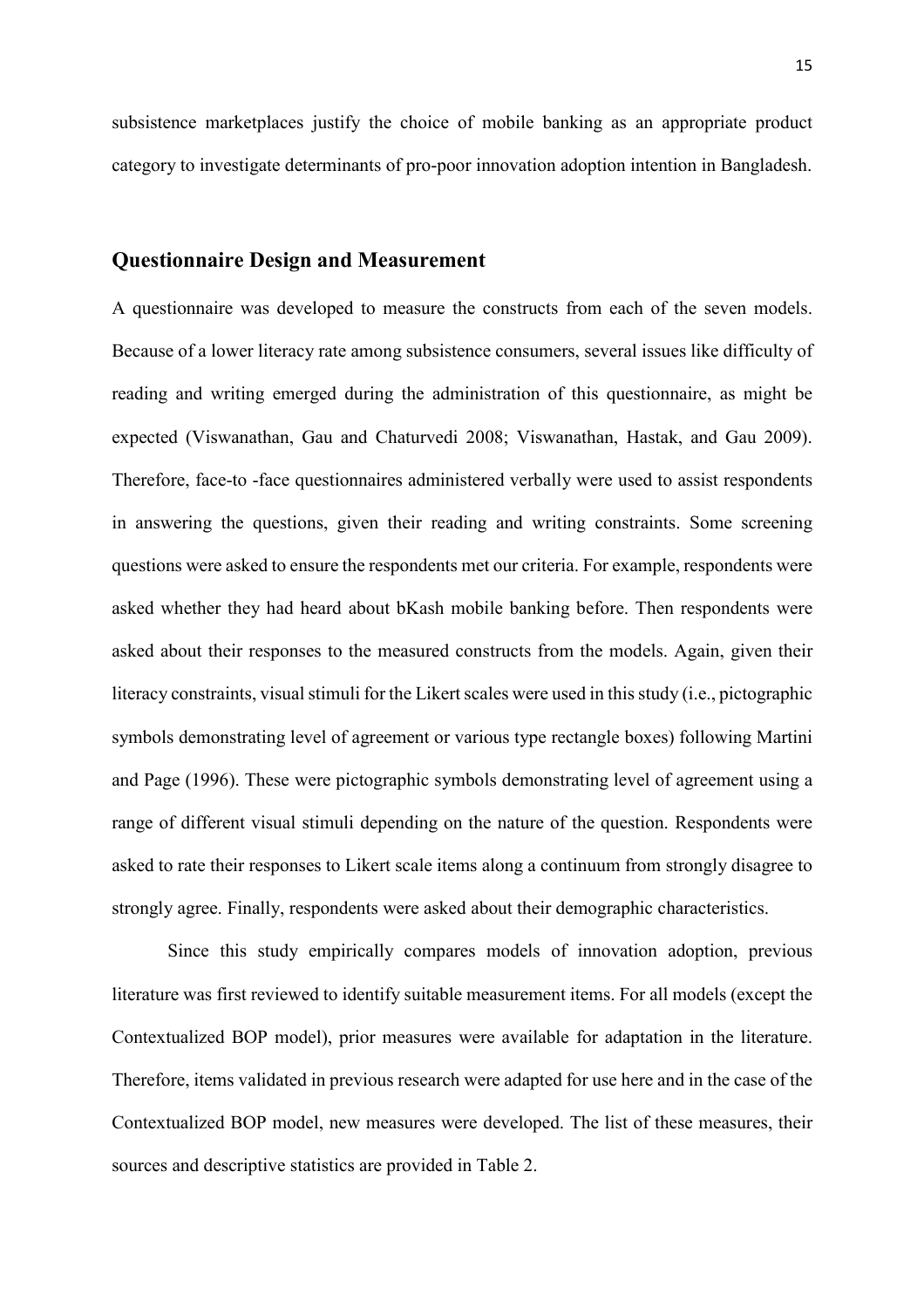#### "Insert Table 2 about here"

To develop the items for constructs within the subsistence market, we followed the scale development procedures of Hsu, Chiu, and Ju (2004) and Moore and Benbasat (1991). This included i) assessing content validity through expert evaluation, ii) careful pre-testing and pilot-testing, iii) testing internal consistency, and iv) testing construct validity through assessing convergent and discriminant validity. The newly developed items and their descriptive statistics are provided in Table 3. Judgements by experts were utilized to justify the content validity of the items and this was performed in this research with a quantitative approach as in Hardesty and Bearden (2004). The expert panel consisted of ten experienced academics who had published in the innovation adoption area. This type of face validity study is consistent with previous research (e.g., Wang and Mowen 1997).

"Insert Table 3 about here"

#### **Sampling and Questionnaire Administration**

In this study, 351 subsistence consumers with low-income levels (i.e., who earn less than US\$5 in a day) were approached and 320 responded to the questionnaire. This study used convenience non-probability sampling to select participants. Convenience non-probability sampling was used because there was no reliable sample frame for the target population. Though not an optimal sampling approach, this is consistent with other studies in this context for pragmatic reasons (e.g., Wentzel, Diatha, and Yadavalli 2013). The response rate was high. Nine responses were considered invalid due to the extent of missing data resulting in the final sample size of 311. The sample was skewed towards males (91%) but represented a range of age groups (18-25=19%, 26-30=35%, 31-35=31%, 36-50=13%, 50+=3%) and respondents came from urban and rural areas (urban=62%, rural=38%). The sample may have been skewed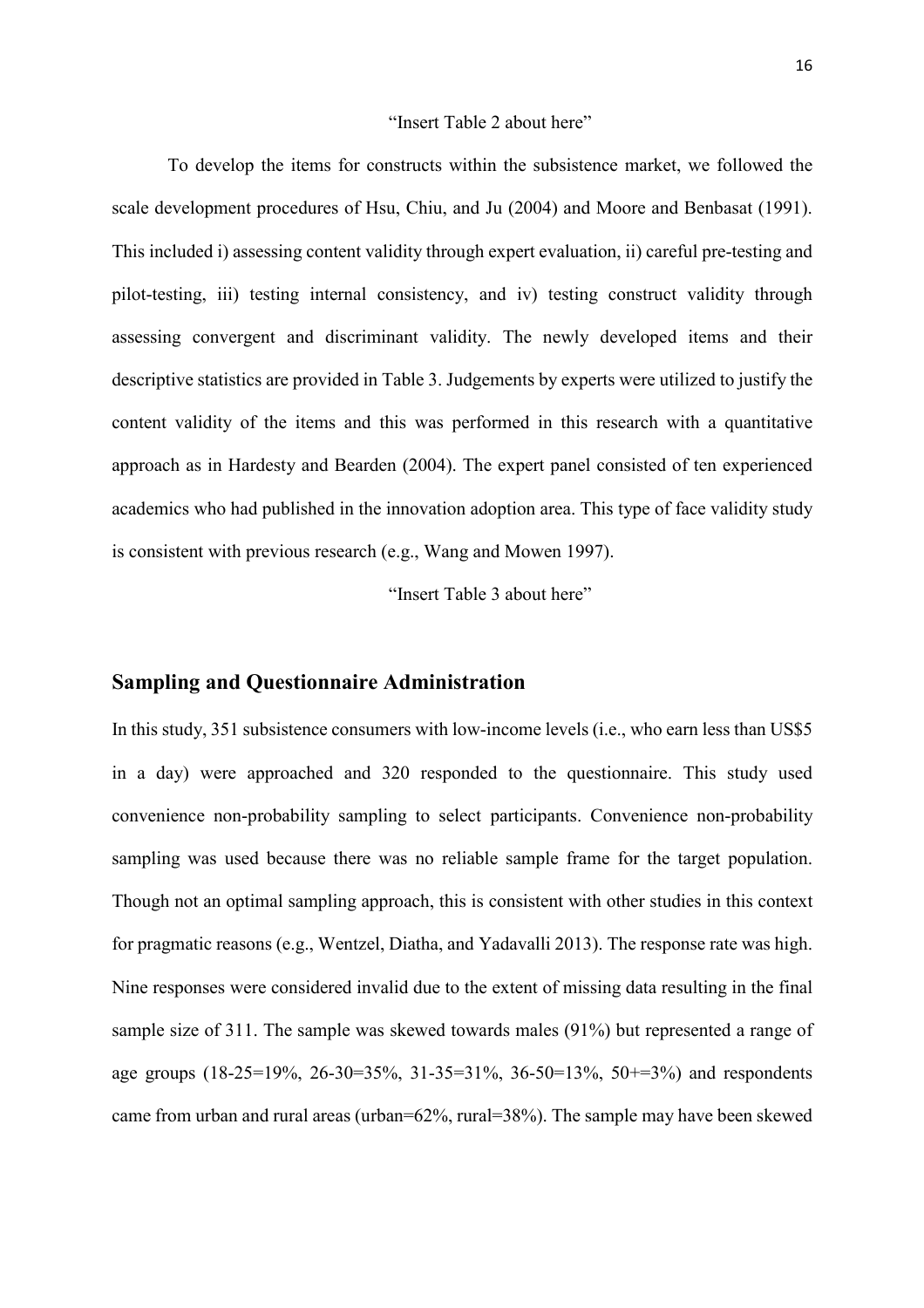towards males due to cultural issues such as the lower likelihood of female interaction with strangers in public places.

Respondents were approached in areas surrounding bKash agents, including tea stalls and marketplaces, at different times of the day (between 7am and 6pm). To ensure geographic dispersion, interviewing took place within three districts (Dhaka, Comilla and Feni) in a number of major cities, towns and villages (e.g., Dhaka: Badda, Sahajadpur, Bashtoli and Jhilpar; Comilla: Abdulipar, Aligamara, Badarpur, Bagmara; Feni: Dagonbhuiyan). This enabled a representation of urban and rural consumers, consistent with literature in the area (Ireland 2008). Interviews lasted around 50 minutes on average because they were administered face-to-face and enabled questionnaire clarifications, where necessary, to facilitate data collection among a group of consumers who were not used to taking part in questionnaires and who sometimes exhibited low literacy.

Questionnaire administration followed typical guidance from the literature (e.g., Zikmund et al. 2016) but was adapted to suit the context under investigation. Specifically, an initial meeting was arranged with community representatives (e.g., village chairperson, teachers, the target group) with whom the intention to conduct the survey was discussed. This process was about establishing trust, being visible within the community and learning from locals how best to approach participants from the target population. However, it also assisted in refining the questionnaire to take account of language used and colloquialisms. For example, pre-testing revealed some words were difficult to understand by subsistence respondents leading to replacement with words that were better understood by the target population. After significant changes were made to ensure greater understanding and interpretability, the questionnaire was tested once again on subsistence consumers and no further revisions were deemed necessary. Pilot tests (n=29) were conducted prior to launch to establish further confidence in the questionnaire on a larger sample of respondents, to understand issues in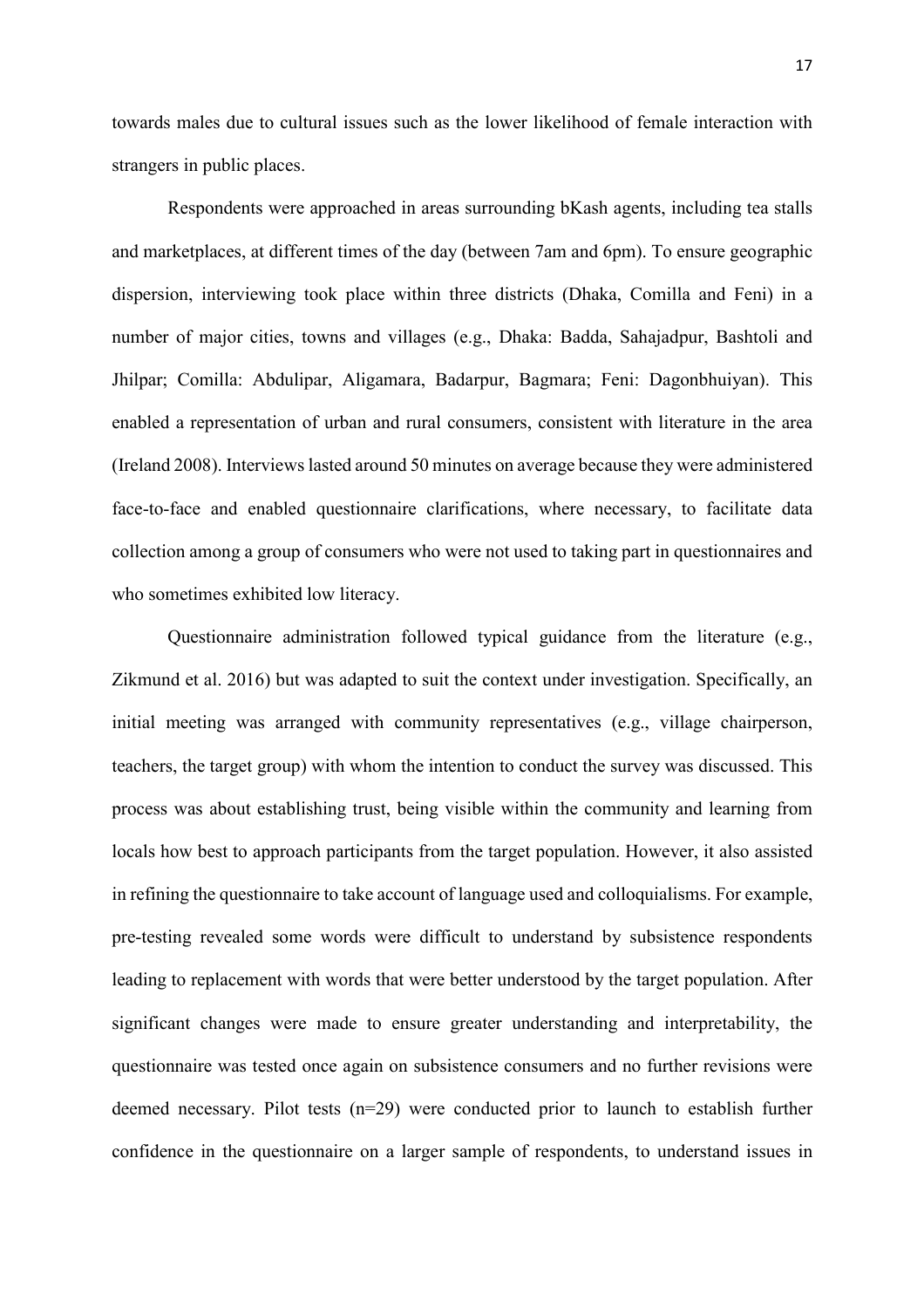identifying and approaching the target sample, the nature and duration of the interview, and the number of questionnaires that could be completed in one shift.

Data was collected by field workers who had training and experience in market research methods. The researcher briefed the field workers in detail about the questionnaire and its contents based on a series of pretests and a pilot study. The researcher informed the field workers about the start and finish dates, the minimum number of completed questionnaires expected in one shift, the need to input responses on a daily basis, the length of interview, ensuring fully completed questionnaires, and eligibility of the respondents to take part in the study (e.g., the screening questions).

#### **Common Method Bias**

The effects of Common Method Bias (CMB) were minimized through following the procedural controls suggested by Podsakoff et al. (2003). This included careful reflection on the writing and format of the questionnaire, and careful pretesting to avoid ambiguous and unfamiliar terms in the questionnaire. In this research, the pretesting phase carried out with subsistence consumers and local authorities enabled evaluation of the questionnaire and this helped to clarify any ambiguous and unfamiliar terms. Respondents were informed that the study was not conducted for commercial purposes but as a university research project. Moreover, respondents were assured that there were no right or wrong answers. Three sets of questionnaires were utilised to counterbalance the order of questions and reduce bias related to priming effects and item context induced mood effects.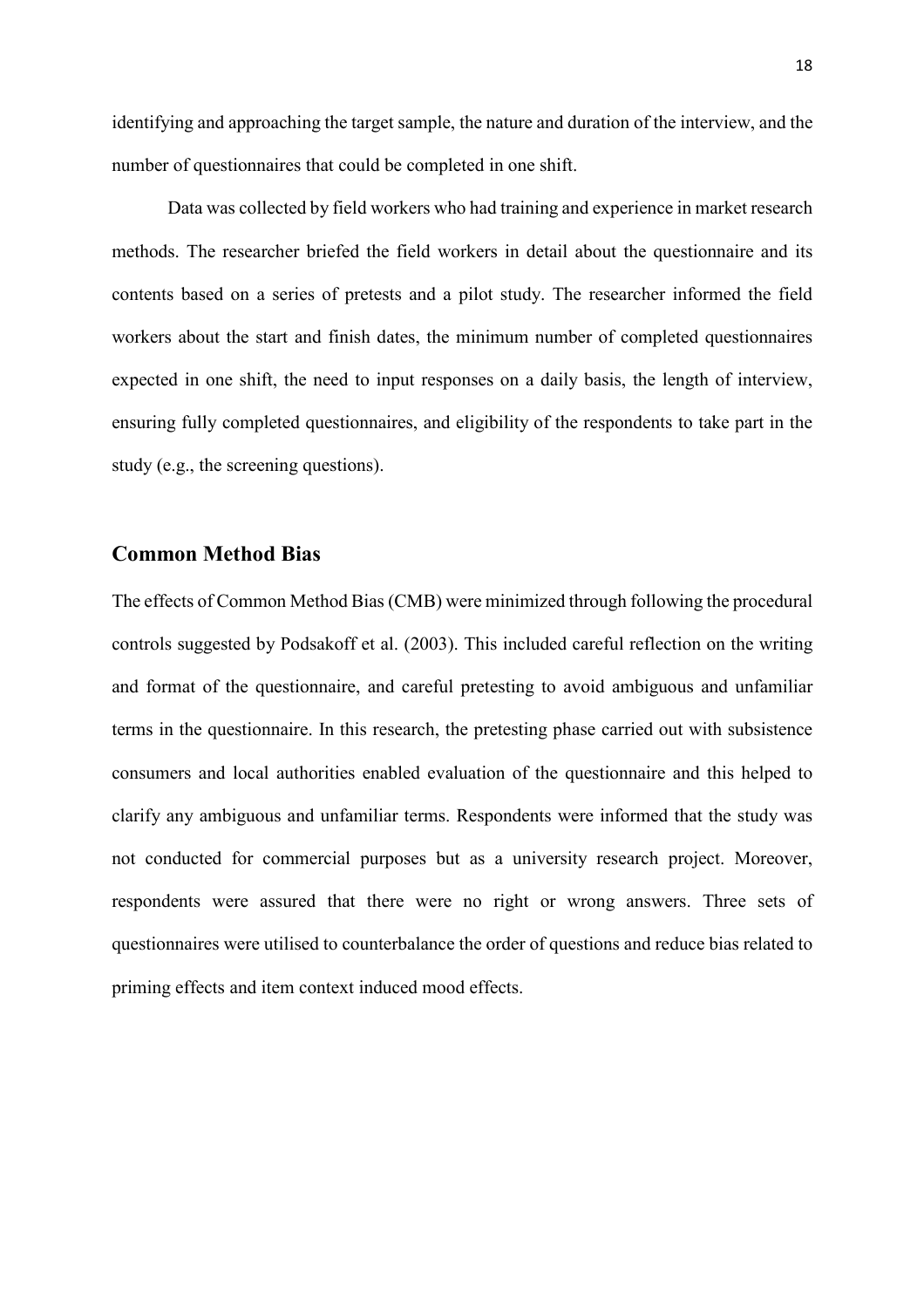#### **Data Analysis: Empirical Comparison of the Seven Models**

PLS was appropriate for testing the reliability and validity of the measures and analyzing the data as this study consists of both reflective and formative constructs (Fornell and Bookstein 1982; Jarvis, MacKenzie, and Podsakoff 2003). Unlike covariance-based-structural equation modeling (CB-SEM), PLS was also appropriate to test theoretical models like the Contextualized BOP model. This is because this model has not previously been empirically validated, and can be considered exploratory. PLS uses standardized latent variable scores and outputs, such as path loadings, are standardized. This is particularly helpful when comparing models (Henseler, Ringle, and Sarstedt 2012). Using PLS to compare models is consistent with the procedure outlined in Venkatesh et al. (2003).

According to Compeau, Meister, and Higgins (1991), focusing on direct effects is appropriate when predicting behavior, (in this case between the innovation antecedents and behavioral intention). This approach to predicting behavioral intention is followed here in line with the procedure of Venkatesh et al. (2003). To do so the seven models were empirically compared to identify the key determinants of pro-poor innovation adoption intentions in the subsistence marketplace context. In this research, the selected models were compared based on the following criteria: 1) explained variance (adjusted  $\mathbb{R}^2$ ) of the endogenous construct, 2) percentage of the model's statistically significant parameters, 3) theoretical interpretation of the paths and, 4) model parsimony. To compare models Venkatesh et al. (2003) use only explained variance to assess the value of one model over another. The other three criteria were used here to take account of theoretical meaningfulness and model parsimony.

#### **Reliability and Validity**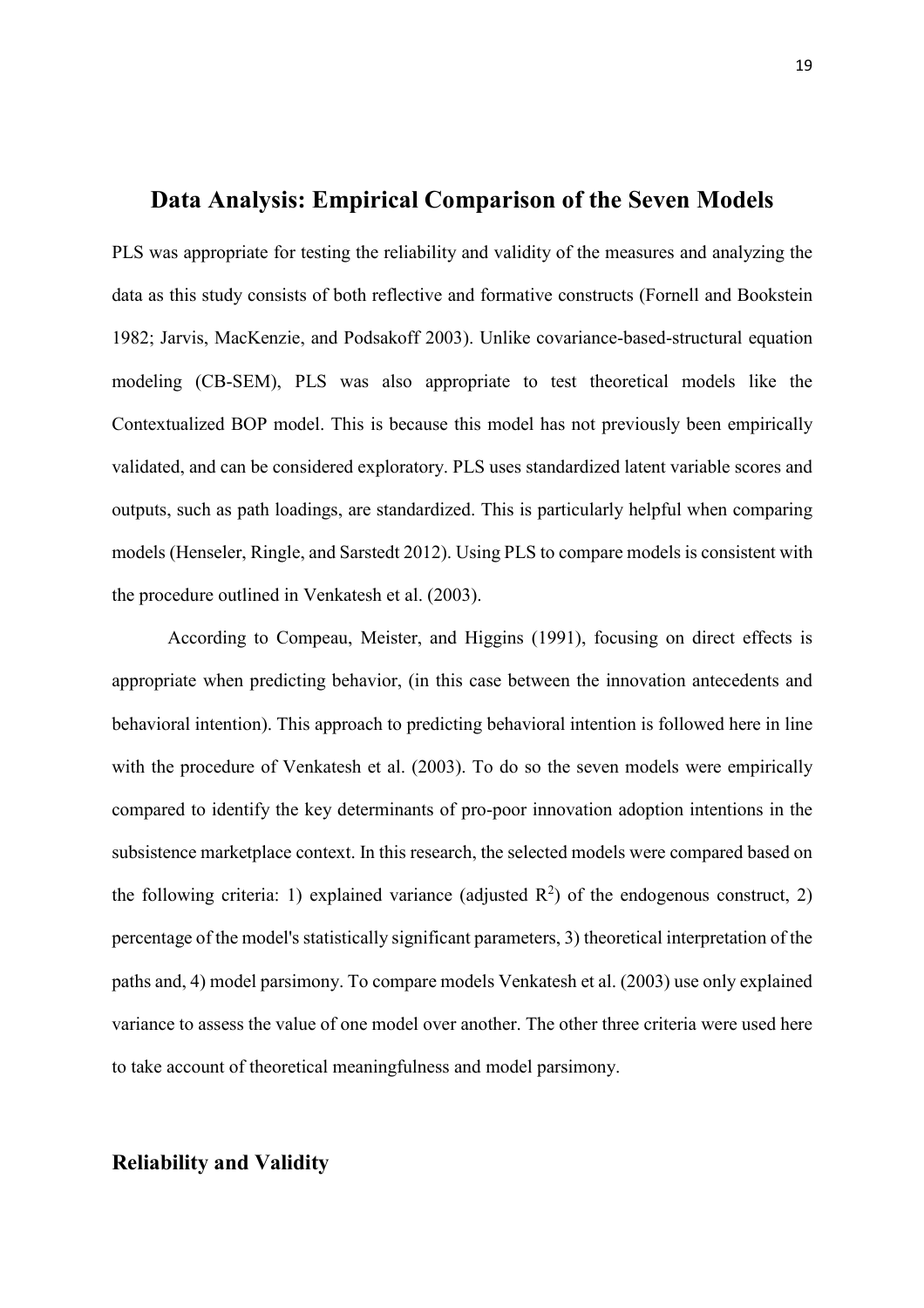The reliability and validity of the reflective constructs were established through the use of PLS by running a bootstrap of the seven models using 5000 resamples. Firstly, convergent validity was established by identifying whether the items loaded significantly on their respective constructs. To assess reliability, PLS computes a composite reliability score, which is similar to Cronbach's alpha in that they both measure internal consistency. In this research, each reflective construct represents a level of reliability well above the recommended threshold of 0.70 (Chin 1998). Discriminant validity for each construct was also tested. To test the discriminant validity of the reflective constructs, the correlations of each construct with each other construct was assessed, and these correlations were compared with the AVE square roots for each construct (Lowry and Gaskin 2014). The Square root of AVE for each factor was higher than the respective inter-construct correlations, which suggests strong discriminant validity between the constructs (see Appendix).

#### **Explained Variance of the Endogenous Constructs**

Table 4 shows that the seven models explained between 26% and 40% of the variance in subsistence consumers' intentions to use pro-poor innovations. The Value Based Adoption model appears to have the highest adjusted  $R^2$  (40%), followed by the Consumer Acceptance of Technology model (adjusted  $R^2 = 38\%$ ), the Theory of Planned Behavior (adjusted  $R^2 = 32$ %), the Contextualized BOP model (adjusted  $R^2 = 30\%$ ), the Technology Acceptance Model (adjusted  $R^2 = 30 \text{ %}$ ), the Diffusion of Innovations (adjusted  $R^2 = 29\text{%}$ ), and the Theory of Reasoned Action (adjusted  $R^2 = 26\%$ ). The Theory of Planned Behavior appears to be superior to the Theory of Reasoned Action, the Technology Acceptance Model, and the Diffusion of Innovations in explaining subsistence consumers' intention to use pro-poor technology (adjusted  $R^2$  =32% <sub>TPB</sub>, 26% <sub>TRA</sub>, 30% <sub>TAM</sub>, and 29% <sub>DOI</sub>). The Contextualized BOP model also has a relatively high adjusted  $R^2$  of 30%. However, using explained variance as a criterion, the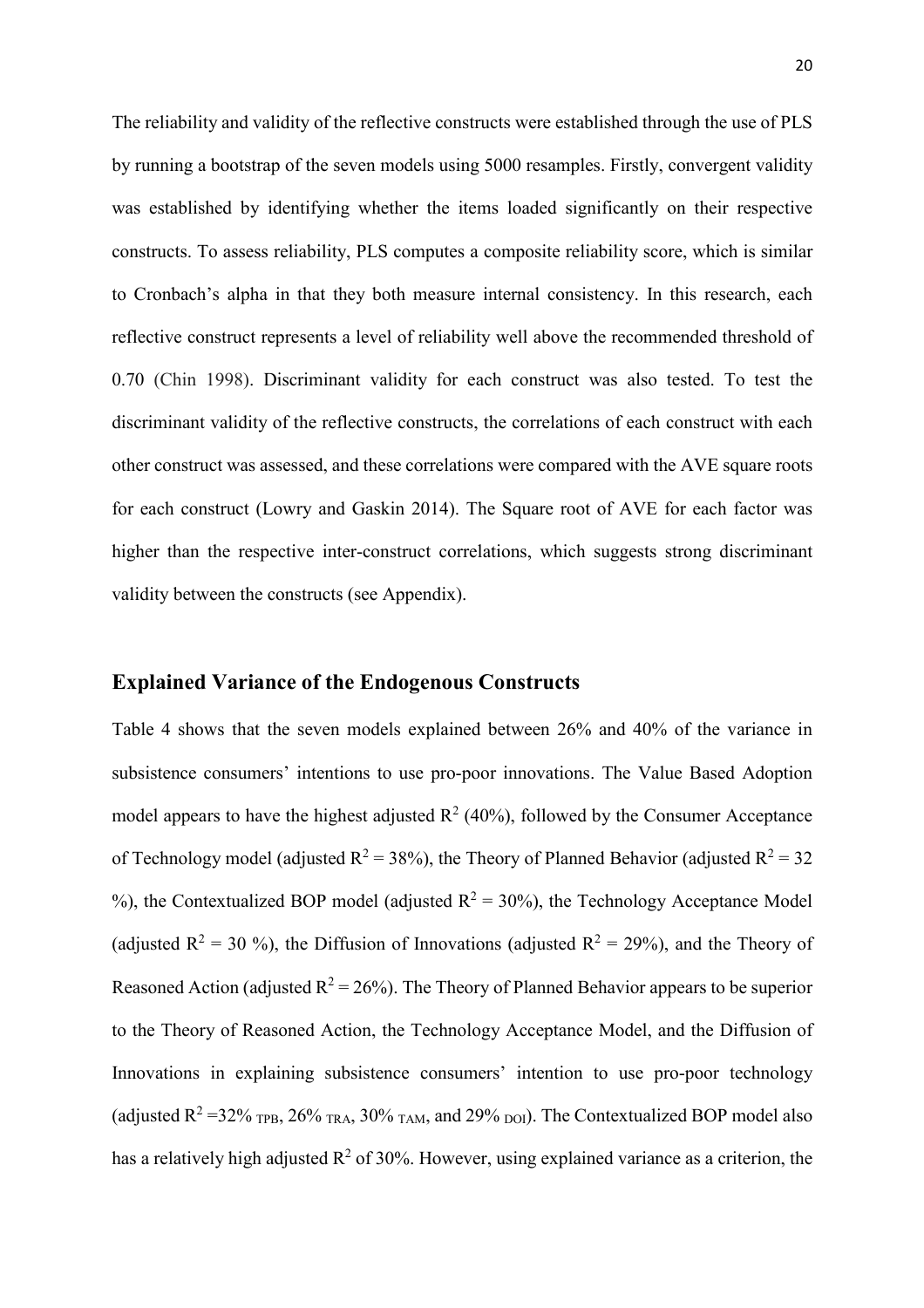Value Based Adoption Model appears to be superior to the Contextualized BOP model, and the Consumer Acceptance of Technology model in explaining subsistence consumers' intention to adopt (adjusted  $R^2 = 40\%$  <sub>VAM</sub>,  $30\%$  <sub>CBOP</sub> and  $38\%$  <sub>CAT</sub>). Therefore, the Value Based Adoption Model is able to explain the highest variance in predicting subsistence consumers' intention to use pro-poor technology and the Theory of Reasoned Action explains the lowest variance in predicting subsistence consumers' intention to use pro-poor technology (see Table 4). Next we compare the percentage of the models' statistically significant parameters.

#### **Percentage of the Model's Statistically Significant Parameters**

Table 4 also shows the percentage of each model's statistically significant parameters. Although the Contextualized BOP model had a relatively high adjusted  $\mathbb{R}^2$ , only 25% of the paths were statistically significant. This was less than the number of statistically significant paths for the other models such as the Theory of Reasoned Action (100%), the Theory of Planned Behavior (100%), the Technology Acceptance Model (100%), the Diffusion of Innovations (60%), the Value Based Adoption Model (60%), and the Consumer Acceptance of Technology model (71%). Only 60% of paths for the Value Based Adoption Model were statistically significant, which is less than the percentage of statistically significant paths for the Consumer Acceptance of Technology model (71%). Consequently, the Consumer Acceptance of Technology model exhibited the highest percentage of statistically significant paths along with a relatively high adjusted  $\mathbb{R}^2$ , indicating good model characteristics.

Table 4 shows the coefficients from each model behaved broadly as would be expected, except for those constructs which were statistically insignificant. This pattern in itself is not necessarily surprising given the inconsistency displayed by antecedents in previous research. Consequently, Table 4 indicates that the theoretical interpretation of the paths was broadly consistent with what we would expect.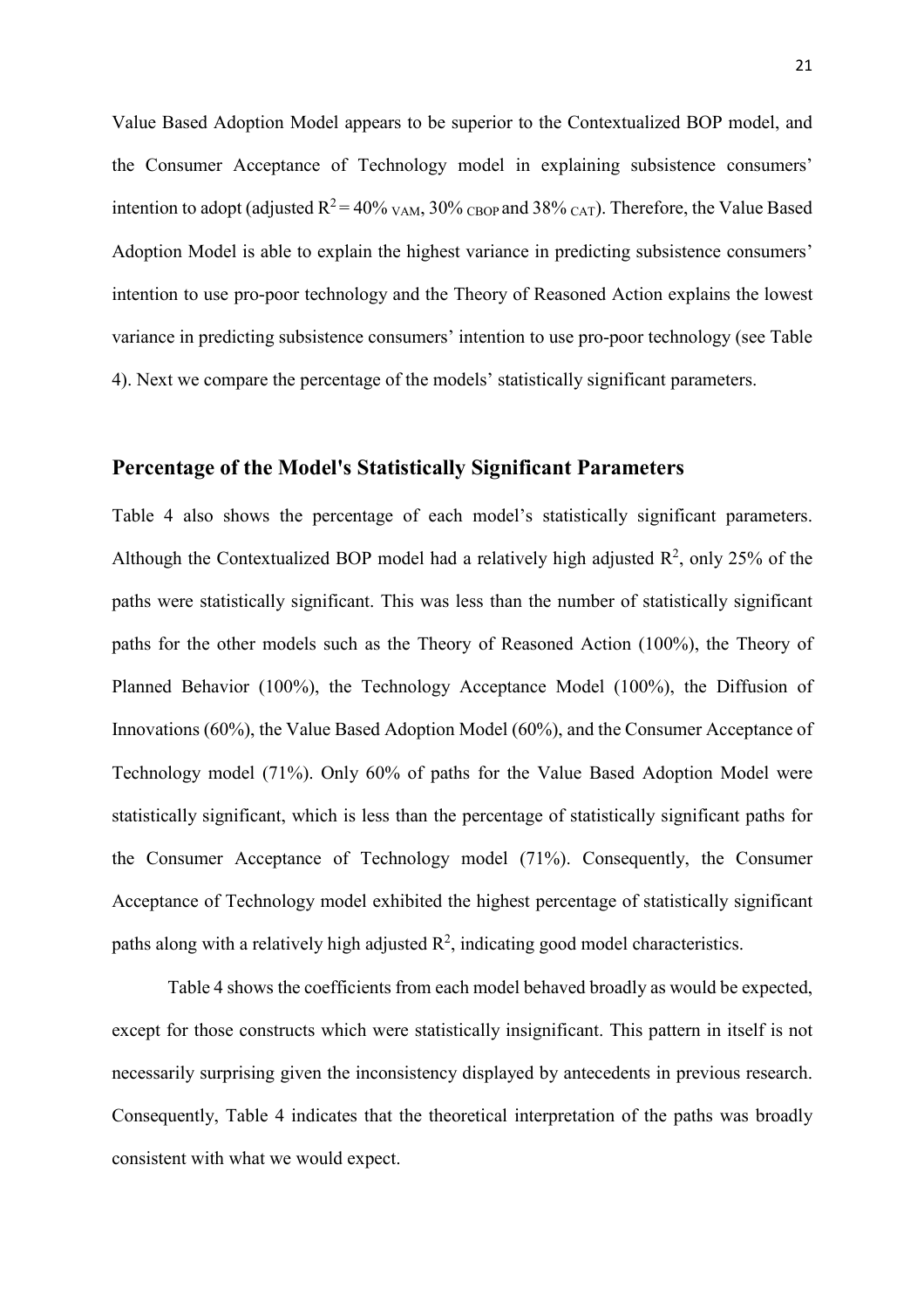"Insert Table 4 about here"

#### **Discussion**

In light of significant recent interest in innovation adoption at the BOP and subsistence marketplaces (Altman, Rego and Ross 2009; Frykman 2013; Miller and Mobarak 2014; Nakata and Weidner 2012; Ramani, Sadre Ghazi, and Duysters 2012) this research set out to ascertain which consumer innovation adoption models best explain pro-poor innovation adoption and to identify the key antecedents influencing adoption. Despite insightful conceptual work which acknowledges the unique characteristics of the BOP and insights about consumer buying behavior from subsistence marketplaces (e.g., Chikweche and Fletcher 2010; Viswanathan, Rosa, and Harris 2005; Viswanathan, Rosa, and Ruth 2010; Viswanathan et al. 2012) there is little empirical research about the factors most likely to affect pro-poor innovation adoption. This research makes a contribution by empirically comparing existing innovation adoption models within this context. Table 5 summarizes key findings from the research, the implications of which are elaborated on below.

"Insert Table 5 about here"

#### **The Role of Affect for Subsistence Consumers**

The first major finding from this research showed that the Value Based Adoption Model and the Consumer Acceptance of Technology model were the most useful models in explaining consumer adoption intentions. Interestingly, and most surprisingly, this could be attributed to the fact that both models captured hedonic and affective dimensions of a consumer's evaluation, in contrast to the other models tested, which were predominantly based around utilitarian and cognitive evaluations. This is consistent with research in the subsistence marketplaces literature that has emphasized the affective dimensions arising from associated factors such as low literacy (Viswanathan, Rosa, and Harris 2005, Adkins and Ozanne 2005),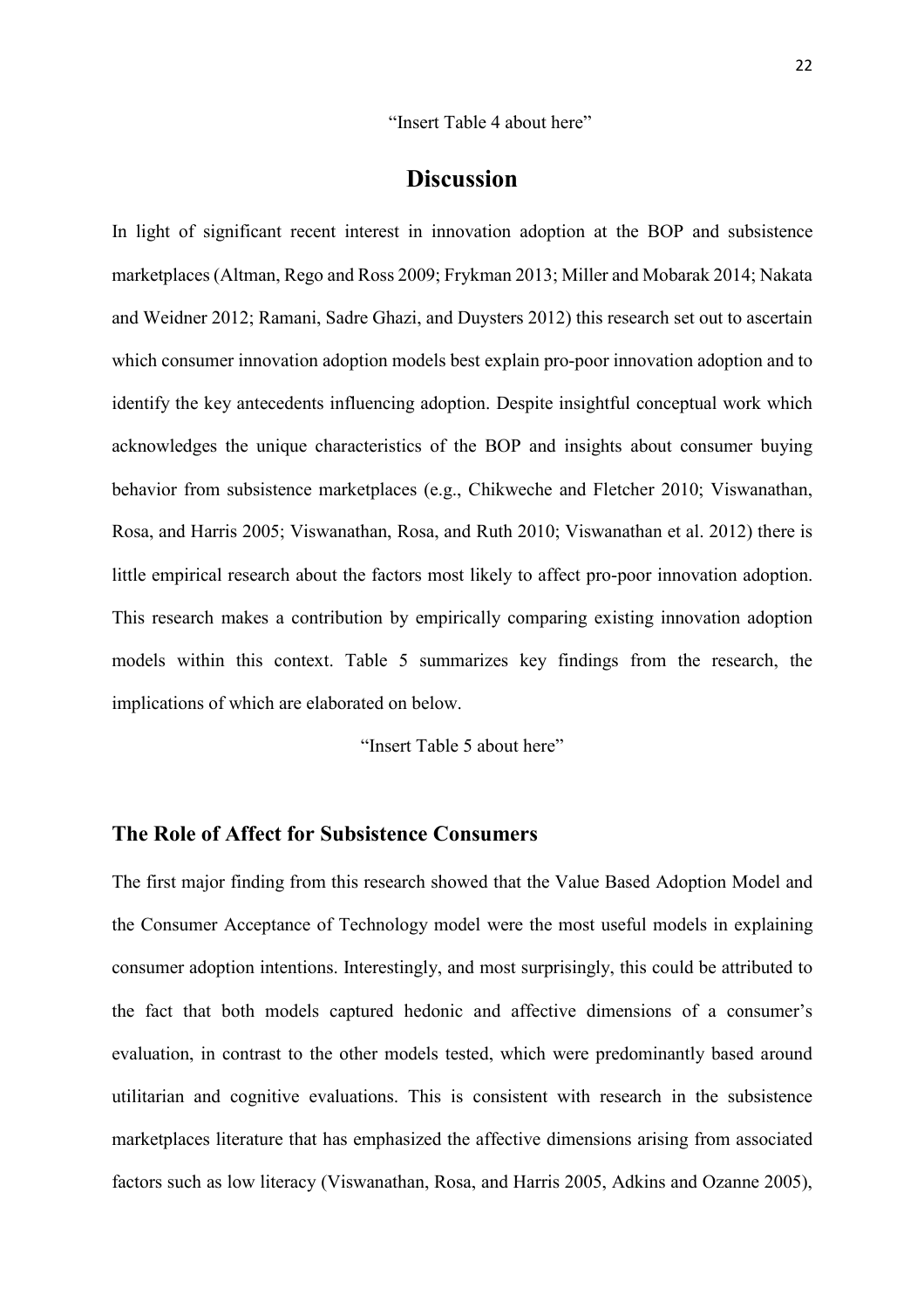and the importance of these elements in functional literacy in the marketplace or marketplace literacy (Viswanathan, Gau and Chaturvedi 2008). In this regard, Jebarajakirthy and Lobo (2015) conclude that excitement and happiness have a strong influence on BOP consumer attitudes and intention to adopt micro-credit in war ravaged contexts.

Consistent with the findings above about the inclusion of hedonic and affective constructs, the strongest influence on intention was enjoyment. Prior research has investigated the influence of enjoyment on perceived value, perceived usefulness and ease of use (Kim, Chan and Gupta 2007; Setterstrom, Pearson and Orwig 2013) without observing a direct effect on behavioral intention (Koenig-Lewis et al. 2015). However, consumer research conducted by Smart Communication in the Philippines found that potential BOP consumers wanted to use their phone for both enjoyment and practical purposes (Anderson and Markides 2007); i.e., technology is not just a functional tool. Therefore, models of pro-poor innovation adoption should explore in more detail the ways in which affect influences purchase decisions in this context and models should be updated to reflect this.

#### **The Role of Utilitarian Evaluations for Subsistence Consumers**

Interestingly, relative advantage did not have a significant *direct* influence on intention. This finding is contrary to the common consensus in the literature (e.g., Rogers 2003). In this regard, it should be noted that Arts, Frambach, and Bijmolt (2011) find that relative advantage has a weaker relationship for intention than for actual behavior. As might be expected though, the majority of these studies did not consider subsistence consumers as the unit of analysis. Subsistence consumers, given their income constraints, cannot continuously update to new products and services even if these products and services offer an incremental benefit (unlike in economically wealthier countries where new versions of products are the norm in a competitive marketplace). The concept of relative advantage takes account of a product's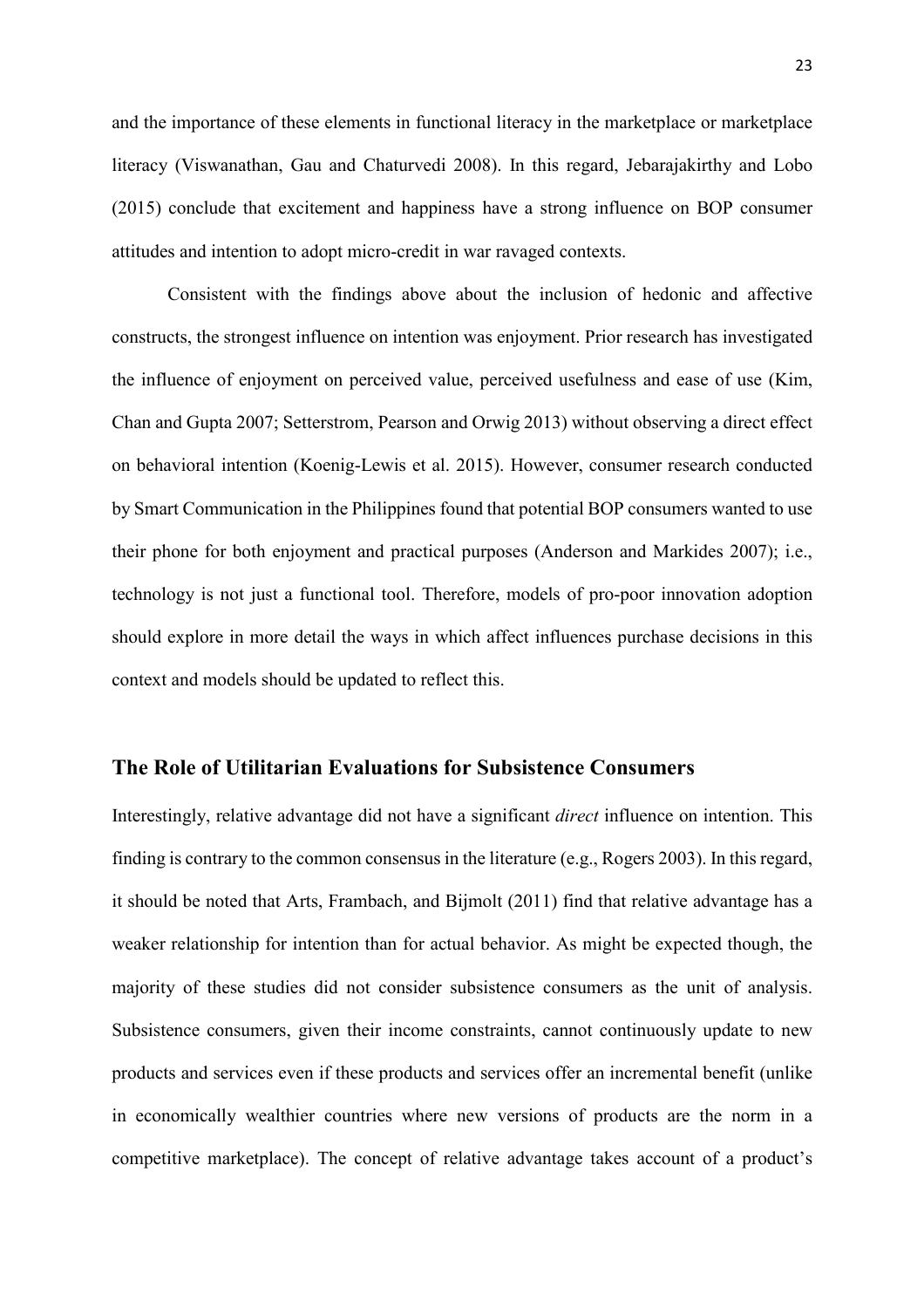incremental benefit over what currently exists, but a new product may also have an incremental cost which cannot be borne regularly. Therefore, concepts like relative advantage may explain the success of subsequent versions of a new product in economically wealthier countries where a product's cost is not such a strong deterrent to purchase as in subsistence marketplaces. For subsistence consumers to adopt a new product, its benefit to cost ratio is likely to have to be very high to justify the increased expense. Khandelwel et al. (2017) observe a similar phenomenon in relation to fuel efficient stoves when analyzing their relatively slow diffusion. For many consumers, traditional wood burning stoves might simply be "good enough". This means that, in spite of their relative economic and environmental benefits, there will not be a compelling reason to go out and purchase one. On the other hand, mobile phones have a penetration rate close to 100% in many countries and have diffused rapidly. Perhaps, pro-poor innovations may need to have a *significant* relative advantage over existing products and services which fulfill a similar need to enhance adoption.

The related but distinct concept of perceived usefulness was found to be a significant predictor of intention in this study. Although perceived usefulness and relative advantage may be terms which are used interchangeably, they represent subtly different concepts. Relative advantage is the degree to which consumers perceive the innovation as offering an incremental improvement over existing alternatives, rather than the overall utility of the product to them. Needless to say, the two concepts are related and this is captured within the Consumer Acceptance of Technology model (Kulviwat et al. 2007) where relative advantage affects intention through perceived usefulness and attitudes. Based on a subsequent analysis of the indirect paths (not reported here), the data showed a similar mediating relationship. Consequently, it is anticipated that innovation adoption models within the BOP ought to include both relative advantage and perceived usefulness. But these concepts and their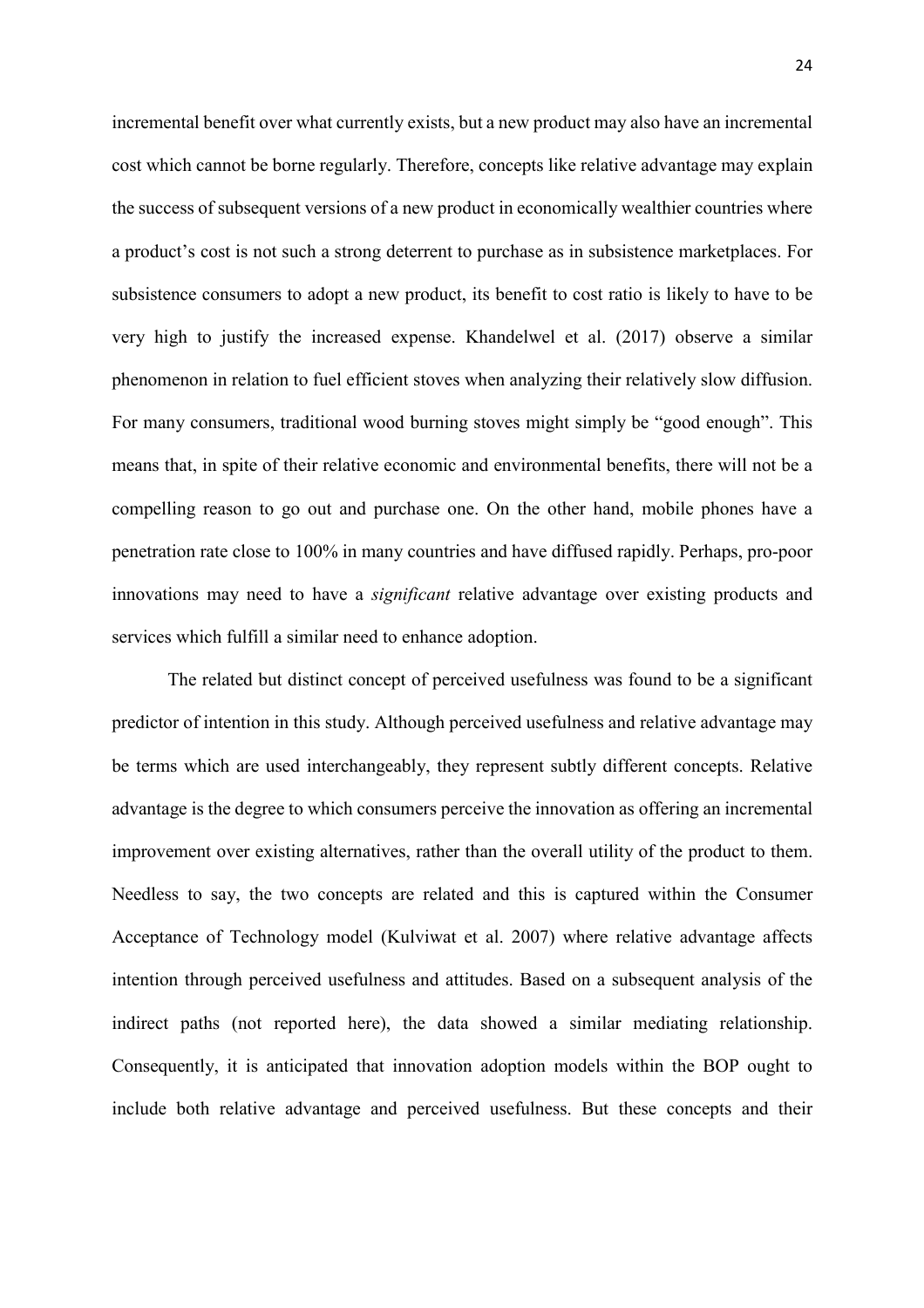interrelationships should be carefully conceptualized for a more in-depth theoretical understanding of how BOP consumers evaluate pro-poor innovations.

#### **Behavioral Constraints and Social Networks**

Our research also found that the Theory of Planned Behavior explains adoption intention better than the Theory of Reasoned Action, the Technology Acceptance Model, the Diffusion of Innovations and the Contextualized BOP model. This is consistent with the literature which points out the unique internal and external constraints experienced by the BOP (e.g., Viswanathan, 2013; Jebarajakirthy and Lobo 2015; Nakata and Weidner 2012). For example, BOP consumers may be more concerned about constraints such as interest rates, service charges and collateral than a product's usefulness per se (Li, Gan, and Hu 2011).

Perceived behavioral control has a significant effect on intention to use the new service. In light of prior meta-analysis findings from the broader Theory of Planned Behavior literature, which indicate an inconsistent effect for perceived behavioral control (e.g., Armitage and Conner 2001), the results here suggest that it is an important variable in the adoption of new products for these consumers. This could reflect subsistence consumers' unique circumstances, characterized by multiple internal and external constraints (Nakata and Weidner 2012; Prahalad 2004). Also, consistent with prior research (Viswanathan, Rosa, and Harris 2005; Viswanathan et al. 2009b, 2009c; Nakata and Weidner 2012), this research suggests that visual comprehensibility was an important determinant of adoption intention. This could reflect BOP consumers' constraints in relation to literacy and product comprehension. Visual comprehensibility might enhance perceived behavioral control for consumers through the use of pictographic symbols and other graphics to make brands more easily recognizable, understandable and clearly distinguishable from one another (Viswanathan, Rosa, and Harris 2005; Viswanathan et al. 2009b, 2009c). Consumers in these marketplaces need to be reassured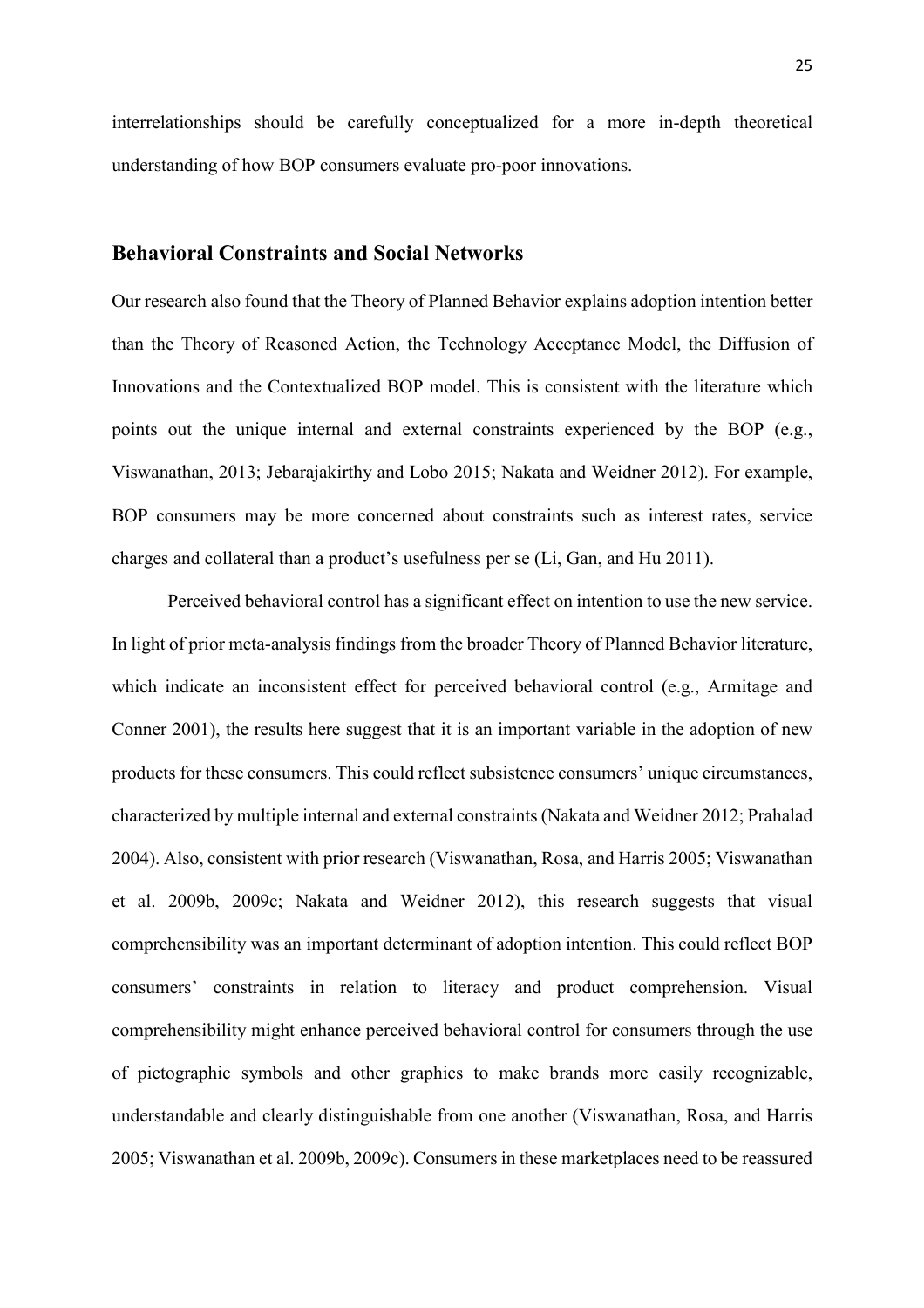that they are able to operate the new banking service. The functionality of such new services should be compatible with the cultural expectations, norms and constraints (e.g. low literacy, environmental challenges) of these communities (Chikweche and Fletcher 2010). Consistent with typical consumer innovation adoption models, ease of use is also important (Ahlstrom 2010) and factors that assist in enhancing visual comprehensibility are likely to positively influence adoption (Hasan, Lowe, and Rahman 2017).

The Theory of Reasoned Action points out that both attitudes and subjective norms are significant predictors of the intention to use bKash. New product claims from advertisers, shopkeepers and retailers may be regarded with suspicion in subsistence markets where basic literacy is low (Viswanathan 2007). Hence claims should be clear to facilitate comprehension and fair to show an understanding of community welfare needs (Viswanathan et al. 2009b). Claims should also be substantiated and information about the product benefits should be straightforward in order to reduce the need for additional information search. Given the influence of word-of-mouth, opinion leaders (Miller and Mobarak 2014) and other family and social connections (Murendo, et al. 2017; Viswanathan et al., 2012), negative experiences are likely to spread quickly. Likewise, managers launching products and services can facilitate adoption by aiming to generate positive word-of-mouth among these networks and targeting opinion leaders in the community to boost self-efficacy (Miller and Mobarak 2014; Viswanathan, Sridharan, and Ritchie 2010). This requires developing significant knowledge of subsistence consumers, and embracing a value frame and networks to establish formal and informal partnerships with them (Elaydi and Harrison 2010; Sethia 2005) leading to co-creation of products (Kolk, Rivera-Santos, and Rufín 2014). This may be best served by taking a bottom-up approach to interaction with subsistence consumers.

#### **Compatibility with Existing Lifestyles**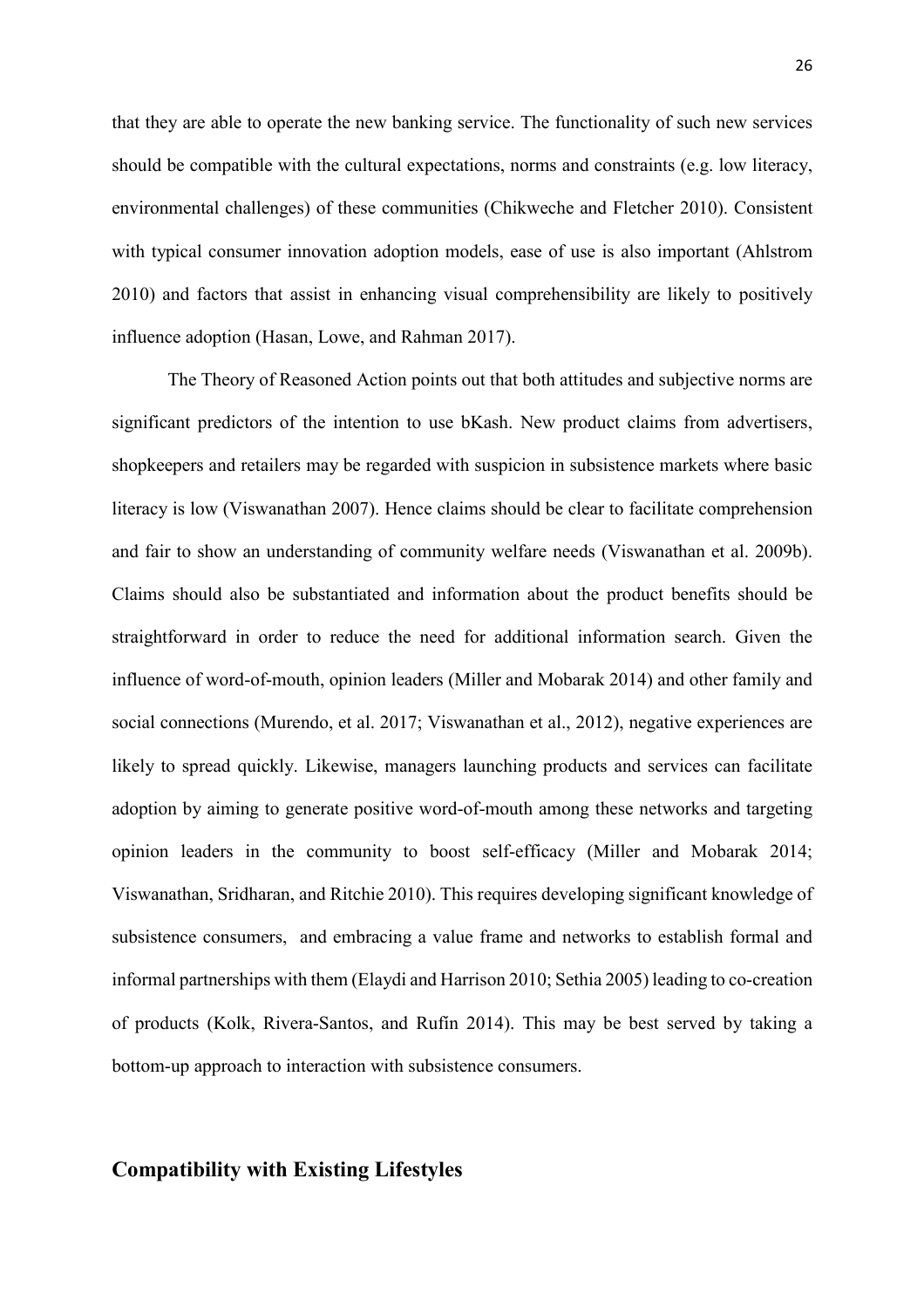With respect to the Diffusion of Innovations, trialability, observability and particularly compatibility were significant predictors of intention to use bKash. Yet complexity does not play a significant role, at least in this research. The role of compatibility in the intention to adopt pro-poor innovations is consistent with the findings from Arts, Frambach, and Bijmolt (2011). BOP consumers tend to spend money on products, which are consistent with their essential needs (Rangan, Chu, and Petkoski 2011) representing the compatibility of a product. Specifically, Stewart (1977) suggests that innovations designed for subsistence marketplaces should be compatible with income levels, resource availability, existing technologies and costs. This may reflect the notion of compatibility and the need to overcome existing constraints and impediments. Understanding lifestyles of subsistence consumers and creating tailored products compatible with their needs requires immersion in these marketplaces and a thorough understanding of the needs and constraints of subsistence consumers (Viswanathan, Sridharan, and Ritchie 2010). Again, such understanding may best be served by a bottom-up approach cocreating value with these consumers, as emphasized by the subsistence marketplaces stream.

Additionally, these BOP consumers seemed to be more collectivist in nature, and adoption intention seems to be influenced by collective needs. The literature suggests this influence is related to a lack of traditional assets (e.g., economic and political capital) and the uncertainty produced by unstable environments (e.g., food shortages, civil unrest) (Nakata and Weidner 2012). This research, therefore, corroborates the conclusions drawn by Nakata and Weidner (2012) in this regard. As pointed out by Viswanathan et al. (2012), subsistence marketplaces may be poor in disposable income but are characterized by pervasive one-to-one interactions, interdependencies and richness in social capital.

#### **The Role of Perceived Value**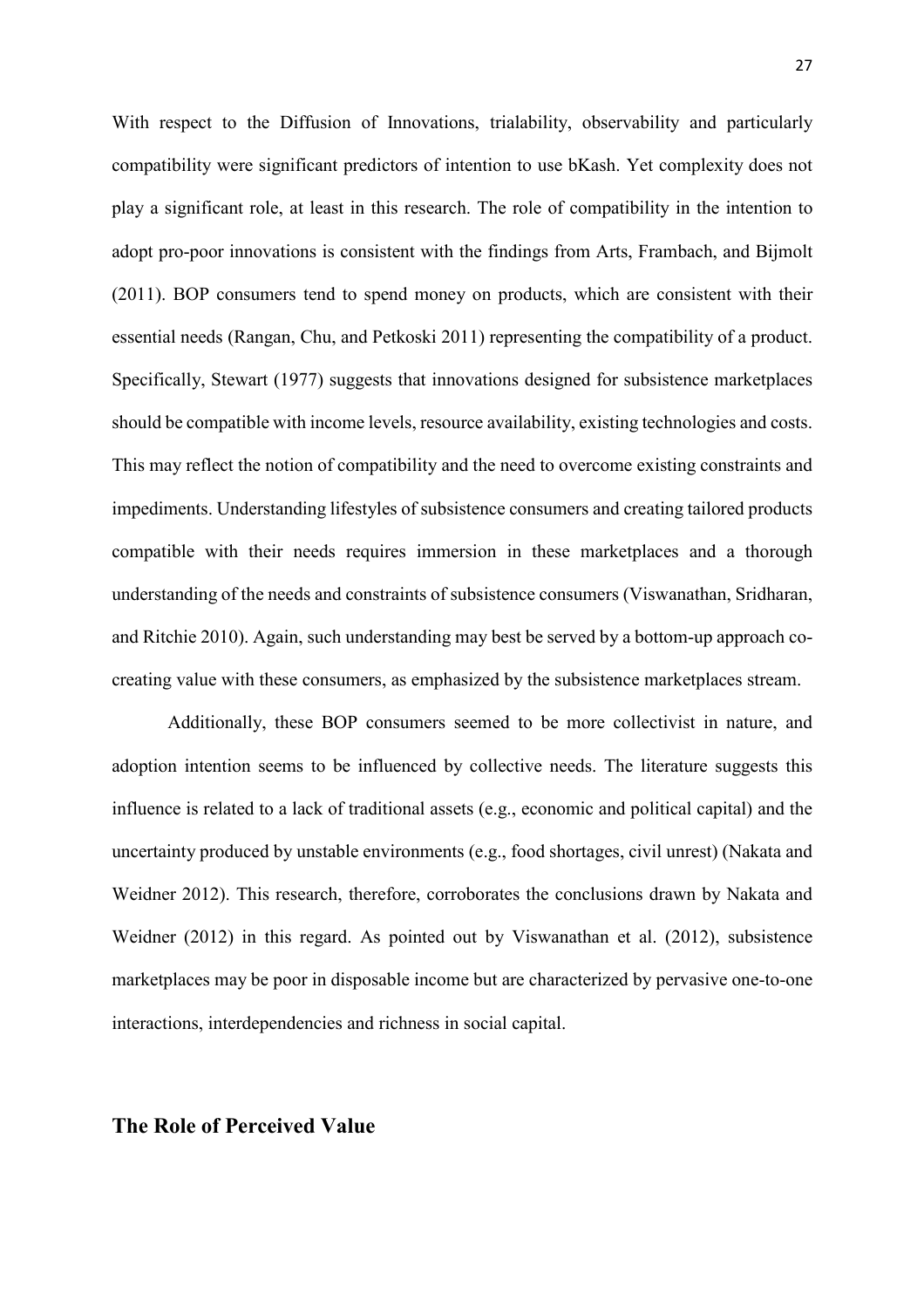Our study reinforces the importance of perceived value as a strong predictor of adoption intention in the BOP and subsistence contexts. Given the severe financial constraints facing this market, new products and services must have a very compelling value proposition to be considered attractive. However, although perceived value was a significant predictor of intentions to use bKash, surprisingly perceived fee and affordability were not significant. Considering that costs are sometimes covered by other actors such as non-profit agencies and aid agencies, affordability needs to be regarded in a broad sense and calls have been made to work in coordination with government and non-profit organizations in providing innovative products and solutions that are economically, socially and culturally sustainable (Viswanathan and Sridharan 2009). Perceived value may embrace different forms such as the "right" price, pay per use, good value (Sethia 2005; Viswanathan, Sridharan, and Ritchie 2010) and reduced price points (Viswanathan et al. 2009a). This is critical in such marketplaces when decisions in general and purchases in particular are planned with short time horizons (Viswanathan, 2013).

#### **Managerial and Public Policy Implications**

The model comparison process presented here has several implications for managers and policy makers aiming to facilitate adoption of their products and services in BOP markets. Although it may be common to assume that consumers in these markets search for cheaper and more functional products (Ahlstrom 2010; Anderson and Billou 2007), the comparison of models in this study indicates that successful public policy innovations need to go beyond addressing a utilitarian need for such consumers. Although affordability was thought to be important in resource-constrained settings (Anderson and Markides 2007; Sethia 2005), the role of this factor was not as prominent as expected. Whereas perceived value was indeed a significant predictor in the Value Based Adoption Model, the Contextualized BOP model showed affordability as nonsignificant.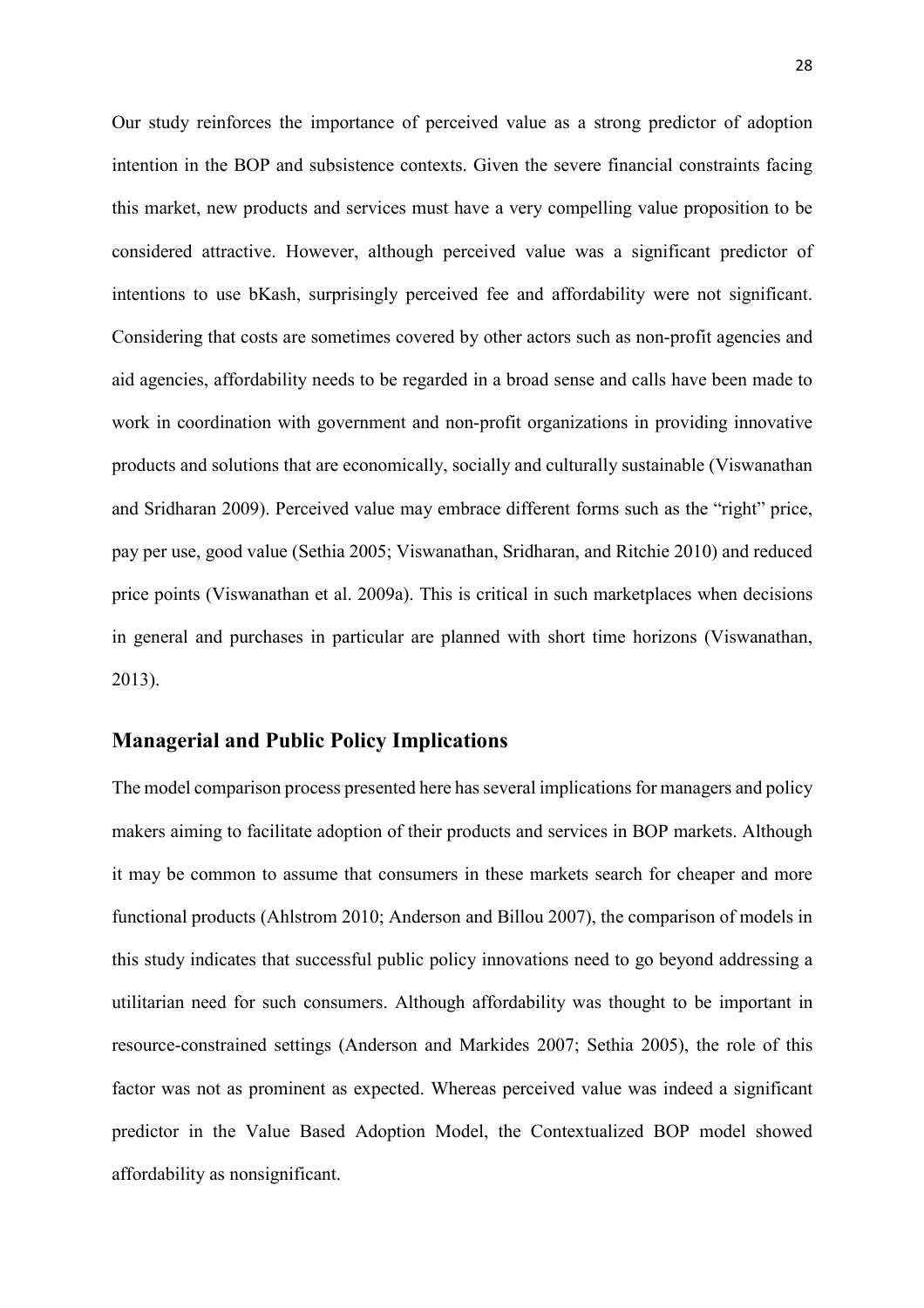In addition to personal needs, collective needs should be catered to by public policy makers and marketers through a deeper understanding of the networks and communities within which consumers interact. Notions of social acceptability and influence within such communities from friends, aspirational groups or family members is particularly important in subsistence marketplaces (Viswanathan et al. 2012; Miller and Mobarak 2014). This is a distinctive characteristic more likely to be apparent in such marketplaces than in typical economically wealthier contexts.

 Similar to more advanced economies, adoption intention is also based around hedonism and affect, even though the constraints faced by the BOP are more significant. Across models, hedonism and pleasure show some of the strongest effects on adoption intentions. This implies that managers and policy makers ought to place a greater emphasis on communicating the affective consequences of adopting an innovation. To take an example used in this research, the mobile banking service bKash has a strapline stating "The easiest and safest way to send or receive money…". Whereas ease of use and safety are clearly important dimensions within a mobile banking service the ability to exchange money easily and safely may have a range of hedonic benefits (e.g., the enjoyment and happiness associated with advancing the wellbeing of a loved one, generating social harmony etc.). According to this research these affective dimensions may be at least as important in communicating product benefits as the more utilitarian dimensions like safety and ease of use. To requote Levitt, "People don't want to buy a quarter-inch drill. They want a quarter-inch hole!" and the service may be a means to an end in this case. Thus, practitioners need to understand what is *really* motivating consumers in the BOP to purchase a given product. Communications that cater for this motivation are likely to be more effective than relying on more utilitarian diffusion and technology adoption dimensions.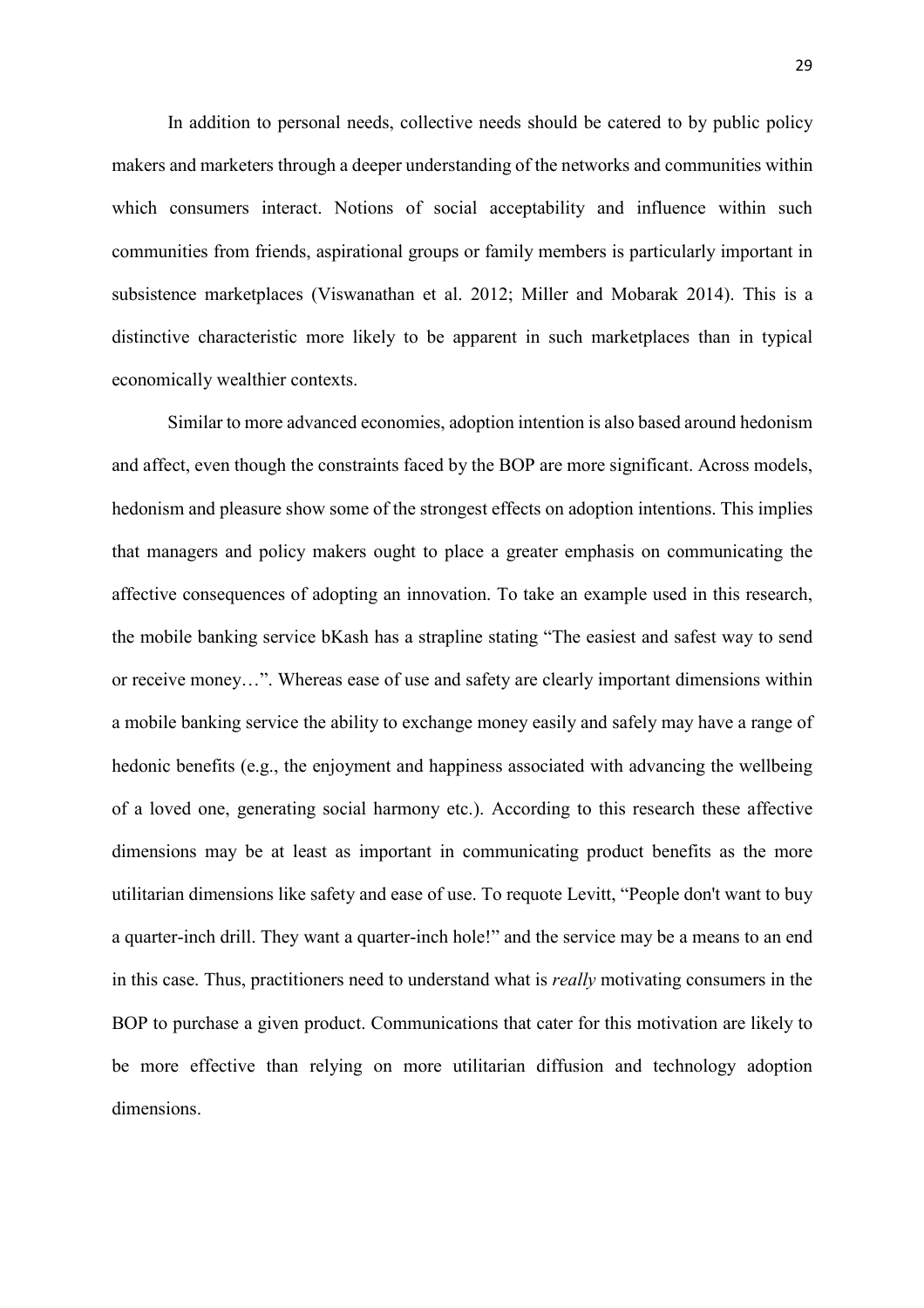The design of public and business policy campaigns should aim to increase personal acceptability of innovations by communicating their usefulness, and emphasizing their ease of ease and compatibility with existing lifestyles. However, perceived usefulness may be best thought of as a mediating variable with key proximate antecedents such as perceived ease of use and perceived relative advantage (Kulviwat et al. 2007). A product's perceived usefulness, may be a necessary but not sufficient condition for adoption, likely influenced through enhancing perceived ease of use and enhancing consumer perceptions of a product's relative advantage. This may take the form of marketing communications that emphasize these elements, but may also take the form of local product demonstrations like Shakti Vani in India (women from local communities who perform a communication role for the products of Hindustan‐Lever Ltd), which enables demonstrations of how the product satisfies a basic need beyond what existing alternatives do and how it is best used (Sridharan and Viswanathan 2008). This type of promotion is likely to be viewed as being more trustworthy by members of the community than other forms of marketing communication and may also help to overcome impediments in relation to perceived behavioral control.

Managers and policy makers also need to ensure visual comprehensibility of a pro-poor innovation through its design and packaging (e.g., colors, shapes, photos, physical package size) and restrain from textual descriptions that rely on abstract thinking. This ensures that numeracy and literacy constraints are able to be tackled given the tendency for concrete thinking and pictorial representations as also highlighted in other studies (Hasan, Lowe and Rahman 2017; Viswanathan, Rosa, and Harris 2005; Viswanathan et al. 2009b, 2009c).

Marketers and policy makers can influence perceived behavioral control through ensuring that barriers to adoption are tackled and that consumers are reassured about using a novel product or technology where they may not have the technical skills. This is particularly pressing in the context of the BOP and subsistence marketplaces where there are multiple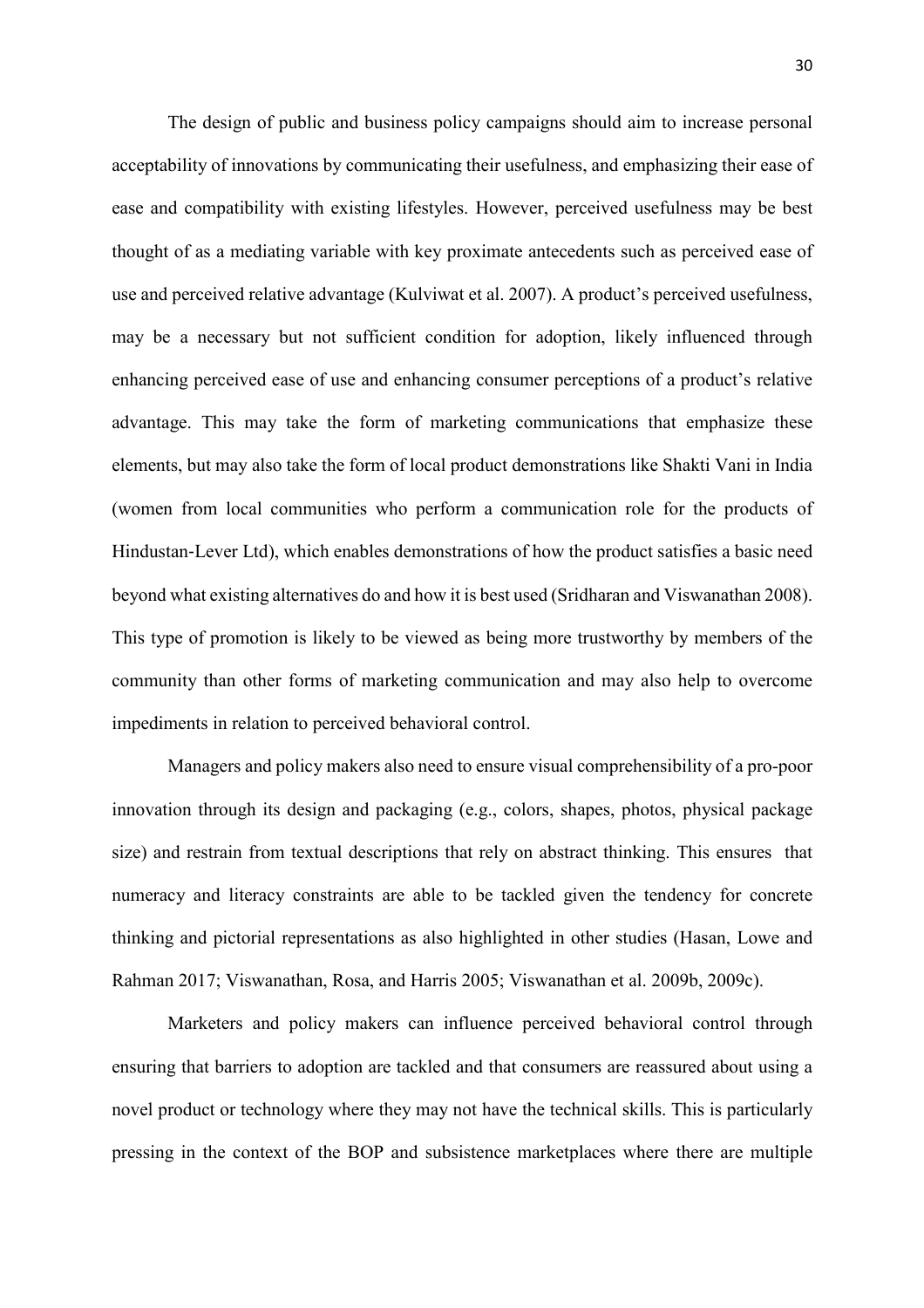factors that impede the purchase and use of a new product. Typical constraints include a product's cost, compatibility with existing infrastructure, social mores, basic literacy and numeracy, and marketplace literacy. Technical aspects of innovations may be simplified or redesigned, and some consumers may benefit from the opportunity to test the new product/service in a non-threatening environment to avoid anxiety related to performance risk.

Marketers need to pay attention to factors that are impeding the ability of individuals when purchasing and using the product through product design, marketing communications, and the product's ecosystem. The influence of these factors will vary for different products and in other contexts. However, the success of bKash may be partially due to allowing easier access to banking services for BOP consumers, enhancing their level of control over performing the behavior and strengthening social bonds which are so important in these marketplaces.

#### **Conclusions**

This study set out to identify the factors that were most useful in explaining consumer adoption of pro-poor innovations in subsistence marketplaces. As might be expected, social networks and internal/external constraints seemed to be important influencers along with functionality and value for money. However, surprisingly, subsistence consumers are not just motivated by functionality and economic needs. Organizations may need to enhance the hedonic attributes of a pro-poor innovation to enhance adoption. Even though a large scale survey approach was used the findings here are nonetheless exploratory, given the specific context of the research (e.g., one product category, one country context etc.). Thus, while we do not present conclusive evidence about the factors likely to enhance pro-poor innovation adoption in subsistence marketplaces the research adds value to our understanding of this phenomenon in two ways. First, it shows that existing models of consumer innovation adoption do not capture the complexity and differences apparent within the subsistence context. Second, it highlights the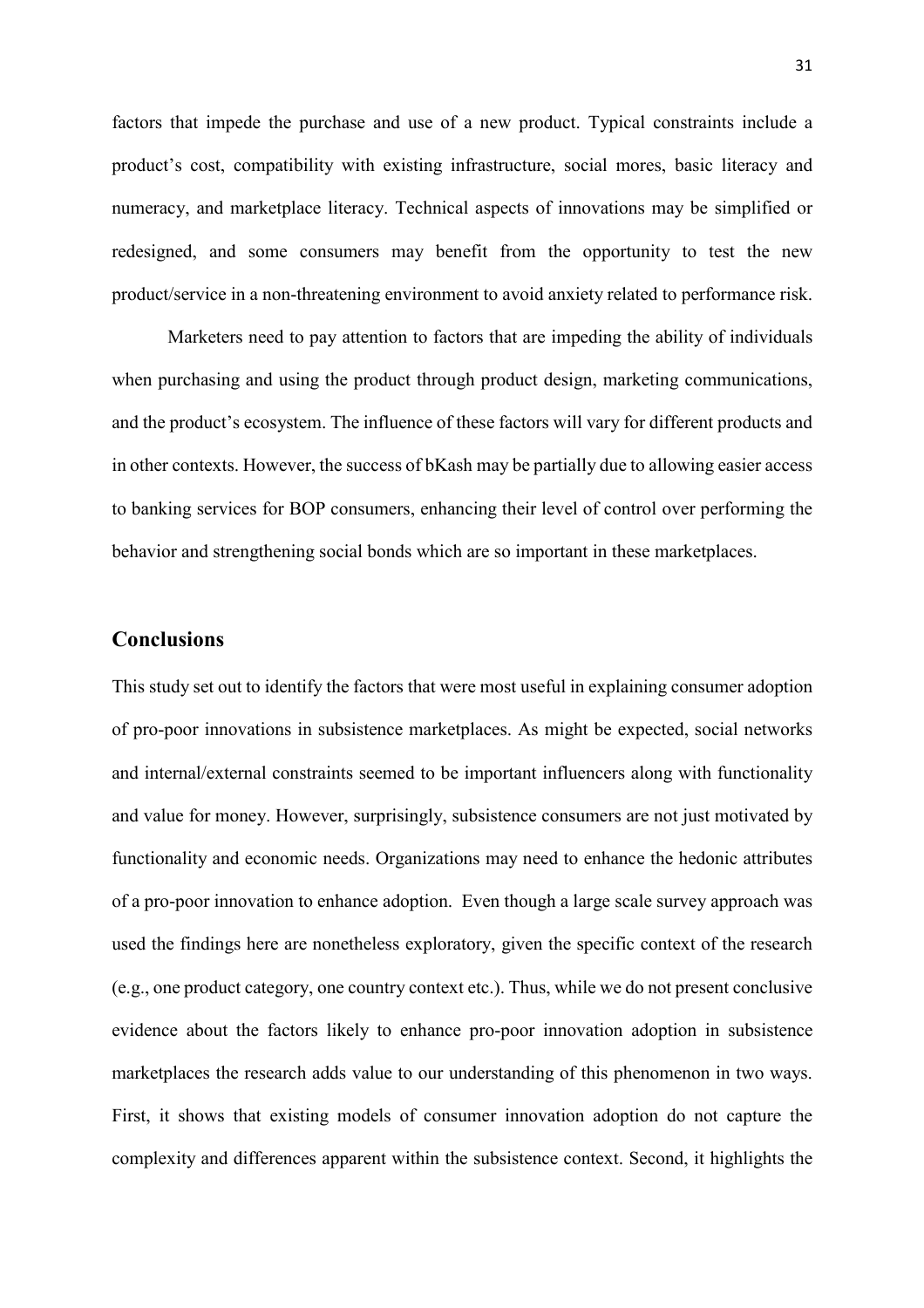range of factors that future researchers, practitioners and policy makers may need to take into account in order to develop a more nuanced understanding of the adoption process. Consequently, there does not appear to be one "right" existing model which best predicts adoption intentions. This purpose may best be served by a hybrid model which is more relevant to the unique context of the subsistence consumer. New models for the subsistence consumer are needed and can be developed through a bottom-up approach emphasized by the subsistence marketplaces stream and taking into account the findings here. These models should then be tested and compared to existing models. Further research across different contexts and cultures is needed using a variety of different methodological approaches. This article serves as an impetus to further our understanding about this socially rich, yet poorly understood, group of consumers.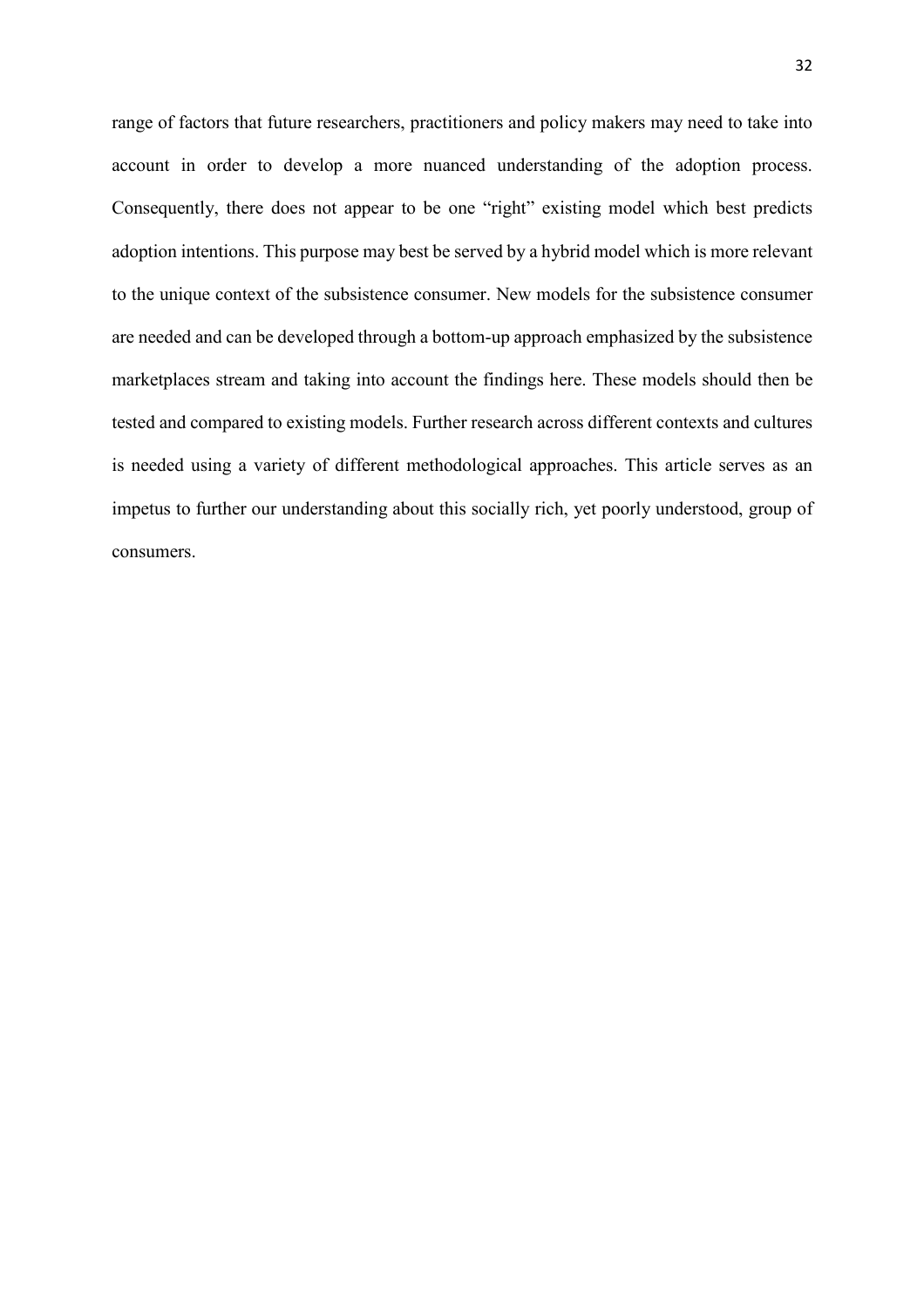#### **References**

- Ahlstrom, David (2010), "Innovation and Growth: How Business Contributes to Society," The Academy of Management Perspectives, 24(3), 11.
- Ajzen, Icek (1991), "The Theory of Planned Behavior," Organizational Behavior and Human Decision Processes, 50(2), 179-211.
- Altman, David G., Lyndon Rego, and Peg Ross (2009), "Expanding Opportunity at the Base of the Pyramid," People and Strategy, 32(2), 46.
- Anderson, Jamie, and Costas Markides (2007), "Strategic Innovation at the Base of the Pyramid," Sloan Management Review, 49,83–88.
- Anderson, Jamie, and Niels Billou. (2007), "Serving the World's Poor: Innovation at the Base of the Economic Pyramid," Journal of Business Strategy, 28(2), 14-21.
- Armitage, Christopher J., and Mark Conner (2001), "Efficacy of the Theory of Planned Behaviour: A Meta-analytic Review," British Journal of Social Psychology, 40(4), 471-499.
- Arts, Joep WC, Ruud T. Frambach, and Tammo HA Bijmolt (2011), "Generalizations on Consumer Innovation Adoption: A Meta-analysis on Drivers of Intention and Behavior," International Journal of Research in Marketing, 28(2), 134-144.
- Berger, Estelle, and Cheryl Nakata (2013), "Implementing Technologies for Financial Service Innovations in Base of the Pyramid Markets," Journal of Product Innovation Management, 30(6), 1199–1211.
- bKash | Company Profile [Online], (accessed September 01, 2016), [available at http://bkash.com/about/company-profile ].
- Brown, Susan A., Viswanath Venkatesh, and Hillol Bala (2006), "Household Technology Use: Integrating Household Life Cycle and the Model of Adoption of Technology in Households," The Information Society, 22 (4), 205–218.
- Cañeque, Fernando Casado, and Stuart L. Hart (2015), Base of the Pyramid 3.0: Sustainable Development through Innovation and Entrepreneurship. Greenleaf Publishing.
- Cecchini, Simone, and Christopher Scott (2003), "Can information and communications technology applications contribute to poverty reduction? Lessons from rural India," Information Technology for Development, 10 (2), 73–84.
- Chaturvedi, Avinish, Chi-yue Chiu, and Madhubalan Viswanathan (2009), "Literacy, negotiable fate, and thinking style among low income women in India," Journal of Cross-Cultural Psychology, 40(5), 880-893.
- Chau, Patrick YK, and Paul Jen‐Hwa Hu (2001), "Information Technology Acceptance by Individual Professionals: A Model Comparison Approach," Decision Sciences, 32 (4), 699– 719.
- Compeau, Deborah R., Darren B. Meister, and Christopher A. Higgins. (1991), "From Prediction to Explanation : Reconceptualizing and Extending the Perceived Characteristics of Innovating," Journal of the Association for Information Systems, 8(8), 409–439.
- Davis, Fred D (1989), "Perceived Usefulness, Perceived Ease of Use, and User Acceptance of Information Technology," MIS Quarterly, 319-340.
- Davis, Fred D., Richard P. Bagozzi, and Paul R. Warshaw (1989), "User Acceptance of Computer Technology: A Comparison of Two Theoretical Models," Management Science, 35 (8), 982–1003.
- Elaydi, Raed, and Charles Harrison (2010), "Strategic Motivations and Choice in Subsistence Markets," Journal of Business Research, 63(6), 651-655.
- Fishbein, Martin E., and Icek Ajzen (1975), Belief, Attitude, Intention and Behavior: An Introduction to Theory and Research. Reading, MA: Addison- Wesley.
- Fornell, Claes, and Fred L. Bookstein (1982), "Two Structural Equation Models: LISREL and PLS Applied to Consumer Exit-voice Theory," Journal of Marketing Research, 440-452.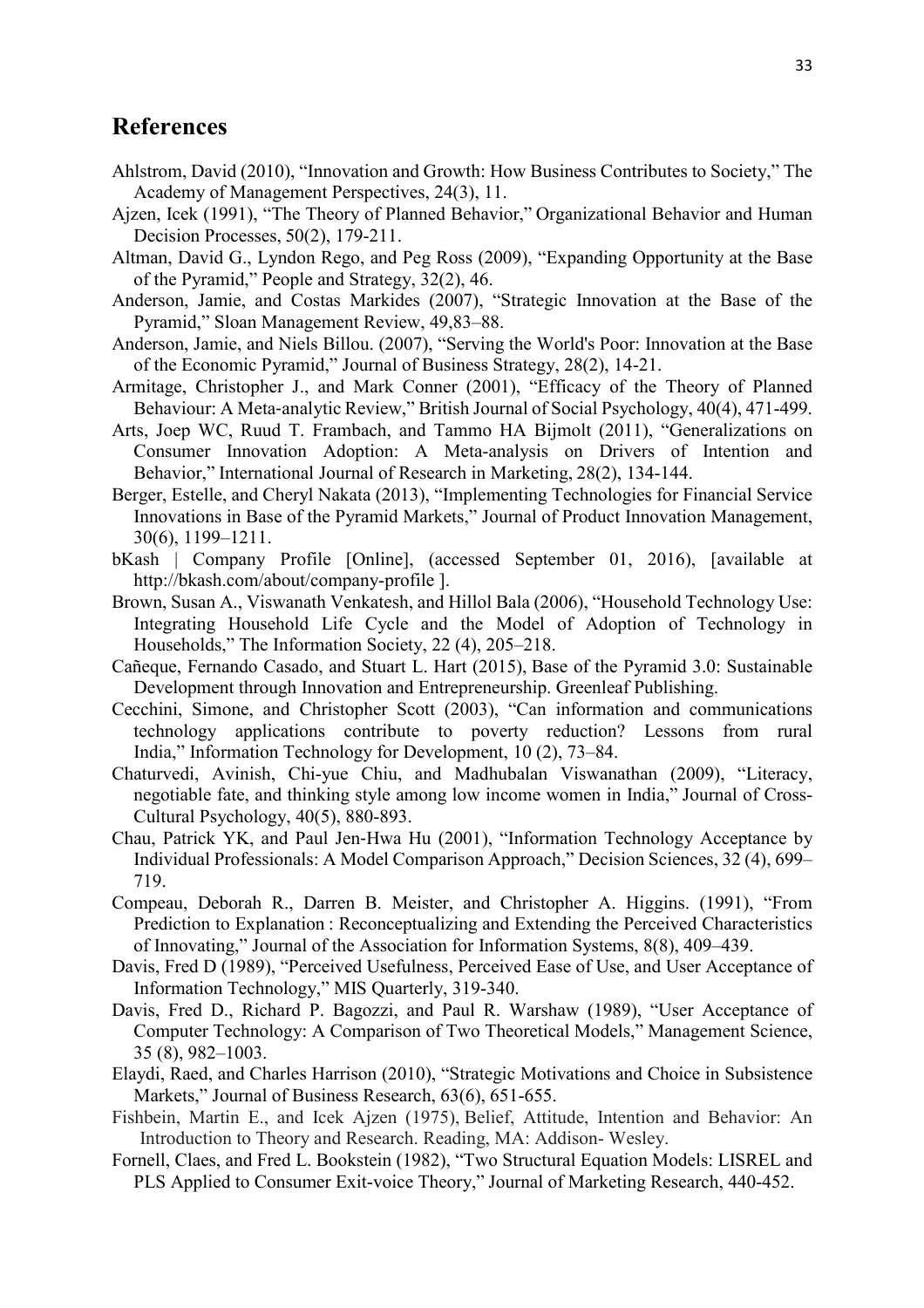- Frykman, Peter (2013), "Accelerating Customer Adoption at the Bottom of the Pyramid," Harvard Business Review, https://hbr.org/2013/01/accelerating-customer-adoption
- Govindarajan, Vijay. (2012), "Developing Countries are Revolutionizing Mobile Banking." HBR Blog Network (April 30), https://hbr.org/2012/04/innovations-in-mobilebanking
- Hardesty, David M., and William O. Bearden (2004), "The Use of Expert Judges in Scale Development," Journal of Business Research, 57(2), 98–107.
- Hart, Stuart L. (2005), "Innovation, Creative Destruction and Sustainability," Research Technology Management, 48(5), 21-27.
- Hasan, Md Rajibul, Ben Lowe, and Mizan Rahman (2017), "Visual Cues and Innovation Adoption among Bottom of the Pyramid Consumers," Qualitative Market Research: An International Journal, 20(2), 147-157.
- Henseler, Jörg, Christian M. Ringle, and Marko Sarstedt, (2012), "Using Partial Least Squares Path Modeling in Advertising Research: Basic Concepts and Recent Issues," Handbook of Research on International Advertising, Shintaro Okazaki, ed., Edward Elgar, 252-276.
- Hsu, Meng H., Chao M. Chiu, and Teresa L. Ju. (2004), "Determinants of Continued Use of the WWW: An Integration of Two Theoretical Models," Industrial Management & Data Systems, 104(9), 766-775.
- Ireland, John (2008), "Lessons for Successful BOP Marketing from Caracas' Slums," Journal of Consumer Marketing, 25(7), 430-438.
- Jarvis, Cheryl Burke, Scott B. MacKenzie, and Philip M. Podsakoff (2003), "A Critical Review of Construct Indicators and Measurement Model Misspecification in Marketing and Consumer Research," Journal of Consumer Research, 30(2), 199-218.
- Jebarajakirthy, Charles, and Antonio Lobo (2015), "A Study Investigating Attitudinal Perceptions of Microcredit Services and their Relevant Drivers in Bottom of Pyramid Market Segments," Journal of Retailing and Consumer Services, 23, 39-48.
- Kaplinsky, Raphael, Joanna Chataway, Norman Clark, Rebecca Hanlin, Dinar Kale, Lois Muraguri, Theo Papaioannou, Peter Robbins, and Watu Wamae. (2009), "Below the Radar: What Does Innovation in Emerging Economies have to Offer other Low-income Economies?" International Journal of Technology Management & Sustainable Development, 8(3), 177-197.
- Kaushik, P.D. and Nirvikar Singh (2004), "Information Technology and Broad-based Development: Preliminary Lessons from North India," World Development, 32 (4), 591– 607.
- Khandelwal, Meena, Matthew E. Hill, Paul Greenough, Jerry Anthony, Misha Quill, Marc Linderman, and H.S. Udaykumar (2017), "Why Have Improved Cook-stove Initiatives in India Failed?," World Development, 92, 13–27.
- Kim, Hee-Woong, Hock Chuan Chan, and Sumeet Gupta. (2007), "Value-based Adoption of Mobile Internet: An Empirical Investigation," Decision Support Systems, 43(1), 111–126.
- King, William R., and Jun He. (2006), "A Meta-analysis of the Technology Acceptance Model," Information & Management, 43(6), 740-755.
- Koenig-Lewis, Nicole, Morgan Marquet, Adrian Palmer, and Anita Lifen Zhao (2015), "Enjoyment and Social Influence: Predicting Mobile Payment Adoption," The Service Industries Journal, 35(10), 537-554.
- Kolk, Ans, Miguel Rivera-Santos, and Carlos Rufín (2014), "Reviewing a Decade of Research on the "Base/Bottom of the Pyramid" (BOP) Concept," Business & Society, 53(3), 338-377.
- Kulviwat, Songpol, Gordon C. Bruner II, Anand Kumar, Suzanne A. Nasco, and Terry Clark (2007), "Toward a Unified Theory of Consumer Acceptance," Psychology & Marketing, 24, 1059–1084.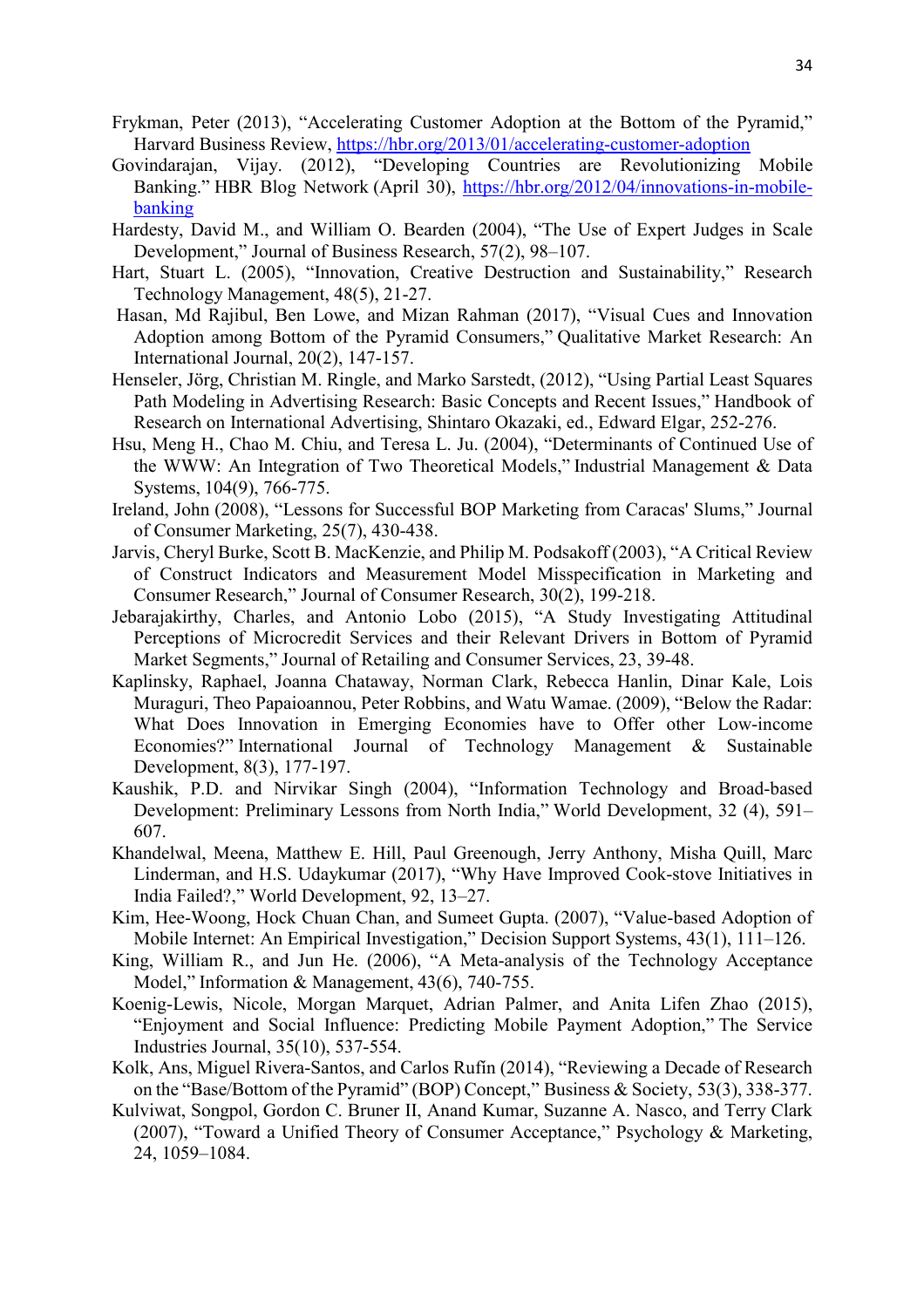- Li, Xia, Christopher Gan, and Baiding Hu (2011), "Accessibility to Microcredit by Chinese Rural Households," Journal of Asian Economics, 22(3), 235-246.
- Lin, Chien‐Hsin, Hsin‐Yu Shih, and Peter J. Sher. (2007), "Integrating Technology Readiness into Technology Acceptance: The TRAM Model," Psychology & Marketing, 24(7), 641- 657.
- Lin, Jiun-Sheng Chris, and Pei-Ling Hsieh (2006), "The Role of Technology Readiness in Customers' Perception and Adoption of Self-service Technologies," International Journal of Service Industry Management, 17(5), 497–517.
- Lowe, Ben, and Frank Alpert. (2015), "Forecasting Consumer Perception of Innovativeness," Technovation, 45(Nov-Dec), 1-14.
- Lowe, Ben, Yogesh Dwivedi and Steve D'Alessandro (2018), "Consumers and Technology in a Changing World," European Journal of Marketing, Forthcoming.
- Lowry, Paul Benjamin, and James Gaskin (2014), "Partial Least Squares (PLS) Structural Equation Modeling (SEM) for Building and Testing Behavioral Causal Theory: When to Choose It and How to Use It," IEEE Transactions on Professional Communication, 57(2), 123-146.
- Martini, Tanya S., and Stewart Page. (1996), "Attributions and the Stigma of Illiteracy: Understanding Help Seeking in Low Literate Adults," Canadian Journal of Behavioural Science, 28(2), 121-129.
- Mathieson, Kieran (1991), "Predicting User Intentions: Comparing the Technology Acceptance Model with the Theory of Planned Behavior," Information Systems Research, 2(3), 173-191.
- Maurer, Bill (2012), "Mobile Money: Communication, Consumption and Change in the Payments Space," Journal of Development Studies, 48 (5), 589–604.
- Mendoza, Ronald U. and Nina Thelen (2008), "Innovations to Make Markets more Inclusive for the Poor," Development Policy Review, 26 (4), 427–58.
- Miller, Grant, and A. Mushfiq Mobarak (2014), "Learning about New Technologies through Social Networks: Experimental Evidence on Nontraditional Stoves in Bangladesh," Marketing Science, 34(4), 480-499.
- Moore, Gary C., and Izak Benbasat (1991), "Development of an Instrument to Measure the Perceptions of Adopting an Information Technology Innovation," Information Systems Research, 2(3), 192-222.
- Murendo, Conrad, Meike Wollni, Alan De Brauw, and Nicholas Mugabi (2017), "Social Network Effects on Mobile Money Adoption in Uganda," The Journal of Development Studies, 1–16.
- Nakata, Cheryl, and Kelly Weidner (2012), "Enhancing New Product Adoption at the Base of the Pyramid: A Contextualized Model," Journal of Product Innovation Management, 29(1), 21–32.
- Nasco, Suzanne A., Songpol Kulviwat, Anand Kumar, and Gordon C. Bruner II (2008), "The CAT Model: Extensions and Moderators of Dominance in Technology Acceptance," Psychology & Marketing, 25(10), 987–1005.
- Parasuraman, Ananthanarayanan (2000), "Technology Readiness Index (TRI): A Multipleitem Scale to Measure Readiness to Embrace New Technologies," Journal of Service Research, 2, 307–320.
- Pick, James B., Kamala Gollakota, and Manju Singh (2014), "Technology for Development: Understanding Influences on Use of Rural Telecenters in India," Information Technology for Development, 20(4), 296-323.
- Plouffe, Christopher R., John S. Hulland, and Mark Vandenbosch (2001), "Research Report: Richness Versus Parsimony in Modeling Technology Adoption Decisions—Understanding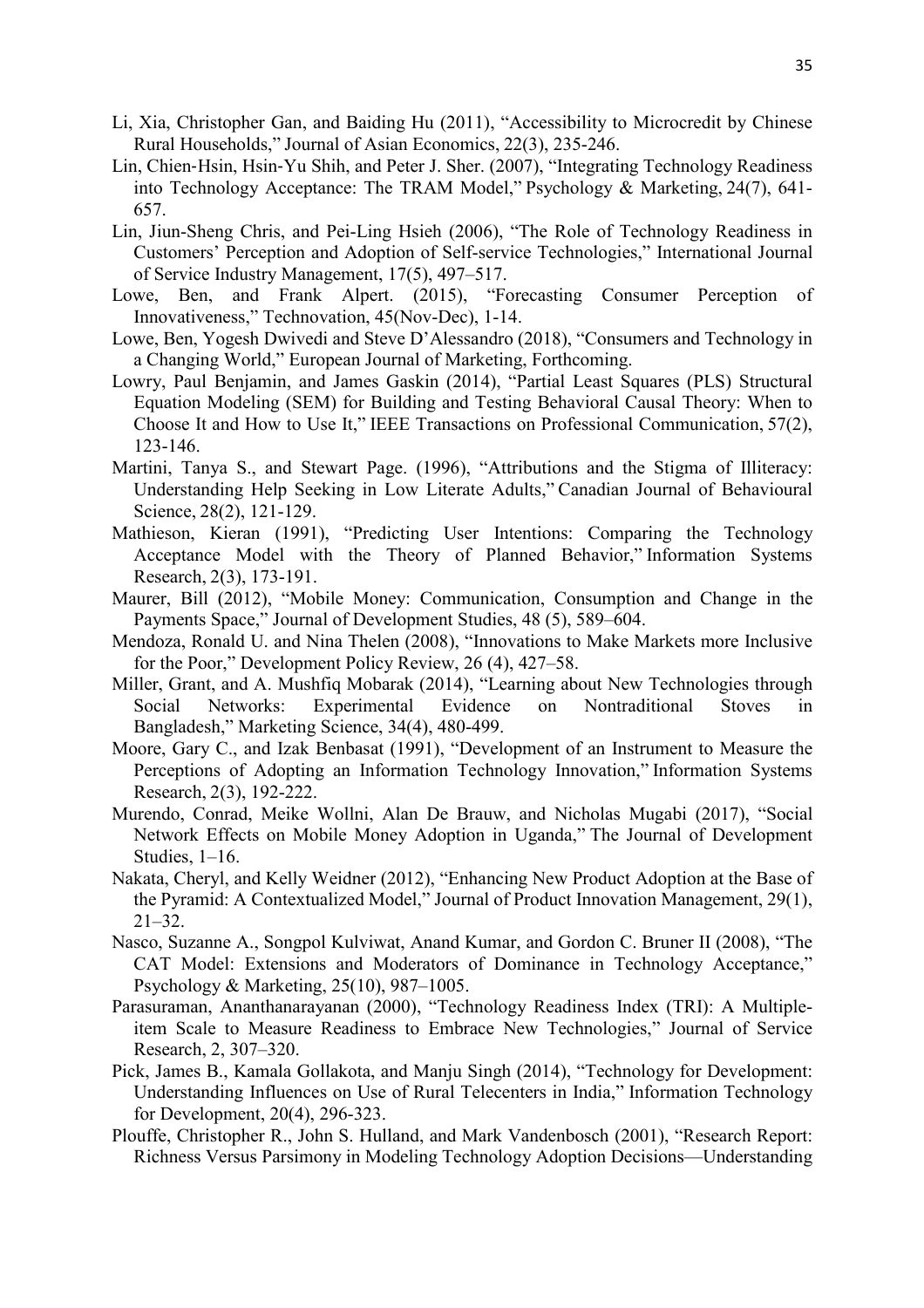Merchant Adoption of a Smart Card-Based Payment System," Information Systems Research, 12(2), 208-222.

- Podsakoff, Philip M., Scott B. MacKenzie, Jeong-Yeon Lee, and Nathan P. Podsakoff (2003), "Common Method Biases in Behavioral Research: A Critical Review of the Literature and Recommended Remedies," Journal of Applied Psychology, 88(5), 879-903.
- Prahalad, Coimbatore Krishna (2004), Fortune at the Bottom of the Pyramid: Eradicating Poverty through Profits. Upper Saddle River, NJ: Wharton School Publishing.
- Prahalad, Coimbatore Krishna and Allen Hammond (2002), "Serving the World's Poor, Profitably," Harvard Business Review, 80(9), 48-57.
- Prasad, V. C. S., and Vivek Ganvir (2005), "Study of the Principles of Innovation for the BOP Consumer — The Case of a Rural Water Filter," International Journal of Innovation and Technology Management, 2(04), 349-366.
- Rahman, Mizan, Md Rajibul Hasan, and David Floyd (2013), "Brand Orientation as a Strategy That Influences the Adoption of Innovation in the Bottom of the Pyramid Market," Strategic Change, 22(3), 225–239.
- Ramani, Shyama V., Shuan SadreGhazi, and Geert Duysters (2012), "On the Diffusion of Toilets as Bottom of the Pyramid Innovation: Lessons from Sanitation Entrepreneurs," Technological Forecasting and Social Change, 79(4), 676–687.
- Rangan, V. Kasturi, Michael Chu, and Djorjiji Petkoski (2011), "Segmenting the Base of the Pyramid," Harvard Business Review, 89(6).
- Rogers, Everett M. (1983), Diffusion of Innovations. 3rd edition. New York; London: Free Press; Collier Macmillan.
- Rogers, Everett M. (2003), Diffusion of Innovations. 5th edition. New York: Free Press.
- Sen, Amartya (1999), Development as Freedom. Oxford University Press.
- Sethia, Nirmal (2005), "At the Bottom of the Pyramid: Responsible Design for Responsible Business," Design Management Review, 16(3), 42-49.
- Setterstrom, Andrew J., J. Michael Pearson, and Robert A. Orwig (2013), "Web-enabled Wireless Technology: An Exploratory Study of Adoption and Continued Use Intentions," Behaviour & Information Technology, 32(11), 1139-1154.
- Sheth, Jagdish N. (2011), "Impact of Emerging Markets on Marketing: Rethinking Existing Perspectives and Practices," Journal of Marketing, 75(4), 166-182.
- Simanis, Erik, Stuart Hart, and Duncan Duke (2008), "The Base of the Pyramid Protocol: Beyond "Basic Needs," Business Strategies. Innovations, 3(1), 57-84.
- Sridharan, Srinivas, and Madhu Viswanathan. (2008), "Marketing in Subsistence Marketplaces: Consumption and Entrepreneurship in a South Indian Context," Journal of Consumer Marketing, 25(7), 455-462.
- Taylor, Shirley, and Peter A. Todd (1995), "Understanding Information Technology Usage: A Test of Competing Models," Information Systems Research, 6(2), 144-176.
- The Economist (2009), "The Power of Mobile Money", http://www.economist.com/node/14505519
- Venkatesh, Viswanath, Michael G. Morris, Gordon B. Davis, and Fred D. Davis (2003), "User Acceptance of Information Technology: Toward a Unified View," MIS Quarterly, 27 (3), 425–478.
- Viswanathan, Madhubalan (2013), Subsistence Marketplaces, eBookpartnership, eText, and Stipes Publishing.
- Viswanathan, Madhubalan, Roland Gau, and Avinish Chaturvedi (2008), "Research Methods for Subsistence Marketplaces," in Sustainability Challenges and Solutions at the Base-ofthe-Pyramid: Business, Technology and the Poor, Prabhu Khandachar and Minna Halme, eds.,Greenleaf Publishing, Sheffield, UK, 242-260.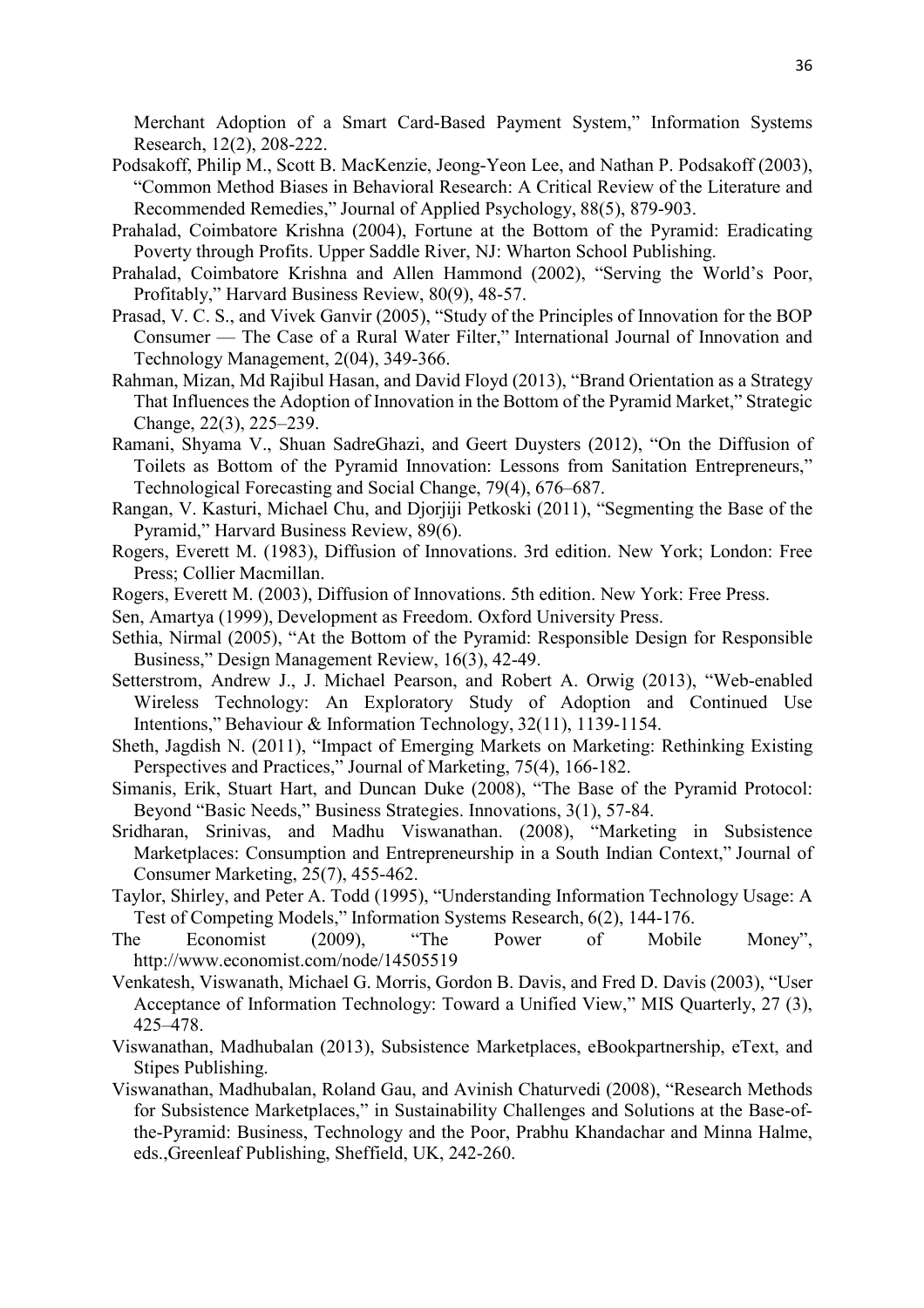- Viswanathan, Madhubalan, Manoj Hastak, and Roland Gau (2009), "Understanding and Facilitating the Usage of Nutritional Labels by Low-literate Consumers," Journal of Public Policy & Marketing, 28(2), 135-145.
- Viswanathan, Madhubalan, and José Antonio Rosa. (2007), "Product and Market Development for Subsistence Marketplaces: Consumption and Entrepreneurship Beyond Literacy and Resource Barriers," in Product and Market Development for Subsistence Marketplaces, José Antonio Rosa and Madhubalan Viswanathan, eds., Emerald Group Publishing Limited, 1-17.
- Viswanathan, Madhu, and José Antonio Rosa (2010), "Understanding Subsistence Marketplaces: Toward sustainable Consumption and Commerce for a Better World," Journal of Business Research, 63(6), 535-537.
- Viswanathan, Madhubalan, José Antonio Rosa and James Edwin Harris (2005), "Decision Making and Coping of Functionally Illiterate Consumers and Some Implications for Marketing Management," Journal of Marketing, 69(1), 15-31.
- Viswanathan, Madhubalan, José Antonio Rosa and Julie A. Ruth (2010), "Exchanges in Marketing Systems: The Case of Subsistence Consumer-Merchants in Chennai, India," Journal of Marketing, 75 (3), 1-17.
- Viswanathan, Madhubalan, Anju Seth, Roland Gau, and Avinish Chaturvedi (2009a), "Ingraining Product-relevant Social Good into Business Processes in Subsistence Marketplaces: The Sustainable Market Orientation," Journal of Macromarketing, 29(4), 406-425.
- Viswanathan, Madhu, Clifford J. Shultz, and Srinivas Sridharan (2014), "Introduction to the Special Issue on Subsistence Marketplaces: From Micro-level Insights to Macro-level Impact," Journal of Macromarketing, 34(2), 119-121.
- Viswanathan, Madhubalan, and Srinivas Sridharan (2009), "From Subsistence Marketplaces to Sustainable Marketplaces: A Bottom-up Perspective on the Role of Business in Poverty Alleviation," Ivey Business Journal, 73(2), 1-15.
- Viswanathan, Madhubalan, Srinivas Sridharan, Roland Gau and Robin Ritchie (2009b), "Designing Marketplace Literacy Education in Resource-constrained Contexts: Implications for Public Policy and Marketing," Journal of Public Policy and Marketing, 28(1), 85-94.
- Viswanathan, Madhu, Srinivas Sridharan, and Robin Ritchie (2010), "Understanding Consumption and Entrepreneurship in Subsistence Marketplaces", Journal of Business Research, 63(6), 570-581.
- Viswanathan, Madhubalan, Srinivas Sridharan, Robin Ritchie, Srinivas Venugopal and Kiju Jung (2012), "Marketing Interactions in Subsistence Marketplaces: A Bottom up Approach to Designing Public Policy," Journal of Public Policy and Marketing, 31(2), 159-177.
- Viswanathan, Madhubalan, Carlos J. Torelli, Lan Xia and Roland Gau (2009c), "Understanding the Influence of Literacy on Consumer Memory: The Role of Pictorial Elements," Journal of Consumer Psychology, 19(3), 389-402.
- Walczuch, Rita, Jos Lemmink, and Sandra Streukens (2007), "The Effect of Service Employees' Technology Readiness on Technology Acceptance," Information & Management, 44(2), 206-215.
- Wang, Cheng Lu, and John C. Mowen (1997), "The Separateness-connectedness Self-schema: Scale Development and Application to Message Construction," Psychology & Marketing, 14(2), 185-207.
- Wang, Yi-Shun, Ching-Hsuan Yeh, and Yi-Wen Liao (2013), "What Drives Purchase Intention in the Context of Online Content Services? The Moderating Role of Ethical Self-efficacy for Online Piracy," International Journal of Information Management, 33(1), 199-208.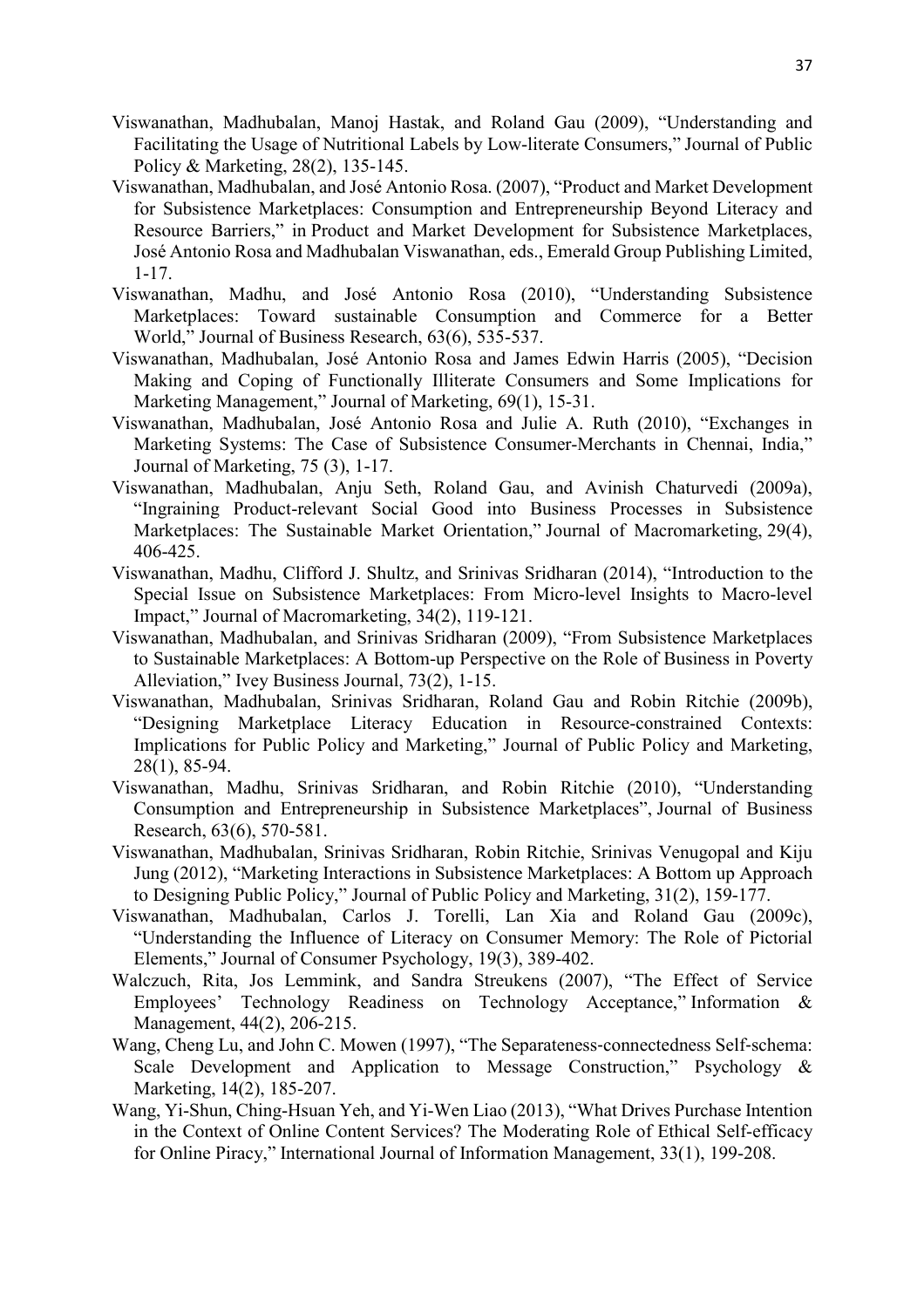- Wentzel, John P., Krishna Sundar Diatha, and Venkata S. Sarma Yadavalli (2013), "An Application of the Extended Technology Acceptance Model in Understanding Technologyenabled Financial Service Adoption in South Africa," Development Southern Africa, 30(4- 5), 659-673.
- World Bank Website (2013), Banladesh Data, http://data.worldbank.org/country/bangladesh
- Zainudeen, A. and Ratnadiwakara, D. (2011), "Are the Poor Stuck in Voice? Conditions for Adoption of More-than-voice Mobile Services," Information Technologies & International Development, 7(3), 45.
- Zikmund, William, Steve D'Alessandro, Hume Winzar, Ben Lowe, and Barry Babin (2016), Marketing Research: 4th Asia Pacific Edition, Melbourne: Cengage Learning.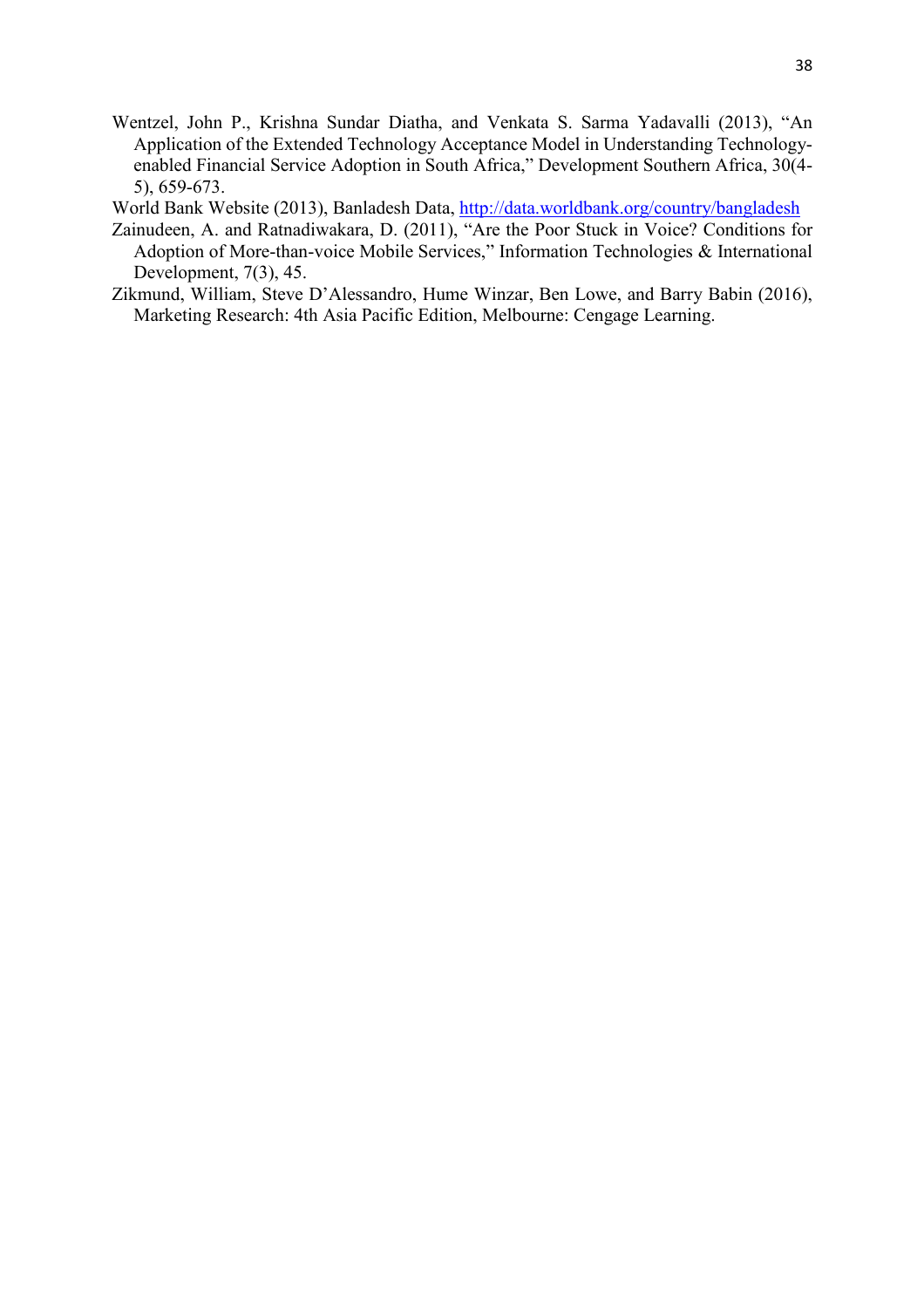| <b>Model</b> | <b>Number of Google scholar citations</b><br>(as of 03/02/2015) | Relevance to<br>the Consumer | Relevance to the subsistence market | <b>Similarity</b><br>among |
|--------------|-----------------------------------------------------------------|------------------------------|-------------------------------------|----------------------------|
|              |                                                                 | Context                      |                                     | <b>Constructs</b>          |
| <b>TRA</b>   | 30227                                                           | High                         | Moderate                            | Low                        |
| <b>TPB</b>   | 30507                                                           | High                         | High                                | Moderate                   |
| TAM          | 22597                                                           | High                         | High                                | Moderate                   |

DOI 62330 High High Low VAM 630 630 High High High Moderate CAT 143 High High High Moderate CBOP 32 High Very High Moderate

**Table 1. Criteria Used in Model Selection**

Note: TRA = Theory of Reasoned Action, TPB = Theory of Planned Behavior, TAM = Technology Acceptance Model, DOI = Diffusion of Innovations, VAM = Value Based Adoption Model, CAT = Consumer Acceptance of Technology model, CBOP = Contextualized Bottom-of-the-Pyramid model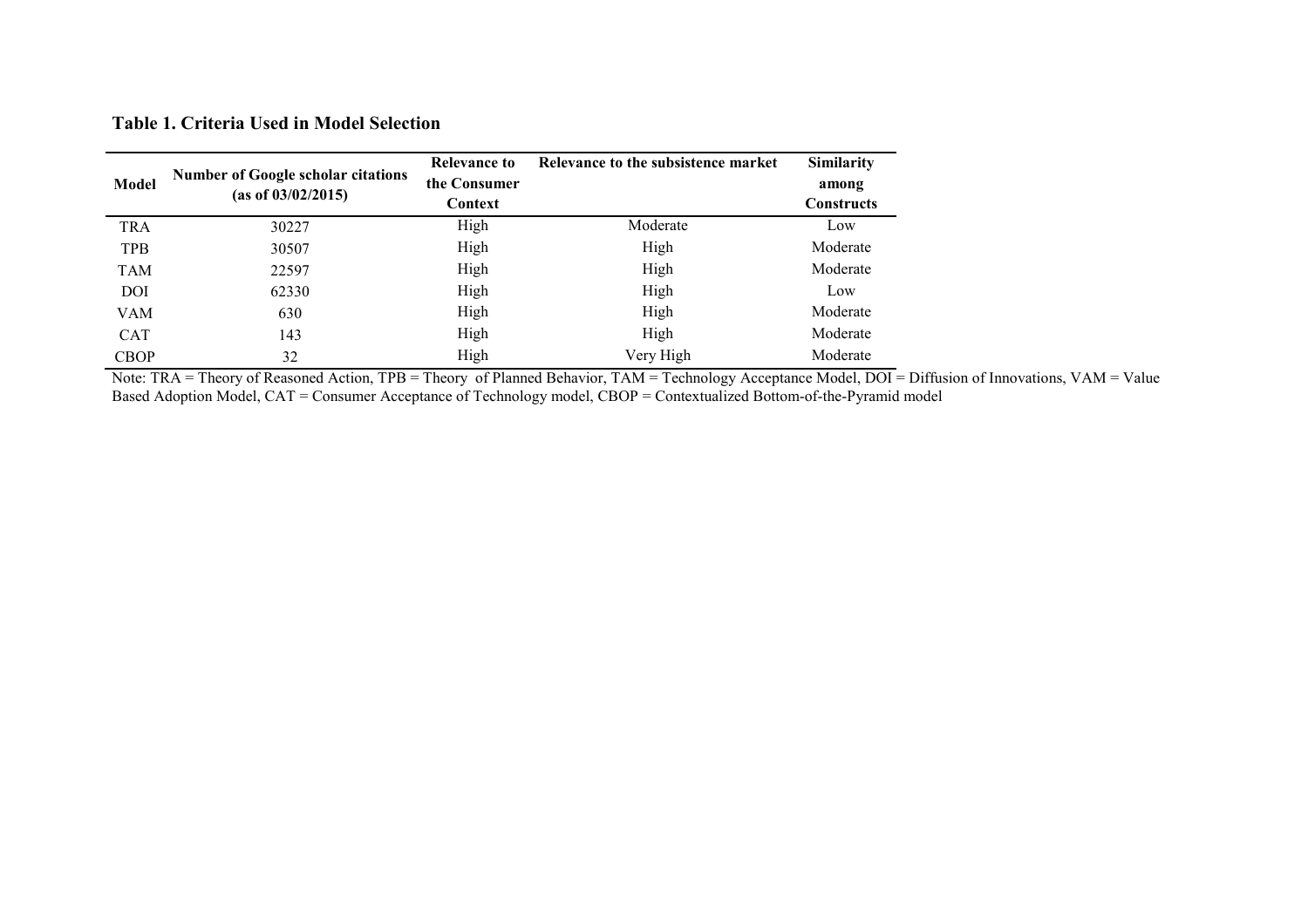| <b>Construct Name Items</b>                 |                                                                                                                        | References             |  |  |  |  |  |  |
|---------------------------------------------|------------------------------------------------------------------------------------------------------------------------|------------------------|--|--|--|--|--|--|
| Adoption                                    | 1) Given the opportunity, I will use bKash mobile banking services.                                                    | Schierz, Schilke       |  |  |  |  |  |  |
| intention<br>$M=6.03; SD=.76;$              | 2) I am likely to use bKash mobile banking services in the near future.                                                | and Wirtz $(2010)$     |  |  |  |  |  |  |
| $AVE = 67$                                  | 3) I am willing to use bKash mobile banking services in the near future                                                |                        |  |  |  |  |  |  |
|                                             | 4) I intend to use bKash mobile banking services when the opportunity<br>arises.                                       |                        |  |  |  |  |  |  |
| Perceived                                   | 1) bKash is a useful mode of payment.                                                                                  | Schierz, Schilke       |  |  |  |  |  |  |
| Usefulness<br>$M=6.47; SD=0.47;$            | 2) Using bKash makes the handling of payments easier.                                                                  | and Wirtz $(2010)$     |  |  |  |  |  |  |
| $AVE=.55$                                   | 3) bKash allow for a faster usage of mobile applications (e.g., Money<br>Transfer, Cash In, Cash Out).                 |                        |  |  |  |  |  |  |
|                                             | 4) By using bKash, my choices as a consumer are improved (e.g.,<br>flexibility, speed).                                |                        |  |  |  |  |  |  |
| Ease of use                                 | 1) It is easy to become skillful at using bKash                                                                        | Schierz, Schilke       |  |  |  |  |  |  |
| $M=6.12$ ; SD=.70;<br>$AVE = 61$            | 2) The interaction with bKash is clear and understandable                                                              | and Wirtz $(2010)$     |  |  |  |  |  |  |
|                                             | 3) It is easy to perform the steps required to use bKash                                                               |                        |  |  |  |  |  |  |
|                                             | 4) It is easy to interact with bKash.                                                                                  |                        |  |  |  |  |  |  |
| Subjective norm                             | 1) People who are important to me would recommend using bKash.                                                         | Schierz, Schilke       |  |  |  |  |  |  |
| $M=6.10; SD=.88;$<br>$AVE=.79$              | 2) People who are important to me would find using bKash beneficial                                                    | and Wirtz $(2010)$     |  |  |  |  |  |  |
|                                             | 3) People who are important to me would find using bKash a good idea                                                   |                        |  |  |  |  |  |  |
| Perceived                                   | 1) I would be able to use bKash.                                                                                       | Taylor and Todd        |  |  |  |  |  |  |
| <b>Behavior Control</b><br>$M=5.97; SD=91;$ | 2) Using bKash is entirely within my control.                                                                          | (1995)                 |  |  |  |  |  |  |
| $AVE = .67$                                 | 3) I have the resources and the knowledge and the ability to make use of<br>bKash.                                     |                        |  |  |  |  |  |  |
| Relative                                    | 1) bKash offer advantages that are not offered by competing products.                                                  | Cooper and             |  |  |  |  |  |  |
| Advantage<br>M=5.93; SD=1.19                | 2) bKash is, in my eyes, superior to competing products.                                                               | Kleinschmidt<br>(1987) |  |  |  |  |  |  |
|                                             | 3) bKash solves a problem that I cannot solve with competing products.                                                 |                        |  |  |  |  |  |  |
| Complexity                                  | 1) Working with bKash is complicated, it is difficult to understand what is                                            | Cheung, Chang and      |  |  |  |  |  |  |
| M=3.83; SD=1.42 going on.                   |                                                                                                                        | Lai (2000)             |  |  |  |  |  |  |
|                                             | 2) Using bKash involves too much time doing mechanical operations.                                                     |                        |  |  |  |  |  |  |
|                                             | i.e., data input, understanding the menu                                                                               |                        |  |  |  |  |  |  |
|                                             | 3) It takes too long to learn how to use bKash to make it worth the effort.                                            |                        |  |  |  |  |  |  |
| Compatibility                               | 4) In general, bKash is very complex to use.                                                                           | Schierz, Schilke       |  |  |  |  |  |  |
| $M=5.78; SD=.98$                            | 1) Using bKash fits well with my lifestyle                                                                             | and Wirtz $(2010)$     |  |  |  |  |  |  |
|                                             | 2) Using bKash fits well with the way I like to purchase products and<br>services                                      |                        |  |  |  |  |  |  |
|                                             | 3) I would appreciate using bKash instead of alternative modes of payment                                              |                        |  |  |  |  |  |  |
| Trialability                                | (e.g., credit card, cash)<br>1) Before deciding on whether or not to use bKash, I want to be able to use Zolait (2009) |                        |  |  |  |  |  |  |
| $M=5.68; SD=.72$                            | it on a trial basis.                                                                                                   |                        |  |  |  |  |  |  |
|                                             | 2) Before deciding on whether or not to use bKash, I want to be able to                                                |                        |  |  |  |  |  |  |
|                                             | properly try it out.                                                                                                   |                        |  |  |  |  |  |  |
|                                             | 3) I want to be permitted to use bKash, on a trial basis for some time long<br>enough to see what it can do.           |                        |  |  |  |  |  |  |

**Table 2: Measures Used for Existing Constructs**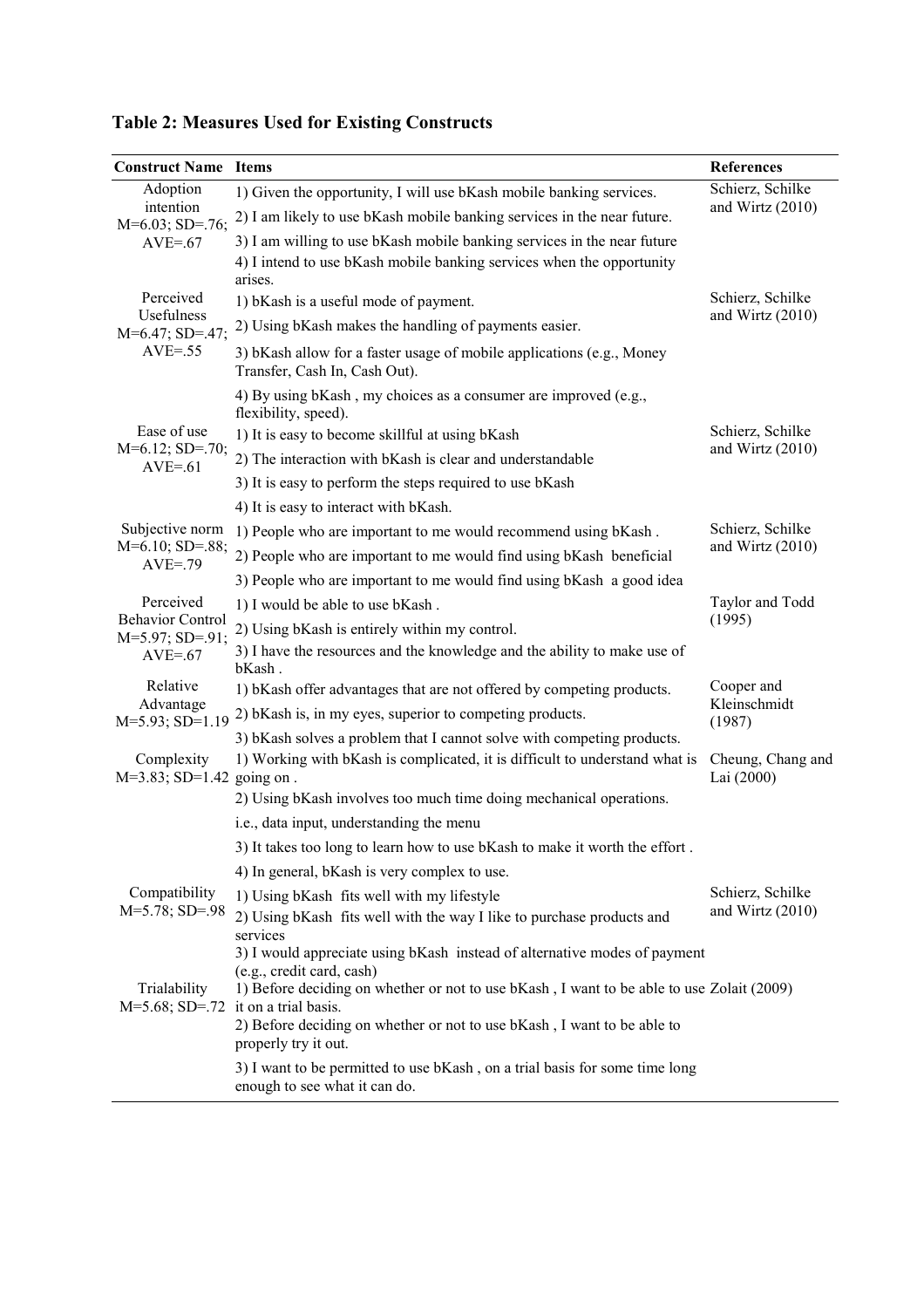|  | Table 2 (continued) |
|--|---------------------|
|  |                     |

I

| Construct<br>Name                                              | <b>Items</b>                                                                                                                                                                                                                                                                                              | References                                    |
|----------------------------------------------------------------|-----------------------------------------------------------------------------------------------------------------------------------------------------------------------------------------------------------------------------------------------------------------------------------------------------------|-----------------------------------------------|
| Observability<br>$M=6.32$ ;                                    | 1) I would have no difficulty telling others about the results of using bKash.                                                                                                                                                                                                                            | Meuter et al.<br>(2005)                       |
| $SD=.56$                                                       | 2) I believe I could communicate to others the outcomes of using bKash.<br>3) The results of using bKash are apparent to me.                                                                                                                                                                              |                                               |
| Pleasure<br>$M=3.75;$<br>$SD = .97$                            | 1) Happy/Unhappy<br>2) Pleased/Annoyed<br>3) Satisfied/Unsatisfied<br>4) Contented/Melancholic                                                                                                                                                                                                            | Kulviwat et al.<br>(2007)                     |
| Arousal<br>$M=3.65$ ;<br>$SD=1.04$                             | 5) Hopeful/Despairing<br>6) Relaxed/Bored<br>1) Stimulated/Relaxed<br>2) Excited/Calm<br>3) Frenzied/Sluggish<br>4) Jittery/Dull                                                                                                                                                                          | Kulviwat et al.<br>(2007)                     |
| Dominance<br>$M=3.14;$<br>$SD=.59$                             | 5) Wide-awake/Sleepy<br>6) Aroused/Unaroused<br>1) In Control/Cared For<br>2) Controlling/Controlled<br>3) Dominant/Submissive<br>4) Influential/Influenced                                                                                                                                               | Kulviwat et al.<br>(2007)                     |
| Enjoyment<br>$M=4.99;$<br>$SD = .73$                           | 5) Autonomous/Guided<br>6) Important/Awed<br>1) I have fun interacting with bKash<br>2) Using bKash provides me with a lot of enjoyment<br>3) I enjoy using bKash                                                                                                                                         | Agarwal and<br>Karahanna (2000)               |
| Technicality<br>$M=6.37;$<br>$SD = .55$                        | 4) Using bKash bores me (reversed)<br>1) It is easy to use bKash<br>2) bKash can be connected instantly<br>3) bKash takes a short time to respond<br>4) It is easy to get bKash to do what I want it to do                                                                                                | DeLone, and<br>McLean (1992),<br>Davis (1989) |
| Perceived Fee<br>$M=3.85;$<br>$SD=1.05$                        | 5) The system of bKash is reliable.<br>1) The fee that I have to pay for the use of bKash is too high.<br>2) The fee that I have to pay for the use of bKash is reasonable.<br>3) I am pleased with the fee that I have to pay for the use of bKash.                                                      | Voss, Parasuraman,<br>and Grewal(199)         |
| Attitudes<br>towards using<br>bKash<br>$M=6.12;$<br>$SD = .73$ | Overall, please describe how you feel about bKash. For me, using bkash is:<br>1) Bad-Good<br>2) Negative-Positive<br>3) Unfavorable- Favorable<br>4) Unpleasant-Pleasant                                                                                                                                  | Kulviwat et al.<br>(2007)                     |
| Perceived<br>Value<br>$M = 5.17$ ;<br>$SD = .96$               | 1) Compared to the fee I need to pay, the use of bKash offers value for money<br>2) Compared to the effort I need to put in, the use of bKash is beneficial to me<br>3) Compared to the time I need to spend, the use of bKash is worthwhile to me<br>4) Overall, the use of bKash delivers me good value | Sirdeshmukh,<br>Singh, and Sabol<br>(2002)    |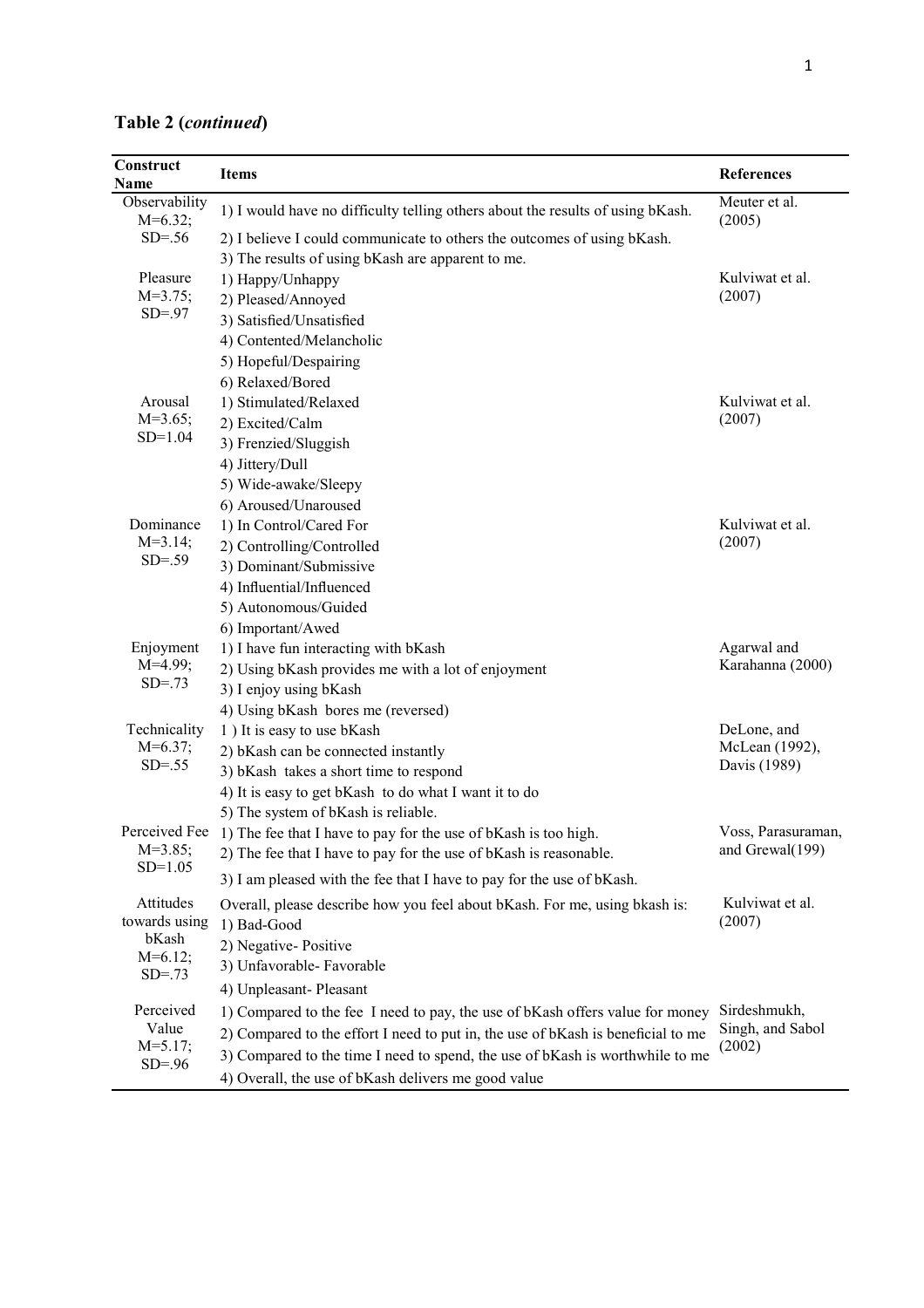| Constructs                    | <b>Items</b>                                                                                                                 | References        |
|-------------------------------|------------------------------------------------------------------------------------------------------------------------------|-------------------|
| Visual                        | 1) The color, shapes, pictures, symbols and other relevant elements of bKash                                                 | Unnava,           |
|                               | Comprehensibility help me to clarify how to use this service.                                                                | Agarwal, and      |
| $M=5.99; SD=0.91$             | 2) Using bKash I find myself thinking of the color, shapes, pictures, symbols                                                | Haugtvedt (1996)  |
|                               | and other relevant elements of bKash.                                                                                        |                   |
|                               | 3) I find it easy to remember any color, shapes, pictures, symbols and other                                                 |                   |
|                               | relevant elements of bKash.                                                                                                  |                   |
|                               | 4) I find the colors, shapes, pictures and symbols of bKash help me to                                                       |                   |
|                               | understand how to use bKash more than any written text associated with it.                                                   |                   |
| Affordability                 | 1) I would use bKash because the service is affordable.                                                                      | Lichtenstein,     |
| $M=6.27$ ; SD=.85             | 2) I would buy the lowest price brand of mobile banking services that will suit                                              | Bloch, and Black  |
|                               | my needs.                                                                                                                    | (1988)            |
|                               | 3) When it comes to choose bKash, I would rely heavily on price.                                                             |                   |
| Adaptability                  | 1) bKash is usable for multiple purposes (e.g. Money transfer, buying and                                                    | Rijsdijk and      |
| $M=6.39;$                     | selling products, recharging mobile balance etc.)                                                                            | Hultink (2009)    |
| $SD=.50$                      | 2) bKash is usable even when resources are lacking (e.g., even in remote                                                     |                   |
|                               | villages, when electricity is not working etc.).                                                                             |                   |
|                               | 3) bKash has the ability to provide consistent services even when resources                                                  |                   |
|                               | are lacking (e.g., even in remote villages, when electricity is not working etc.)                                            |                   |
|                               | 4) bKash mobile banking fulfills multiple functional needs.                                                                  |                   |
| Assimilationist               | 1) Affluent people who are important to me would support the idea of using                                                   | Bandyopadhyay,    |
| culture                       | bKash.                                                                                                                       | and Fraccastoro   |
| $M=5.92;$                     | 2) I think that those wealthy or modern people who are important to me would                                                 | (2007)            |
| $SD=1.12$                     | want me to use bKash.                                                                                                        |                   |
|                               | 3) Affluent or modern people whose opinions I value would prefer me to use                                                   |                   |
|                               | bKash.                                                                                                                       |                   |
| Collective needs              | 1) To satisfy the expectation of people in my working place, my decision to                                                  | Bearden and Etzel |
| $M=6.39;$<br>$SD=.50$         | use bKash is influenced by their preferences.<br>2) My decision to use bKash is influenced by the preferences of people with | (1982)            |
|                               | whom I have social interaction.                                                                                              |                   |
|                               | 3) My decision to use bKash is influenced by the preferences of family                                                       |                   |
|                               | members.                                                                                                                     |                   |
|                               | 4) My decision to use bKash is influenced by the desire of others.                                                           |                   |
| Interpersonal                 | 1) I often hear good things about bKash from the people around me, including                                                 | Parry, Kawakami   |
| promotion                     | friends, family and people in my working place.                                                                              | and Kishiya       |
| $M=6.23$ ;                    | 2) When I look at mobile banking service providers, people around me often                                                   | (2012)            |
| $SD = .76$                    | recommend bKash for me to use.                                                                                               |                   |
|                               | 3) In the past people around me have often recommended bKash for me to use.                                                  |                   |
| Social Capital                | 1) I maintain close social relationships with some members in my community. Chiu, Hsu, and                                   |                   |
| $M = 5.34$ ;                  | 2) I spend a lot of time interacting with some members in my community.                                                      | Wang (2006)       |
| $SD=.76$                      | 3) I know some members in my community on a personal level.                                                                  |                   |
|                               | 4) I have frequent communication with some members in my community.                                                          |                   |
| Atomized                      | 1) I am satisfied with the distance of the bKash agent's shop is to my home                                                  | Ganesh, Arnold,   |
| Distribution                  | 2) I am satisfied with the distance of the bKash agent's shop is to where I                                                  | and Reynolds      |
| $M=6.42$ ;                    | work.                                                                                                                        | (2000)            |
| $SD=.69$                      | 3) The bKash agent's shop is convenient as it is on route to my place of work.                                               |                   |
|                               | Flexible payment 1) I have the flexibility to pay the charge of bKash in instalments.                                        | Shockley and      |
| Forms                         | 2) I have the freedom to pay the charge of bKash, wherever is best for me.                                                   | Allen (2007)      |
|                               | $M=3.62$ ; SD=1.06 3) I am not able to pay the charge of bKash in instalments.                                               |                   |
| Poverty                       | 1) Income deficit                                                                                                            | Khan, Murray,     |
| $M=n/a$ ; SD=n/a <sup>*</sup> | 2) Number of family member                                                                                                   | and Barnes (2002) |
|                               | 3) Level of education                                                                                                        |                   |
|                               | 4) Status of employment                                                                                                      |                   |

**Table 3: New Measures Developed for the Contextualized BOP model** 

\* This construct is formative and it is not possible to compute descriptive statistics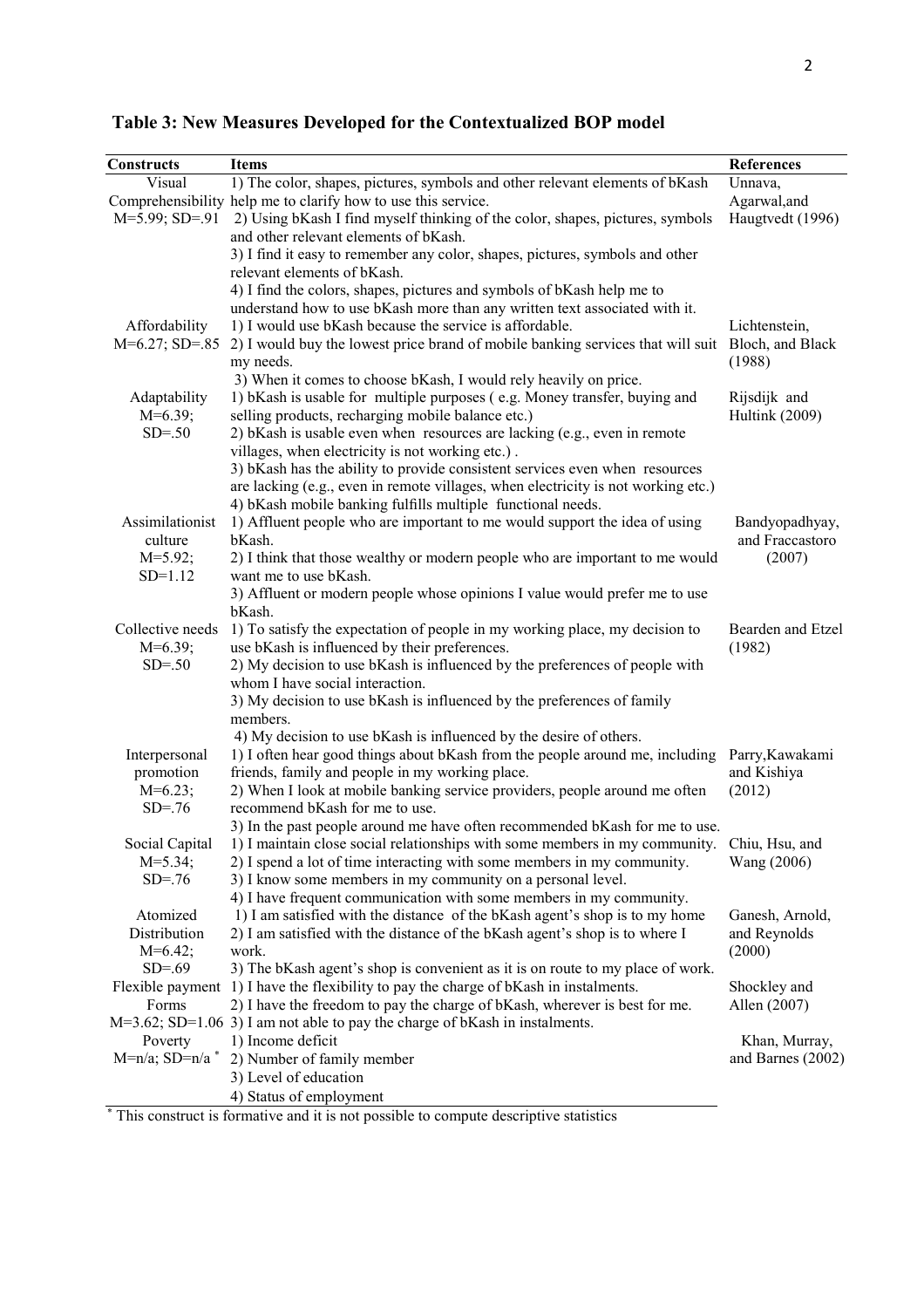| <b>Model</b> | <b>Independent Variables</b>   | <b>Adjusted</b><br>$\mathbf{R}^2$ | <b>Beta</b> | $%$ of<br>Statistically<br>significant<br>parameter |
|--------------|--------------------------------|-----------------------------------|-------------|-----------------------------------------------------|
| <b>TRA</b>   | Attitude                       | 26%                               | $.37**$     | 100%                                                |
|              | Subjective Norm                |                                   | $.21**$     |                                                     |
| <b>TPB</b>   | Attitude                       | 32%                               | $.25**$     | 100%                                                |
|              | Perceived Behavioral Control   |                                   | $.27**$     |                                                     |
|              | Subjective Norm                |                                   | $.21**$     |                                                     |
| <b>TAM</b>   | Perceived Usefulness           | 30%                               | $.19**$     | 100%                                                |
|              | Perceived Ease of Use          |                                   | $.15**$     |                                                     |
|              | Attitude                       |                                   | $.35**$     |                                                     |
| <b>DOI</b>   | Relative Advantage             | 29%                               | .02         | 60%                                                 |
|              | Complexity                     |                                   | $-.02$      |                                                     |
|              | Compatibility                  |                                   | $.40**$     |                                                     |
|              | Trialability                   |                                   | $.12**$     |                                                     |
|              | Observability                  |                                   | $.17**$     |                                                     |
| <b>VAM</b>   | Enjoyment                      | 40%                               | $.48**$     | 60%                                                 |
|              | Perceived Fee                  |                                   | .04         |                                                     |
|              | Perceived Value                |                                   | $.14**$     |                                                     |
|              | Technicality                   |                                   | $-.05$      |                                                     |
|              | Perceived Usefulness           |                                   | $.21**$     |                                                     |
| CAT          | Arousal                        | 38%                               | $.20**$     | 71%                                                 |
|              | Attitude                       |                                   | $.26**$     |                                                     |
|              | Dominance                      |                                   | $-.24**$    |                                                     |
|              | Perceived Ease of Use          |                                   | 0.12        |                                                     |
|              | Pleasure                       |                                   | $.31**$     |                                                     |
|              | Relative Advantage             |                                   | $-0.11$     |                                                     |
|              | Perceived Usefulness           |                                   | $.22**$     |                                                     |
| <b>CBOP</b>  | Adaptability                   | 30%                               | $-.01$      | 25%                                                 |
|              | Affordability                  |                                   | $-.02$      |                                                     |
|              | <b>Assimilationist Culture</b> |                                   | $-.03$      |                                                     |
|              | <b>Atomized Distribution</b>   |                                   | .01         |                                                     |
|              | <b>Collective Need</b>         |                                   | $.25**$     |                                                     |
|              | Compatibility                  |                                   | $.42**$     |                                                     |
|              | Relative advantage             |                                   | $-.08$      |                                                     |
|              | Social Capital                 |                                   | $-.02$      |                                                     |
|              | Visual comprehensibility       |                                   | $.14*$      |                                                     |
|              | Flexible payment               |                                   | .10         |                                                     |
|              | Interpersonal promotion        |                                   | .05         |                                                     |
|              | Poverty                        |                                   | $-.15$      |                                                     |

### **Table 4. Model Comparison (Direct effects)**

Note: 1. \*\*p<0.05 2. \*p<0.1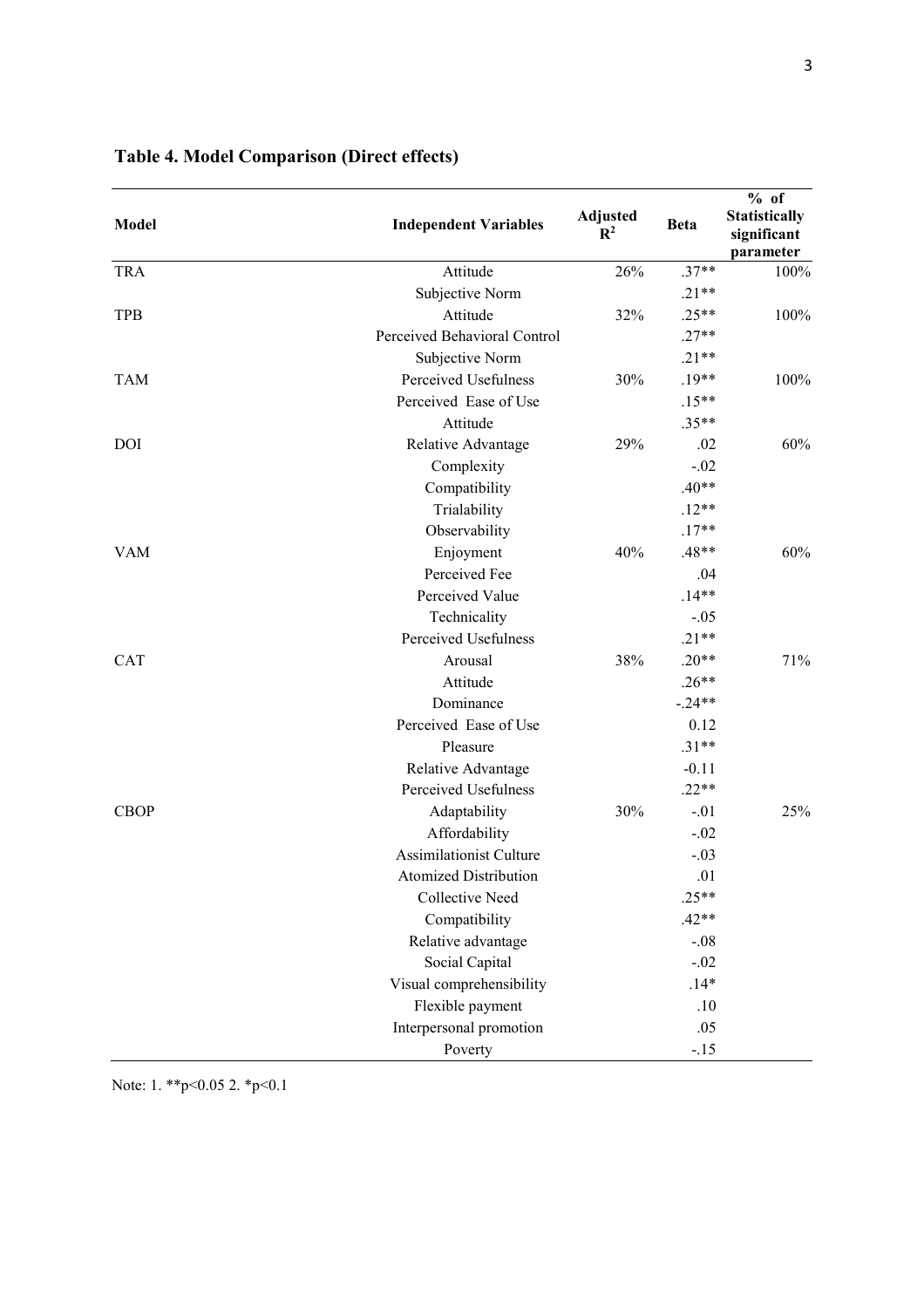| <b>Model</b> | Relative Advantage | Complexity   | Compatibility             | Trialability | Observability | Attitudes    | Social Norms | Perceived Behavioral Control | Perceived Ease of Use | Perceived Usefulness | Pleasure     | Arousal | Dominance                 | Enjoyment    | Perceived Fee | Perceived Value | Technicality | Poverty | Visual Comprehensibility | Affordability | Adaptability | Assimilationist Culture | Collective Needs                             | Flexible Payment | Interpersonal Promotion | Social Capital | Atomized Distribution | <b>Further Model Notes</b>                                                                                                                                   |
|--------------|--------------------|--------------|---------------------------|--------------|---------------|--------------|--------------|------------------------------|-----------------------|----------------------|--------------|---------|---------------------------|--------------|---------------|-----------------|--------------|---------|--------------------------|---------------|--------------|-------------------------|----------------------------------------------|------------------|-------------------------|----------------|-----------------------|--------------------------------------------------------------------------------------------------------------------------------------------------------------|
| <b>TRA</b>   |                    |              |                           |              |               |              |              |                              |                       |                      |              |         |                           |              |               |                 |              |         |                          |               |              |                         |                                              |                  |                         |                |                       | Relatively low $R^2$ . Model may be too simple and may not                                                                                                   |
|              |                    |              |                           |              |               | $\checkmark$ | $\checkmark$ |                              |                       |                      |              |         |                           |              |               |                 |              |         |                          |               |              |                         |                                              |                  |                         |                |                       | capture the full complexity of subsistence consumption. Scope<br>to be augmented in this context.                                                            |
| <b>TPB</b>   |                    |              |                           |              |               |              |              |                              |                       |                      |              |         |                           |              |               |                 |              |         |                          |               |              |                         |                                              |                  |                         |                |                       | Reasonable R <sup>2</sup> . All key constructs useful. Reflects the                                                                                          |
|              |                    |              |                           |              |               | $\checkmark$ | $\checkmark$ | $\checkmark$                 |                       |                      |              |         |                           |              |               |                 |              |         |                          |               |              |                         |                                              |                  |                         |                |                       | constraints and social situations subsistence consumers face.<br>Scope to be augmented in this context.                                                      |
| <b>TAM</b>   |                    |              |                           |              |               | ✓            |              |                              |                       |                      |              |         |                           |              |               |                 |              |         |                          |               |              |                         |                                              |                  |                         |                |                       | Reasonable $R^2$ but model may be too simplistic to capture the<br>nuances of subsistence marketplace consumption. Scope to be<br>augmented in this context. |
| DOI          | $\mathbf{X}$       | $\mathbf{X}$ | $\langle \bigvee \rangle$ | $\checkmark$ | $\checkmark$  |              |              |                              |                       |                      |              |         |                           |              |               |                 |              |         |                          |               |              |                         |                                              |                  |                         |                |                       | Reasonable $R^2$ but relative advantage and complexity not<br>significant. May not capture the nuances of subsistence<br>marketplace consumption.            |
| <b>CAT</b>   | X                  |              |                           |              |               | ✓            |              |                              |                       | $\checkmark$         | $\checkmark$ |         | $\checkmark$ $\checkmark$ |              |               |                 |              |         |                          |               |              |                         |                                              |                  |                         |                |                       | Relatively high R <sup>2</sup> and best performing model. Hedonic<br>aspects of model may be useful but model may not reflect                                |
| <b>VAM</b>   |                    |              |                           |              |               |              |              |                              |                       |                      |              |         |                           |              |               |                 |              |         |                          |               |              |                         |                                              |                  |                         |                |                       | nuances of subsistence consumption.<br>Relatively high $R^2$ and best performing model. Hedonic                                                              |
|              |                    |              |                           |              |               |              |              |                              |                       | $\checkmark$         |              |         |                           | $\checkmark$ | $\mathbf{x}$  | $\checkmark$    | $\mathbf{X}$ |         |                          |               |              |                         |                                              |                  |                         |                |                       | aspects of model may be useful but model may not reflect<br>nuances of subsistence consumption.                                                              |
| <b>CBOP</b>  |                    |              |                           |              |               |              |              |                              |                       |                      |              |         |                           |              |               |                 |              |         |                          |               |              |                         |                                              |                  |                         |                |                       | Relatively low R <sup>2</sup> . Designed specifically for BOP. Few                                                                                           |
|              | $\mathbf X$        |              | ✓                         |              |               |              |              |                              |                       |                      |              |         |                           |              |               |                 |              | X       |                          | $\mathbf{X}$  |              |                         | $\mathbf{x} \mid \mathbf{x} \mid \mathbf{v}$ |                  |                         |                |                       | $x \mid x \mid x$ significant constructs. Acknowledges nuances of subsistence<br>consumption                                                                 |
|              |                    |              |                           |              |               |              |              |                              |                       |                      |              |         |                           |              |               |                 |              |         |                          |               |              |                         |                                              |                  |                         |                |                       |                                                                                                                                                              |

**Table 5: Summary Findings from Model Comparison** 

Notes: ✓ Empirical support for applicability to the subsistence context, — Marginal empirical support for applicability to the subsistence context, x No support for applicability to the subsistence context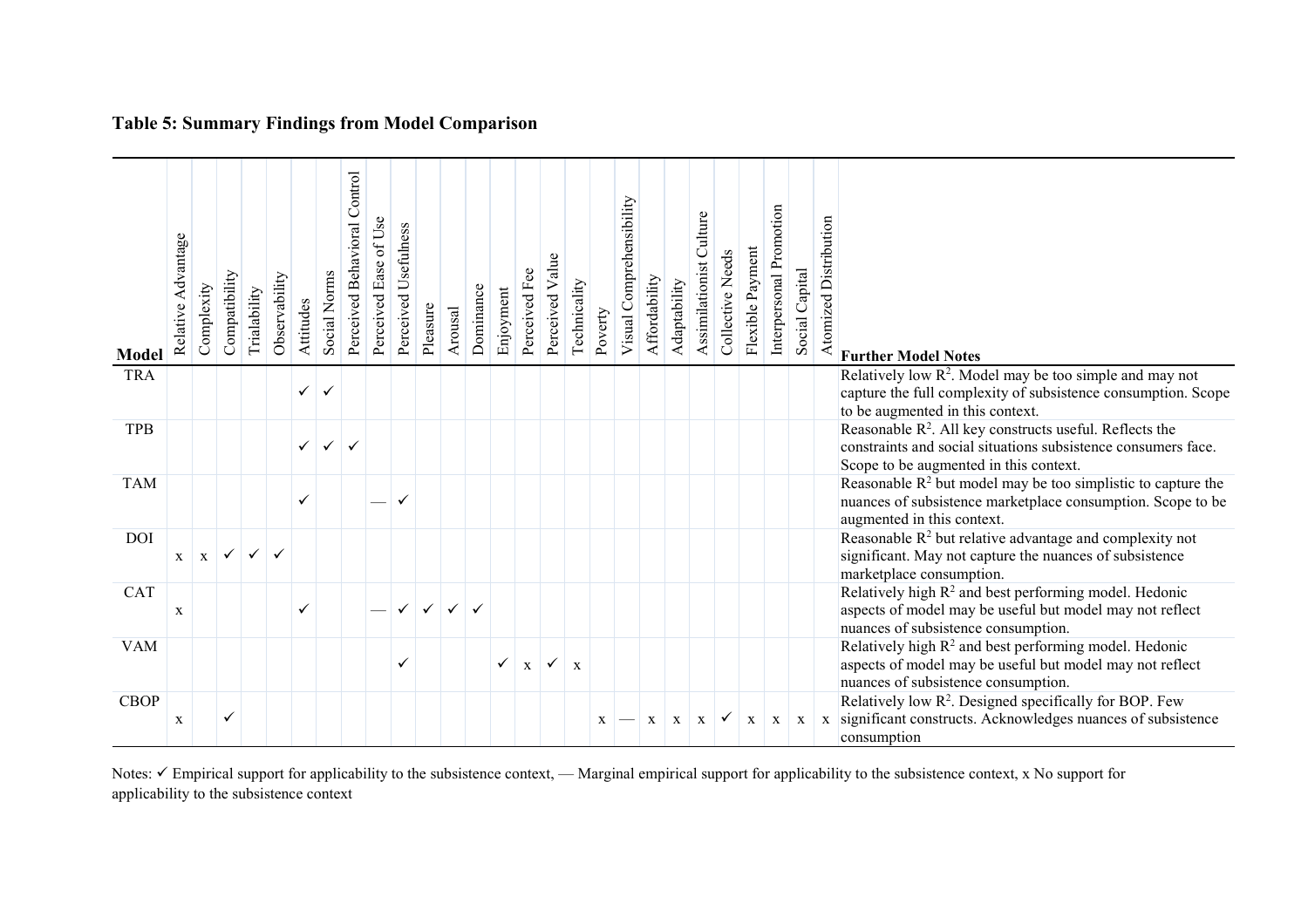| <b>Constructs</b><br>(TRA/TPB) | Att          | <b>PBC</b> | <b>SN</b> |              |                  |               |     |
|--------------------------------|--------------|------------|-----------|--------------|------------------|---------------|-----|
| Att                            | .94          |            |           |              |                  |               |     |
| <b>PBC</b>                     | $.43**$      | .67        |           |              |                  |               |     |
| <b>SN</b>                      | $.55*$       | $.23**$    | .79       |              |                  |               |     |
|                                |              |            |           |              |                  |               |     |
| <b>Constructs</b><br>(TAM)     | Att          | <b>PEU</b> | PU        |              |                  |               |     |
| Att                            | .94          |            |           |              |                  |               |     |
| <b>PEU</b>                     | $.39**$      | .61        |           |              |                  |               |     |
| PU                             | $.41**$      | $.46**$    | .55       |              |                  |               |     |
| <b>Constructs</b><br>(DOI)     | RelAdv       | Complex    | Compat    | <b>Trial</b> | <b>Observ</b>    |               |     |
| <b>RelAdv</b>                  | .87          |            |           |              |                  |               |     |
| Complex                        | .01          | .74        |           |              |                  |               |     |
| Compat                         | $.56**$      | $-.04$     | .72       |              |                  |               |     |
| <b>Trial</b>                   | $-.06$       | $-.04$     | .01       | .67          |                  |               |     |
| <b>Observ</b>                  | $.31**$      | $-.04$     | $.59**$   | $.12*$       | .52              |               |     |
| <b>Constructs</b><br>(CAT)     | <b>Arous</b> | Att        | Dom       | <b>PEU</b>   | <b>Pleas</b>     | <b>RelAdv</b> | PU  |
| <b>Arous</b>                   | .78          |            |           |              |                  |               |     |
| Att                            | $.49**$      | .94        |           |              |                  |               |     |
| Dom                            | $.36**$      | .05        | .63       |              |                  |               |     |
| <b>PEU</b>                     | $.37**$      | $.39**$    | $-.07$    | .61          |                  |               |     |
| <b>Pleas</b>                   | $.85**$      | $.47**$    | $.30**$   | $.34**$      | .77              |               |     |
| <b>RelAdv</b>                  | $.66**$      | $.42**$    | $.41**$   | $.32**$      | $.57**$          | .87           |     |
| PU                             | $.36**$      | $.41**$    | $23**$    | $.46**$      | $.34**$          | $42**$        | .55 |
| <b>Constructs</b><br>(VAM)     | Enjoy        | PercFee    | PercVal   | Tech         | ${\bf P}{\bf U}$ |               |     |
| Enjoy                          | .73          |            |           |              |                  |               |     |
| PercFee                        | $.08\,$      | .96        |           |              |                  |               |     |
| PercVal                        | $.29**$      | $.30**$    | .57       |              |                  |               |     |
| <b>Tech</b>                    | $.23**$      | .02        | $.40**$   | .54          |                  |               |     |
| PU                             | $.23**$      | $-.04$     | $.28**$   | $.50**$      | .55              |               |     |

ш,

 $\equiv$ 

## **Appendix: Interconstruct Correlations and AVEs**